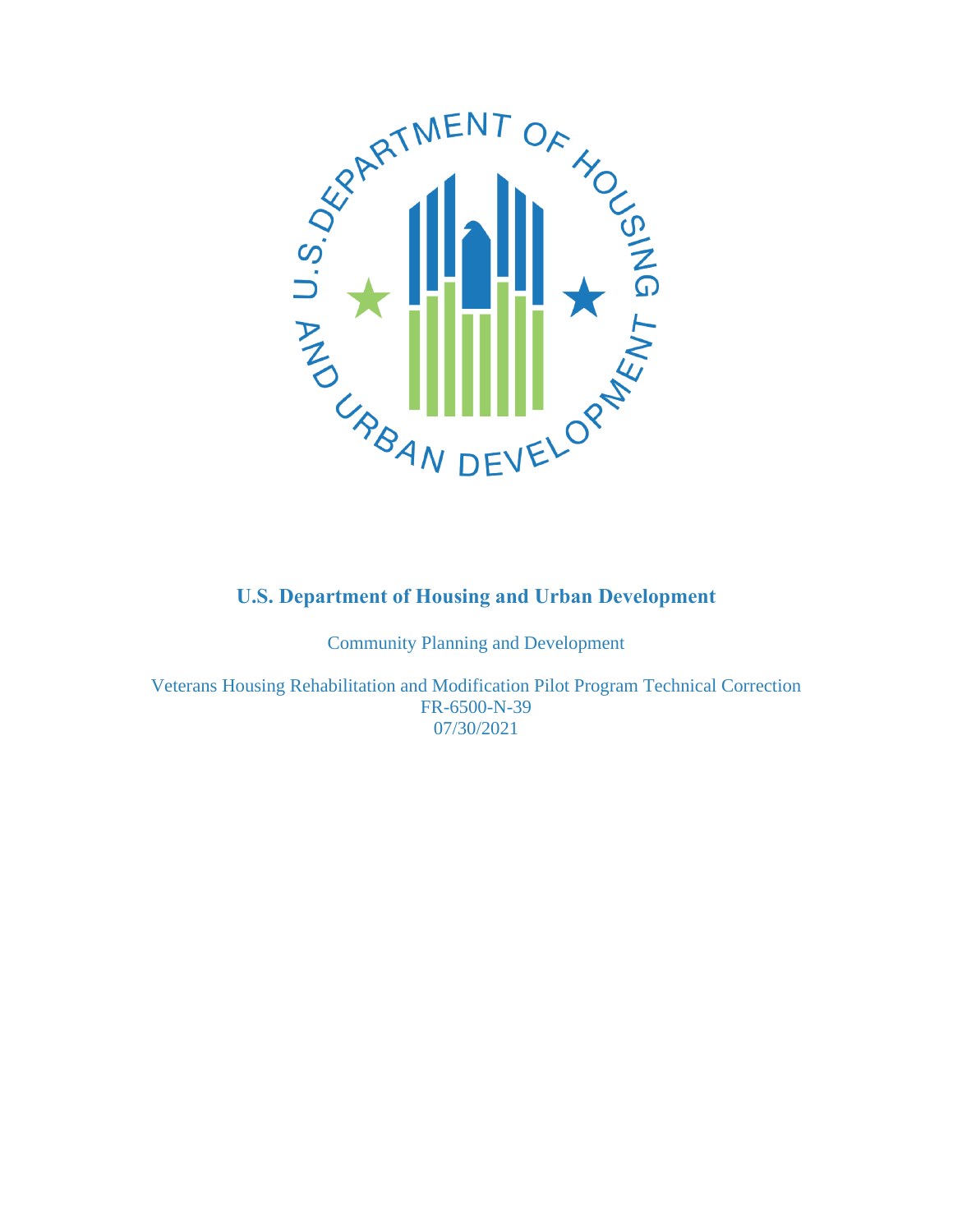# **Table of Contents**

| C. System for Award Management (SAM) and Dun and Bradstreet Universal Numbering |  |
|---------------------------------------------------------------------------------|--|
|                                                                                 |  |
|                                                                                 |  |
|                                                                                 |  |
|                                                                                 |  |
|                                                                                 |  |
|                                                                                 |  |
|                                                                                 |  |
|                                                                                 |  |
|                                                                                 |  |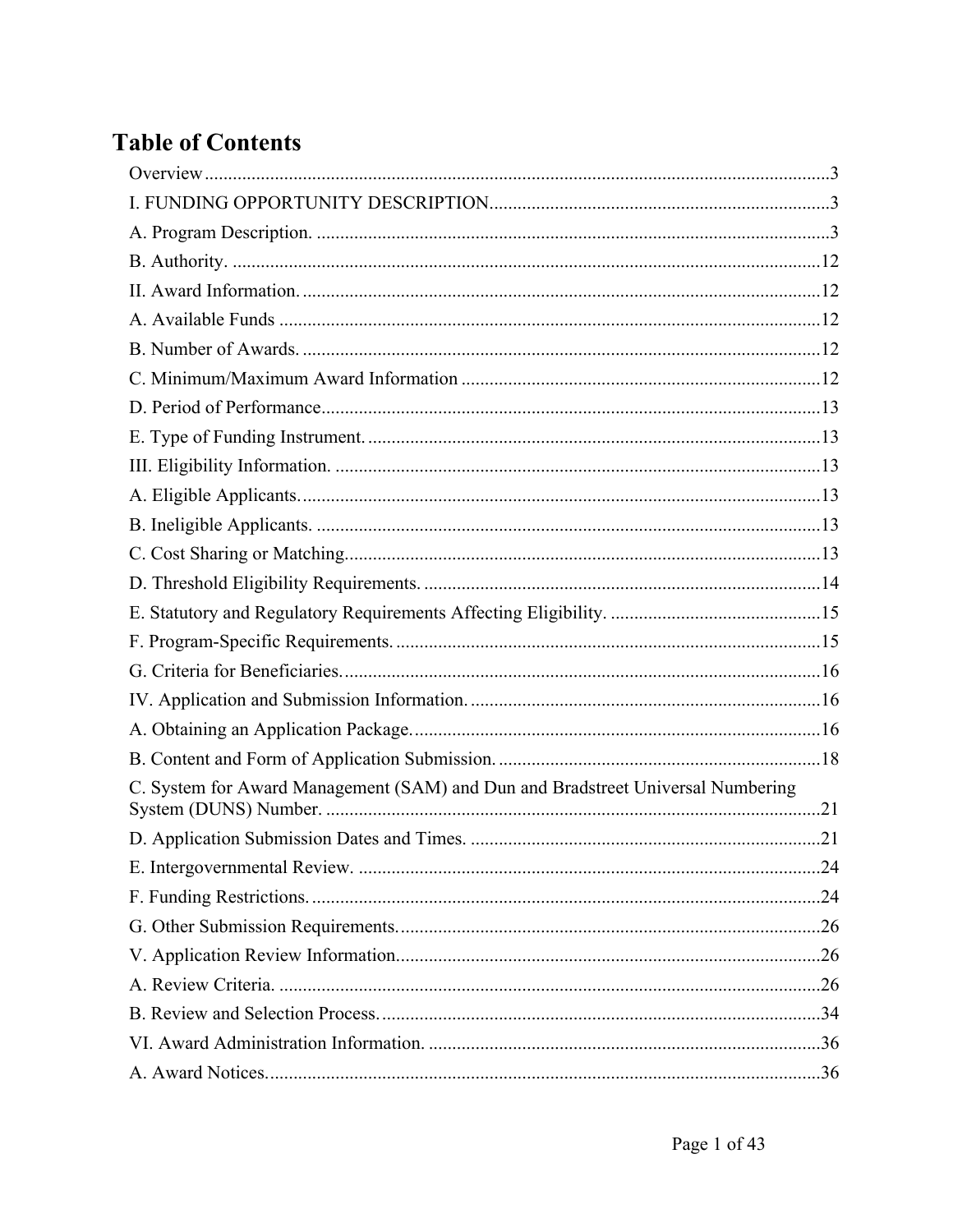| B. Statutory and Administrative, National and Department Requirements for HUD Recipients |  |
|------------------------------------------------------------------------------------------|--|
|                                                                                          |  |
|                                                                                          |  |
|                                                                                          |  |
|                                                                                          |  |
|                                                                                          |  |
|                                                                                          |  |
|                                                                                          |  |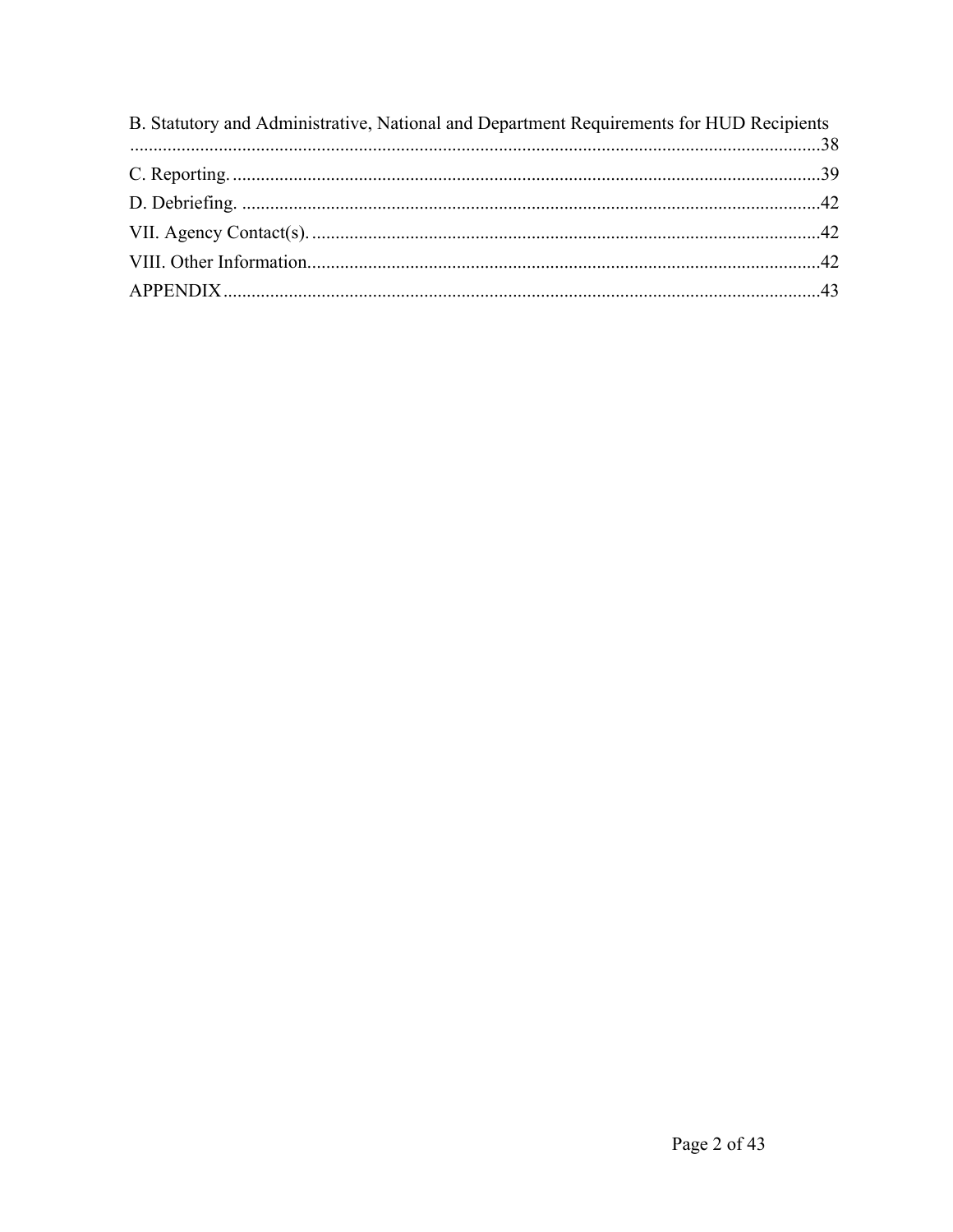**Program Office:** Community Planning and Development **Funding Opportunity Title:** Veterans Housing Rehabilitation and Modification Pilot Program Technical Correction **Funding Opportunity Number:** FR-6500-N-39 **Primary CFDA Number:** 14.278 **Due Date for Applications:**

07/30/2021

#### <span id="page-3-0"></span>**Overview**

The U.S. Department of Housing and Urban Development (HUD) issues this Notice of Funding Opportunity (NOFO) to invite applications from eligible applicants for the program and purpose described within this NOFO. Prospective applicants should carefully read all instructions in all sections to avoid sending an incomplete or ineligible application. HUD funding is highly competitive. Failure to respond accurately to any submission requirement could result in an incomplete or noncompetitive proposal.

During the selection process HUD is prohibited from disclosing 1) information regarding any applicant's relative standing, 2) the amount of assistance requested by an applicant, and 3) any information contained in the application. Prior to the application deadline, HUD may not disclose the identity of any applicant or the number of applicants that have applied for assistance.

For Further Information Regarding this NOFO: Please direct questions regarding the specific requirements of this Notice of Funding Opportunity (NOFO) to the office contact identified in Section VII.

*Paperwork Reduction Act Statement. The information collection requirements in this notice have been approved by OMB under the Paperwork Reduction Act of 1995 (44 U.S.C. 3501- 3520). In accordance with the Paperwork Reduction Act, HUD may not conduct or sponsor, and a person is not required to respond to, a collection of information unless the collection displays a valid OMB control number. Each NOFO will identify its applicable OMB control number unless its collection of information is excluded from these requirements under 5 CFR part 1320.*

#### **OMB Approval Number(s):**

#### 2506-0213

# <span id="page-3-1"></span>**I. FUNDING OPPORTUNITY DESCRIPTION.**

#### <span id="page-3-2"></span>**A. Program Description.**

#### **1. Purpose**

The purpose of the Veterans Housing Rehabilitation and Modification Pilot Program (VHRMP) is to explore the potential benefits of awarding grants to nonprofit organizations to rehabilitate and modify the primary residence of veterans who are low-income and have disabilities. The funds made available under this program will be awarded competitively.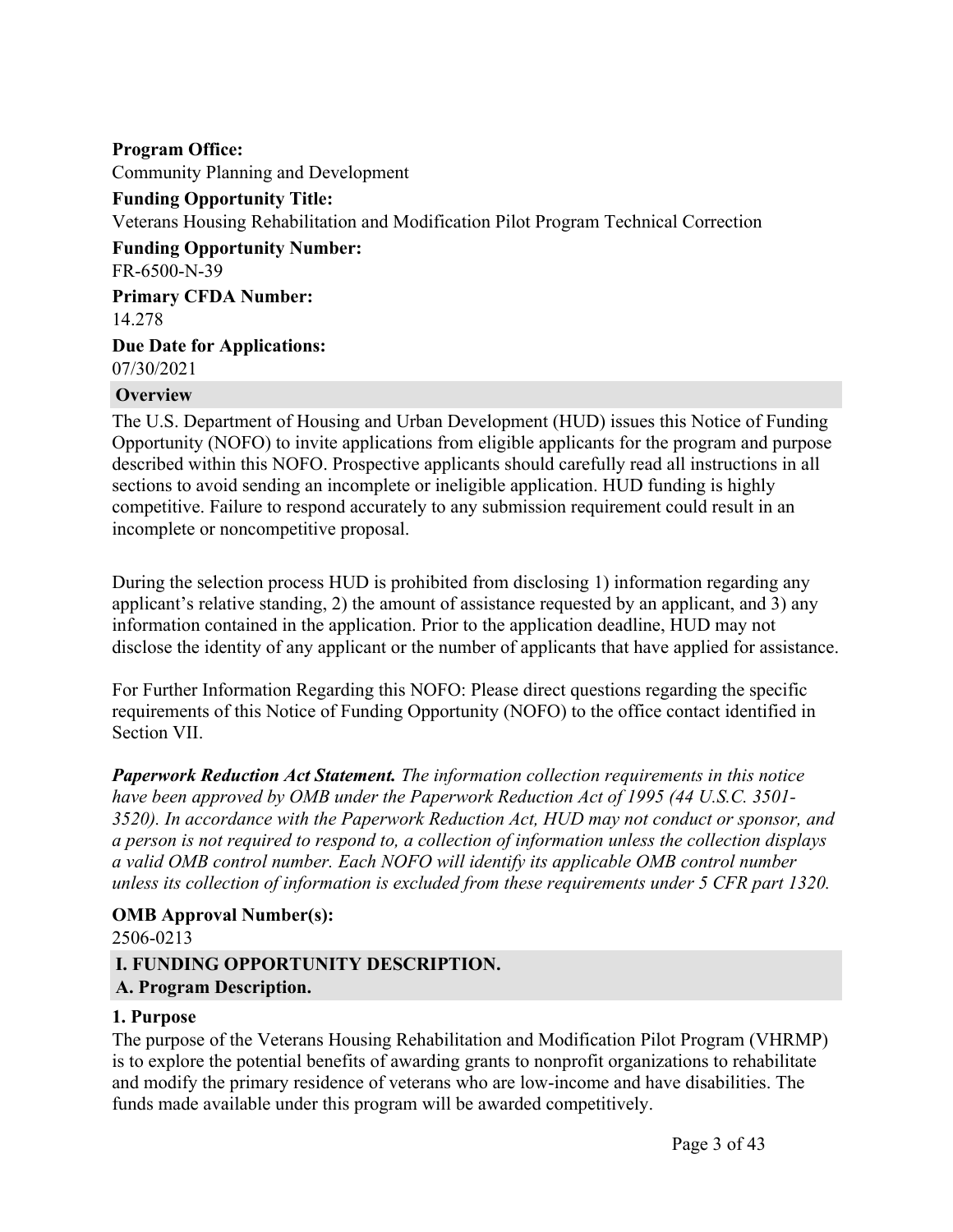A number of America's veterans who are low-income and have disabilities are in need of adaptive housing to help them regain or maintain their independence, are unable to fund significant home repairs, or are burdened by utility costs. In partnership with the U.S. Department of Veterans Affairs, HUD designed the VHRMP to test a new approach to address these challenges in accordance with section 1079 of the Carl Levin and Howard P. "Buck" McKeon National Defense Authorization Act for Fiscal Year 2015 (Public Law 113-291, §1079, enacted December 19, 2014, as amended by Public Law 114-92, §1081(b)(4), November 25, 2015). The VHRMP provides competitive grants of up to \$1 million each to nonprofit organizations that provide nationwide or statewide programs that primarily serve veterans and/or low-income individuals. The grants may be used to modify or rehabilitate eligible veterans' primary residences or to provide grantees' affiliates with technical, administrative, and training support in connection with those services. The performance goals and required output and outcome measures for these grants are discussed in section VI.C.6 of this NOFO.

In the FY 2021 competition of VHRMP grants, HUD will award up to \$9,445,988 including\$ 4 million in new funding provided under the Consolidated Appropriations Act, 2021 (Public Law 116-260, approved December 27, 2020), \$4 million in the Further Consolidated Appropriations Act, 2020 (Public Law 116-94), and \$1,445,988 in remaining VHRMP funding provided under the Consolidated Appropriations Act, 2018 (Public Law 115-141) and the Consolidated Appropriations Act, 2019 (Public Law 116-06).

# **2. Changes from Previous NOFO.**

Today's publication corrects certain sections of the NOFO published on April 21, 2021.

Potential applicants should review carefully this technical correction notice and determine how this impacts the application they had prepared before issuance of this notice and, thus, whether they choose to submit an updated application which incorporates these corrections and clarifications related to this notice. Applicants who submitted their applications prior to this technical correction notice can choose to submit an updated application that reflects the corrections and clarifications but are not required to if they determine no changes are needed for their application. The last version of the application received by Grants.gov by the deadline date, in accordance with the timely receipt requirements, will be the application that is reviewed and rated.

# **Technical Corrections**

1. On page 10, as a result of changes made to the regulations at 24 CFR Part 75, the definition of Section 3 Business Concern has been updated to: (1) A business concern meeting at least one of the following criteria, documented within the last six-month period:

(i) It is at least 51 percent owned and controlled by low- or very low-income persons; (ii) Over 75 percent of the labor hours performed for the business over the prior three-month period are performed by Section 3 workers; or

(iii) It is a business at least 51 percent owned and controlled by current public housing residents or residents who currently live in Section 8-assisted housing.

(2) The status of a Section 3 business concern shall not be negatively affected by a prior arrest or conviction of its owner(s) or employees.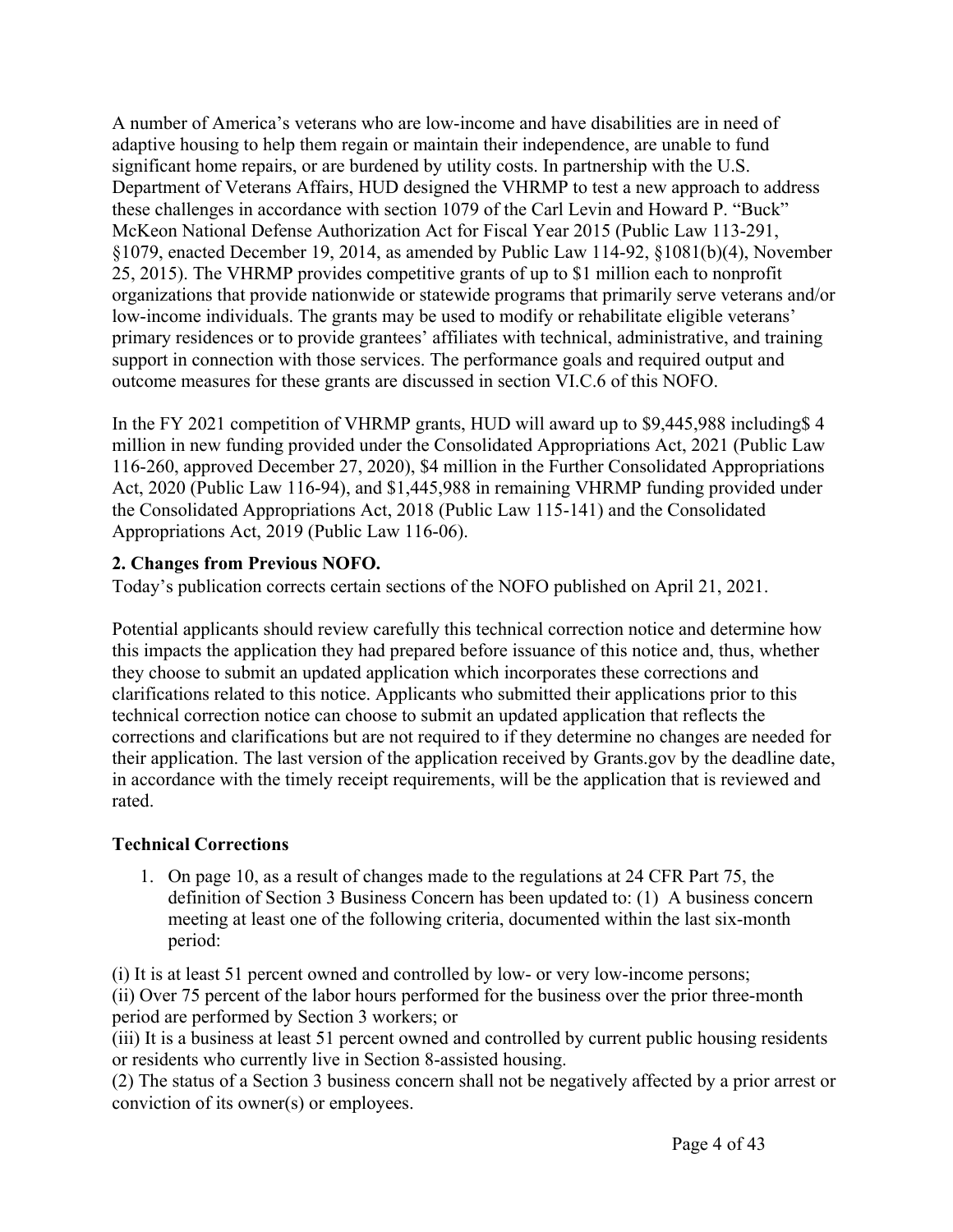(3) Nothing in this part shall be construed to require the contracting or subcontracting of a Section 3 business concern. Section 3 business concerns are not exempt from meeting the specifications of the contract.

- 2. On page 10, as a result of changes made to the regulations at 24 CFR Part 75, the definition of Section 3 Project has been added.
- 3. On page 10, as a result of changes made to the regulations at 24 CFR Part 75, the definition of Section 3 Residents has been updated to the definition of Section 3 Worker.
- 4. On page 10, as a result of changes made to the regulations at 24 CFR Part 75, the definition of Targeted Section 3 Worker has been added.
- 5. On page 11, as a result of changes made to the regulations at 24 CFR Part 75, the definition of Youthbuild programs has been added.
- 6. On page 30, the section on Section 3 Compliance (5 points) has been edited to: Your work plan must describe your strategy for providing employment and training opportunities arising in connection with Section 3 projects to Section 3 workers within the metropolitan area (or nonmetropolitan county) in which the project is located. Your work plan must also describe your strategy for awarding contracts arising in connection with Section 3 projects to Section 3 business concerns, YouthBuild programs, or business concerns that provide economic opportunities to Section 3 workers residing within the metropolitan area (or nonmetropolitan county) in which the project is located.
- 7. On pages 30 and 31, changes to the bullet points under Section 3 Compliance have been made.

The following changes have been made from the previous NOFO:

**I. Funding Opportunity Descriptions, A. Program Description, Section 4-Program Definitions:** Irrelevant and obsolete terms as it relates to VHRMP have been removed.

**II. Award Information, D. Period of Performance, Length of Project Periods:** The Period of Performance language has been changed to, "The Period of Performance and Budget Period for each grant are 36 months."

**IV. Application and Submission, F. Funding Restriction and VI. Award Administration Information, B. Statutory and Administrative, National and Department Requirements for HUD Recipients:** Both sections were revised to include Uniform Relocation and Real Property Acquisition Act of 1970 (URA) and its possible application to VHRMP projects.

**V. Application Review Information, Other Factors:** Projects located in Promise Zones may be considered for preference points.

#### **3. Definitions.**

a. Standard Definitions

**Affirmatively Furthering Fair Housing (AFFH).** Affirmatively Furthering Fair Housing (AFFH) means taking meaningful actions, in addition to combating discrimination, that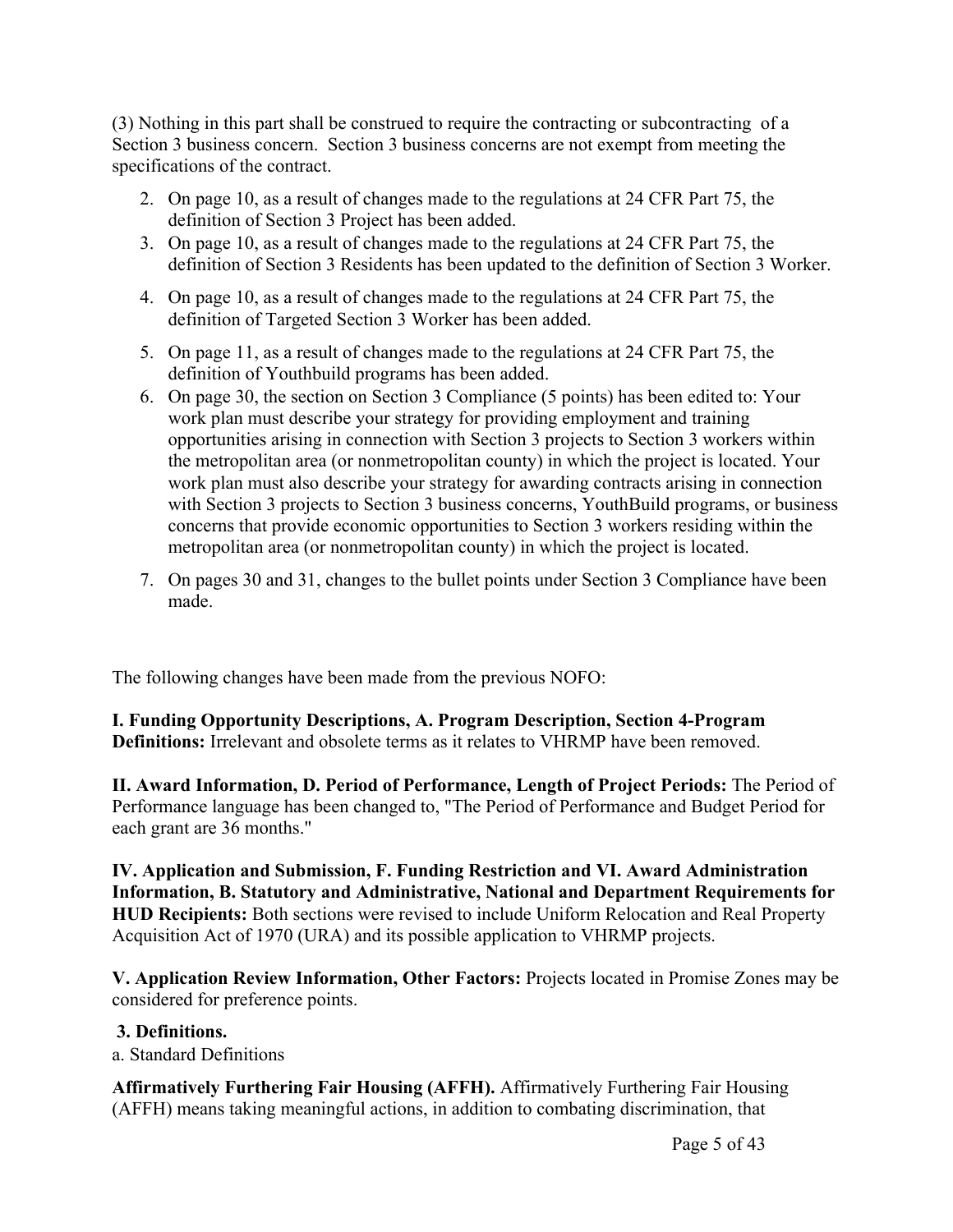overcome patterns of segregation and foster inclusive communities free from barriers that restrict access to opportunity based on protected characteristics. Specifically, affirmatively furthering fair housing means taking meaningful actions that, taken together, address significant disparities in housing needs and in access to opportunity, replacing segregated living patterns with truly integrated and balanced living patterns, transforming racially and ethnically concentrated areas of poverty into areas of opportunity, and fostering and maintaining compliance with civil rights and fair housing laws. The duty to affirmatively further fair housing extends to all of a program participant's activities and programs relating to housing and urban development.

**Assistance Listings** means a unique number assigned to identify a Federal Assistance Listing, formerly known as the CFDA Number.

**Federal Financial Assistance** means assistance that entities received or administer in the form of:

1) Grant;

- 2. Cooperative agreements (which does not include a cooperative research and development agreement pursuant to the Federal Technology Transfer Act of 1986, as amended (15 U.S.C. 3710a));
- 3. Loans;
- 4. Loan guarantees;
- 5. Subsidies;
- 6. Insurance;
- 7. Food commodities;
- 8. Direct appropriations;
- 9. Assessed or voluntary contributions; or
- 10. Any other financial assistance transaction that authorizes the non-Federal entity's expenditure of Federal funds.
- b. Federal Financial Assistancedoes not include:
	- 1. Technical assistance, which provides services in lieu of money; and
	- 2. A transfer of title to federally owned property provided in lieu of money, even if the award is called a grant.

**Authorized Organization Representative (AOR)** is the person authorized to submit applications on behalf of the organization via Grants.gov. The AOR is authorized by the E-Biz point of contact in the System for Award Management. The AOR is listed in item 21 on the SF-424.

**Consolidated Plan** is a document developed by states and local jurisdictions. This plan is completed by engaging in a participatory process to assess their affordable housing and community development needs and market conditions, and to make data-driven, place-based investment decisions with funding from formula grant programs. (See 24 CFR part 91 HUD's requirements regarding the Consolidated Plan and related Action Plan).

**Contract** means, for the purpose of Federal financial assistance, a legal instrument by which a recipient or subrecipient purchases property or services needed to carry out the project or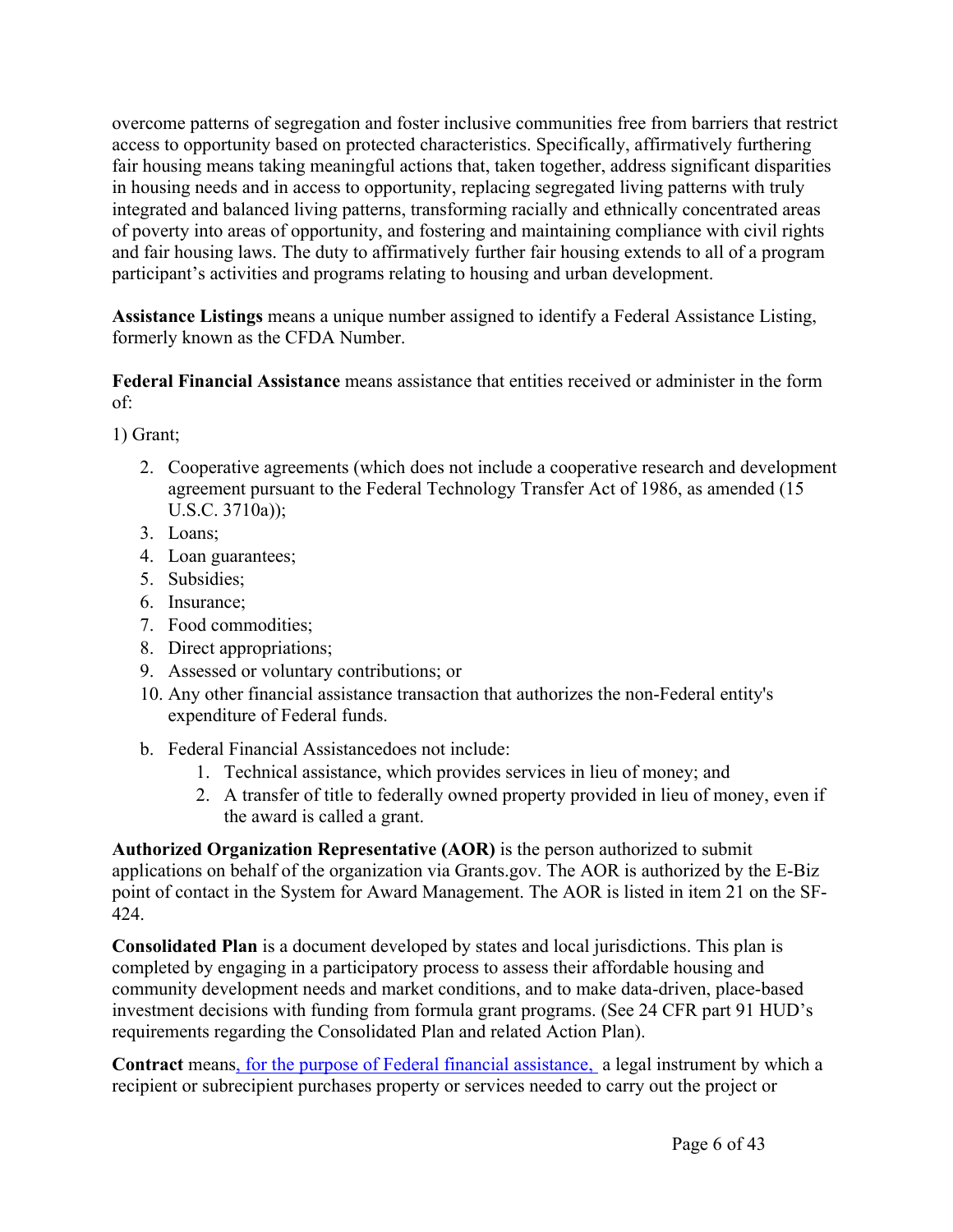program under a Federal award. For additional information on contractor and subrecipient determinations see 2 CFR 200.331.

**Contractor** means an entity that receives a contract as defined in 2 CFR 200.1.

**Deficiency** is information missing or omitted within a submitted application. Examples of deficiencies include missing documents, information on a form, or some other type of unsatisfied information requirement (e.g., an unsigned form, unchecked box.). Depending on specific criteria, deficiencies may be either curable or non-curable.

- *Curable Deficiencies* may be corrected by the applicant with timely action. To be curable the deficiency must:
- Not be a threshold requirement, except for documentation of applicant eligibility;
- Not influence how an applicant is ranked or scored versus other applicants; and
- Be remedied within the time frame specified in the notice of deficiency.
- *Non-Curable Deficiencies* cannot be corrected by an applicant after the submission deadline.

Non-curable deficiencies are deficiencies that, if corrected, would change an applicant's score or rank versus other applicants. Non-curable deficiencies may result in an application being marked ineligible, or otherwise adversely affect an application's score and final determination.

**DUNS Number** is the nine-digit Dun and Bradstreet Data Universal Number

System identification number assigned to a business or organization by Dun & Bradstreet and provides a means of identifying business entities on a location-specific basis. OMB removed duplicate recipients based on recipient Data Universal Number System (DUNS) numbers, from Dun & Bradstreet (D&B). At this time all Federal financial assistance recipients are required to register for DUNS numbers.

**E-Business Point of Contact (E-Biz POC)** A user registered as an organization applicant who is responsible for the administration and management of grant activities for his or her organization. The E-Biz POC is likely to be an organization's chief financial officer or authorizing official. The E-Biz POC authorizes representatives of their organization to apply on behalf of the organization (see Standard AOR and Expanded AOR). There can only be one E-Biz POC per DUNS Number.)

**Eligibility requirements** are mandatory requirements for an application to be eligible for funding.

**Federal award**, has the meaning, depending on the context, in either paragraph (1) or (2) of this definition:

(1)(i) The Federal financial assistance that a recipient receives directly from a Federal awarding agency or a subrecipient receives indirectly from a pass-through entity, as described in 2 CFR §200.101; or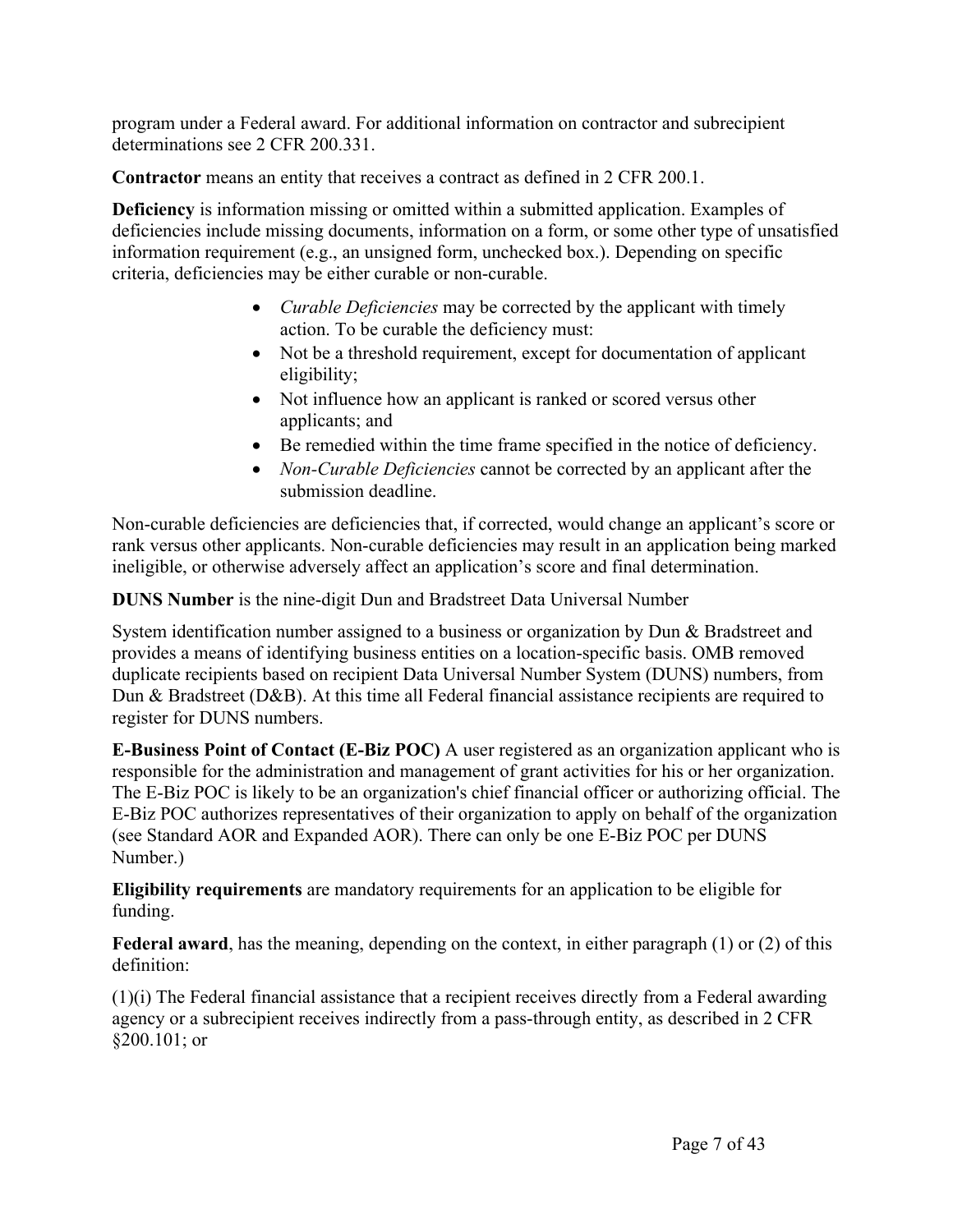- ii. The cost-reimbursement contract under the Federal Acquisition Regulations that a non-Federal entity receives directly from a Federal awarding agency or indirectly from a passthrough entity, as described in 2 CFR §200.101.
	- 2. The instrument setting forth the terms and conditions. The instrument is the grant agreement, cooperative agreement, other agreement for assistance covered in paragraph (2) of the definitions of Federal financial assistance in 2 CFR §200.1, or the costreimbursement contract awarded under the Federal Acquisition Regulations.
	- 3. Federal award does not include other contracts that a Federal agency uses to buy goods or services from a contractor or a contract to operate Federal Government owned, contractor operated facilities (GOCOs).
	- 4. See also definitions of Federal financial assistance, grant agreement, and cooperative agreement.

**Grants.gov** is the website serving as the Federal government's central portal for searching and applying for Federal financial assistance throughout the Federal government. Registration on Grants.gov is required for submission of applications to prospective agencies unless otherwise specified in this NOFO.

**Non-Federal Entity (NFE)** means a state, local government, Indian tribe, Institution of Higher Education (IHE), or non-profit organization that carries out a Federal award as a recipient or subrecipient.

**Opportunity Zone (OZs)** are defined in 26 U.S.C. 1400Z-1. In general, OZs are census tracts located in low-income communities where new investments, under certain conditions, may be eligible for preferential tax treatment.

**Point of Contact (POC)** is the person who may be contacted with questions about the application submitted by the AOR. The POC is listed in item 8F on the SF-424.

**Promise Zones (PZs)** are high poverty communities where the federal government partners with local leaders to increase economic activity, improve educational opportunities, leverage private investment, reduce violent crime, enhance public health and address other priorities identified by the community.

**Recipient** means an entity, usually but not limited to non-Federal entities, that receives a Federal award directly from HUD. The term recipient does not include subrecipients or individuals that are beneficiaries of the award.

**Small business** is defined as a privately-owned corporation, partnership, or sole proprietorship that has fewer employees and less annual revenue than a corporation or regular-sized business. The definition of "small"—in terms of being able to apply for government support and qualify for preferential tax policy—varies by country and industry. The U.S. Small Business Administration defines a small business according to a set of standards based on specific industries.  ${e$ -CFR Title [13-Chapter](https://www.ecfr.gov/cgi-bin/text-idx?SID=0ff5f0839abff4eec707b4478ed733c6&mc=true&node=pt13.1.121&rgn=div5&se13.1.121_1101) I – Part 121}

**Subaward** means an award provided by a pass-through entity to a subrecipient for the subrecipient to carry out part of a Federal award received by the pass-through entity. It does not include payments to a contractor or payments to an individual that is a beneficiary of a Federal program. A subaward may be provided through any form of legal agreement, including an agreement that pass-through entity considers a contract.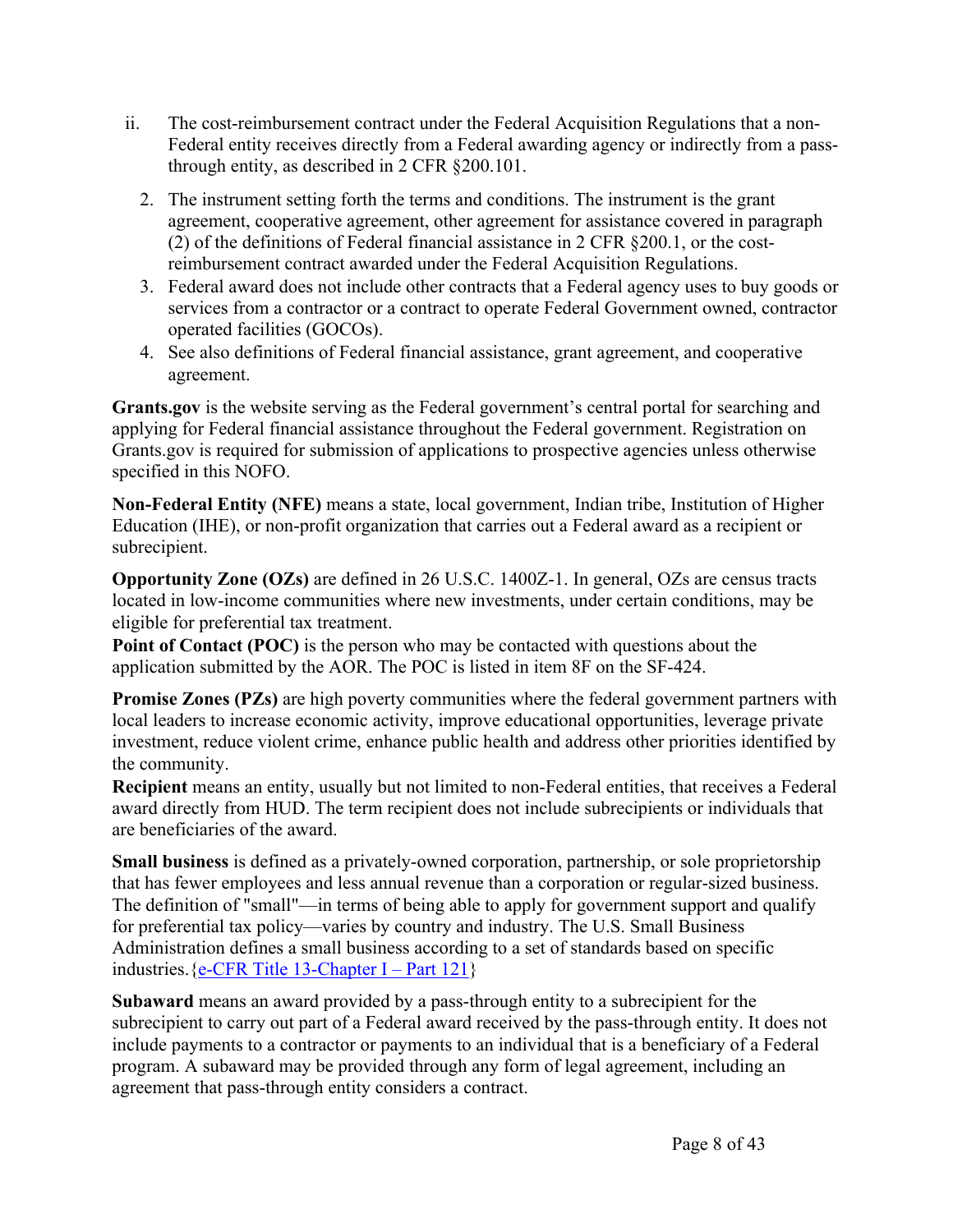**Subrecipient** means an entity, usually but not limited to non-Federal entities, that receives a subaward from a pass-through entity to carry out part of a Federal award but does not include an individual that is a beneficiary of such award. A subrecipient may also be a recipient of other Federal awards directly for a Federal awarding agency.

**System for Award Management (SAM)** means the Federal Repository into which an entity must provide information required for the conduct of business as a recipient. Registration with SAM is required for submission of applications via Grants.gov. You can access the website

at<https://www.sam.gov/SAM/>. There is no cost to use SAM.

**Threshold Requirements** are an eligibility requirement that must be met for an application to be reviewed. Threshold requirements are not curable, except for documentation of applicant eligibility and are listed in Section III.D Threshold Eligibility Requirements. Similarly, there are eligibility requirements under Section III.E, Statutory and Regulatory Requirements Affecting Eligibility.

**Unique Entity Identifier** means the identifier required for SAM registration to uniquely identify business entities.

# **4. Program Definitions**

 $(1)$  **Affiliate** –  $(1)$  a local public or private nonprofit housing organization which is a subordinate organization (i.e., chapter, local, post, or unit) of a central organization and covered by the group exemption letter issued to the central organization under Section  $501(c)(3)$  or  $501(c)(19)$  of the Internal Revenue Code; (2) a local public or private nonprofit housing organization with which the applicant has an existing relationship (e.g., the applicant has provided technical assistance or funding to the local housing organization); or (3) a local public or private nonprofit housing organization with which the applicant does not have an existing relationship, but to which the applicant will provide necessary technical assistance and mentoring as part of funding under the application.

(2) **Eligible veteran** – The term "eligible veteran" means a veteran as defined by 38 U.S.C. 101 who is low-income and has a disability as defined under section 3 of the Americans with Disabilities Act (42 U.S.C. 12102).

(3) **Equity**- the consistent and systematic fair, just, and impartial treatment of all individuals, including individuals who belong to underserved communities that have been denied such treatment, such as Black, Latino, and Indigenous and Native American persons, Asian Americans and Pacific Islanders and other persons of color; members of religious minorities; lesbian, gay, bisexual, transgender, and queer (LGBTQ+) persons; persons with disabilities; persons who live in rural areas; and persons otherwise adversely affected by persistent poverty or inequality.

(4) **Historically Black Colleges and Universities (HBCUs)**-The Higher Education Act of 1965 defines historically Black colleges and universities (HBCUs) as "any historically Black college or university that was established prior to 1964, whose principal mission was, and is, the education of Black Americans, and that is accredited by a nationally recognized accrediting agency or association determined by the Secretary to be a reliable authority as to the quality of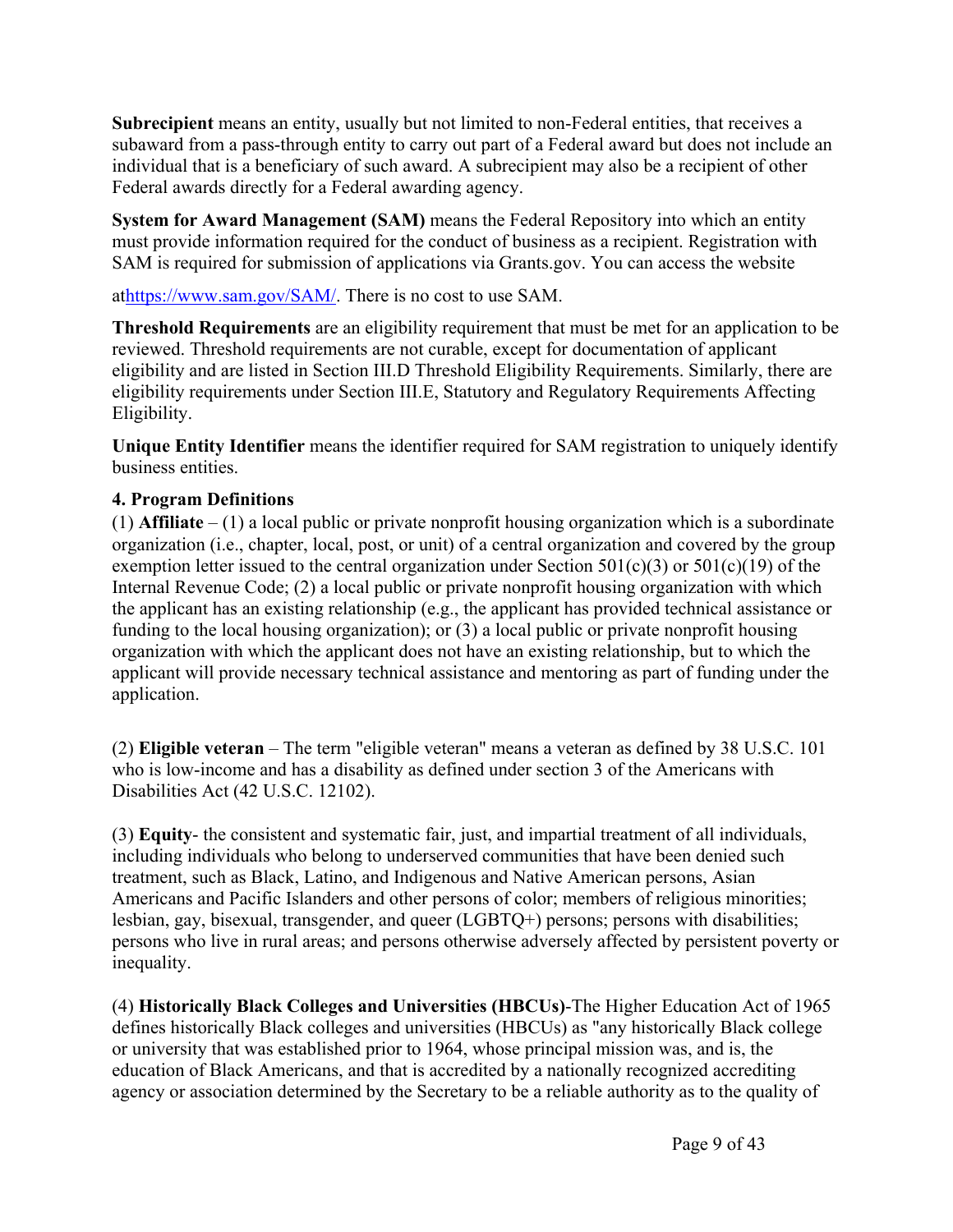training offered or is, according to such an agency or association, making reasonable progress toward accreditation..."

(5) **Letter of Firm Commitment** – A letter of commitment from an applicant's partner organization by which the partner (a) agrees to perform an activity specified in the application, (b) demonstrates the financial capacity to deliver the resources necessary to carry out the activity, and (c) commits the resources to the activity, either in cash or through in-kind contributions. It is irrevocable, subject only to approval and receipt of an FY 2021 VHRMP grant. Each letter of commitment must include the partner organization's name and applicant's name, reference VHRMP, and describe the proposed total level of commitment and responsibilities, expressed in dollar value for cash or in-kind contributions, as they relate to the proposed program. The commitment must be written on the letterhead of the participating organization, must be signed by an official of the organization legally able to make commitments on behalf of the organization, and must be dated no earlier than the date of publication of this NOFO. In documenting a firm commitment, the applicant's partner must:

- 1. Specify the authority by which the commitment is made, the amount of the commitment, the proposed use of funds, and the relationship of the commitment to the proposed investment. If the committed activity is to be self-financed, the applicant's partner must demonstrate its financial capability through a corporate or personal financial statement or other appropriate means; and
- 2. Affirm that the firm commitment is contingent only upon the receipt of VHRMP funds and state a willingness on the part of the signatory to sign a legally binding agreement (conditioned upon HUD's environmental review and approval of a property, where applicable) upon award of the grant.

(6) **Low-income** – The term "low-income" means not having income that is more than 80 percent of the median income for an area, as determined by the Secretary.

(7) **Matching contributions** - "Matching contributions" means contributions that meet the matching requirements in 2 CFR 200.306, which may include in-kind contributions but do not include leveraged resources, as described in section V.A.1 of this NOFO.

#### (8) **Nonprofit organization** – an organization that is –

- (A) described in section  $501(c)(3)$  or  $501(c)(19)$  of the Internal Revenue Code of 1986; and
- (B) exempt from tax under section 501(a) of such Code.

(9) **Primary Residence**- "Primary Residence" means a single-family house, a duplex, or a unit within a multiple-dwelling structure that is the principal dwelling of an eligible veteran and is owned by:

- 1. The eligible veteran;
- 2. The eligible veteran's spouse, child, grandchild, parent, or sibling;
- 3. A spouse of the eligible veteran's child, grandchild, parent, or sibling; or
- 4. Any individual related by blood or affinity whose close association with the eligible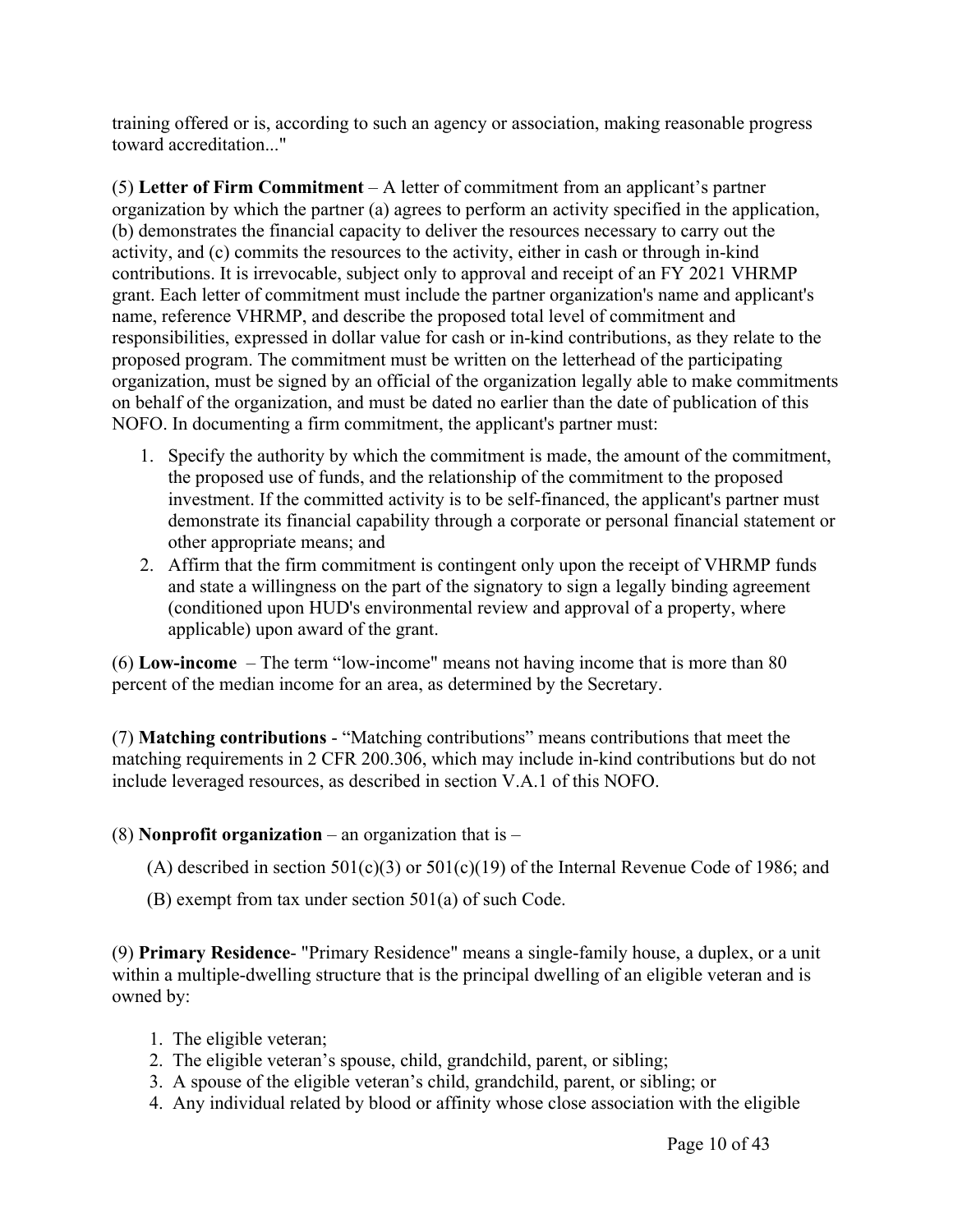veteran is the equivalent of a family relationship.

(10) **Secretary** – The Secretary of Housing and Urban Development.

# **Section 3 Business Concern**, as defined at 24 CFR 75.5,means

(1) A business concern meeting at least one of the following criteria, documented within the last six-month period:

(i) It is at least 51 percent owned and controlled by low- or very low-income persons;

(ii) Over 75 percent of the labor hours performed for the business over the prior three-month period are performed by Section 3 workers; or

(iii) It is a business at least 51 percent owned and controlled by current public housing residents or residents who currently live in Section 8-assisted housing.

(2) The status of a Section 3 business concern shall not be negatively affected by a prior arrest or conviction of its owner(s) or employees.

(3) Nothing in this part shall be construed to require the contracting or subcontracting of a Section 3 business concern. Section 3 business concerns are not exempt from meeting the specifications of the contract.

# (12) **Section 3 Project**, as defined at 24 CFR 75.3(a)(2)(i), means:

housing rehabilitation, housing construction, and other public construction projects assisted under HUD programs that provide housing and community development financial assistance when the total amount of assistance to the project exceeds a threshold of \$200,000. The threshold is \$100,000 where the assistance is from the Lead Hazard Control and Healthy Homes programs, as authorized by Sections 501 or 502 of the Housing and Urban Development Act of 1970 (12 U.S.C. 1701z-1 or 1701z-2), the Lead-Based Paint Poisoning Prevention Act (42 U.S.C 4801 et seq.); and the Residential Lead-Based Paint Hazard Reduction Act of 1992 (42 U.S.C. 4851 et seq.). The project is the site or sites together with any building(s) and improvements located on the site(s) that are under common ownership, management, and financing.

# (13) **Section 3 Worker,** as defined at 24 CFR 75.5, means:

(1) any worker who currently fits or when hired within the past five years fit at least one of the following categories, as documented:

- i. The worker's income for the previous or annualized calendar year is below the income limit established by HUD.
- ii. The worker is employed by a Section 3 business concern.
- iii. The worker is a YouthBuild participant.

(2) The status of a Section 3 worker shall not be negatively affected by a prior arrest or conviction.

(3) Nothing in this part shall be construed to require the employment of someone who meets this definition of a Section 3 worker. Section 3 workers are not exempt from meeting the qualifications of the position to be filled.

(14) **Targeted Section 3 Worker**, as defined at 24 CFR 75.21, for housing and community development financial assistance means a Section 3 worker who is: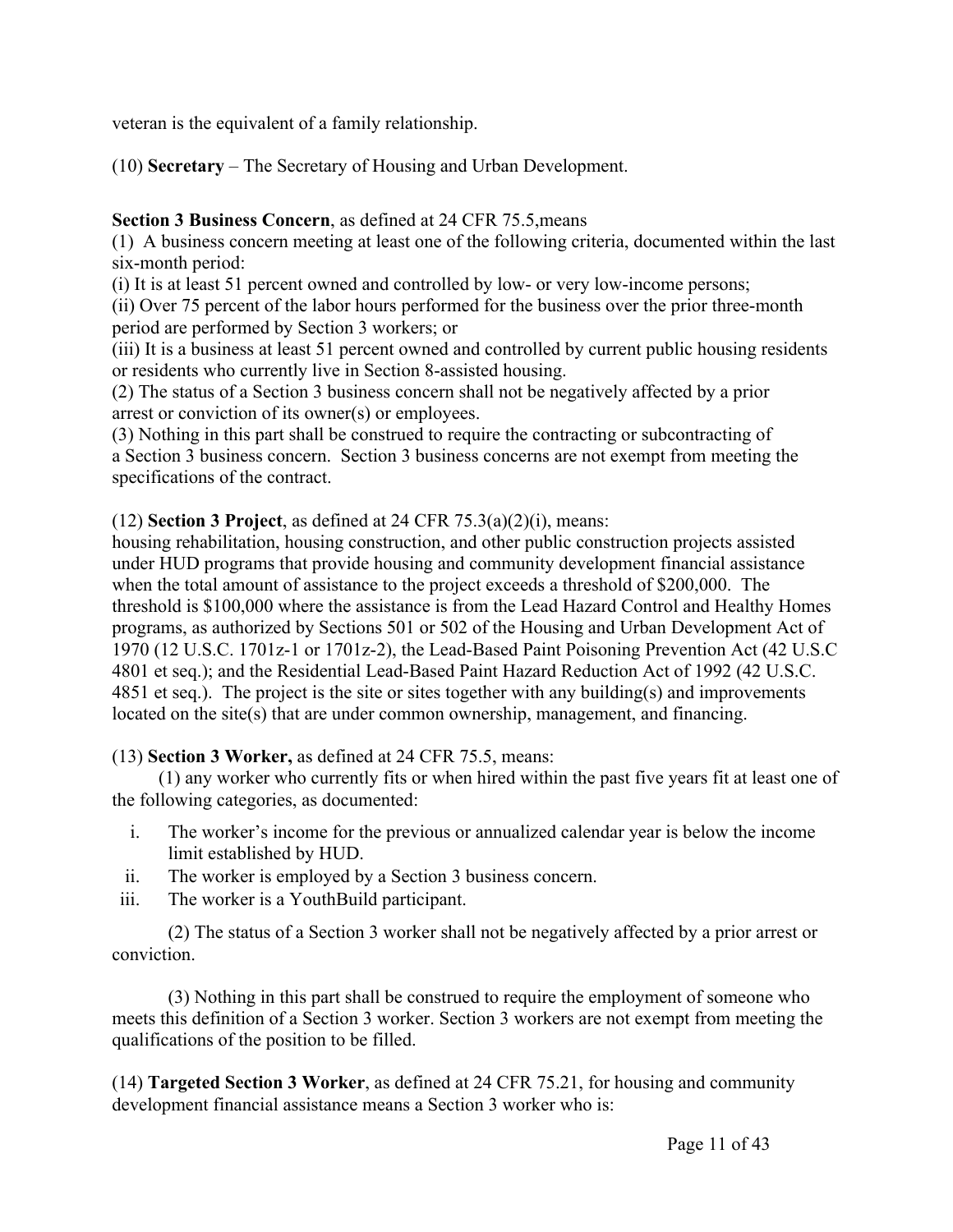(1) A worker employed by a Section 3 business concern; or

(2) A worker who currently fits or when hired fit at least one of the following categories, as documented within the past five years:

(i) Living within the service area or the neighborhood of the project, as defined in  $\S$ 75.5; or

(ii) A YouthBuild participant

(15) **Underserved Communities**- populations sharing a particular characteristic, as well as geographic communities, that have been systematically denied a full opportunity to participate in aspects of economic, social, and civic life, as exemplified by the list in the preceding definition of "equity."

(16) **Veteran** – "Veteran" has the meaning given the term in section 101 of title 38, United States Code.

(17) **Veterans Service Organization** – Any organization recognized by the Secretary of Veterans Affairs for the representation of veterans under section 5902 of title 38, United States Code. Recognized VSOs include those organizations that are "federally chartered and/or recognized or approved by the Secretary of Veterans Affairs for purposes of preparation, presentation, and prosecution of claims under laws administered by the Department of Veterans Affairs." For the directory of Veterans Service Organizations, visit [https://www.va.gov/vso/.](https://www.va.gov/vso/)

# <span id="page-12-0"></span>**B. Authority.**

This NOFO is authorized by section 1079 of the Carl Levin and Howard P. "Buck" McKeon National Defense Authorization Act for Fiscal Year 2015 (Public Law 113-291, §1079, December 19, 2014, as amended by Public Law 114-92, §1089, November 25, 2015; 38 U.S.C. 2101) and is funded by Consolidated Appropriations Act, 2018 (Public Law 115-141), the Consolidated Appropriations Act, 2019 (Public Law 116-06), the Further Consolidated Appropriations Act, 2020 (Public Law 116-94) and the Consolidated Appropriations Act, 2021 (Public Law 116-260, approved December 27, 2020).

# <span id="page-12-1"></span>**II. Award Information.**

# <span id="page-12-2"></span>**A. Available Funds**

Funding of approximately **\$ 9,445,988** is available through this NOFO.

Additional funds may become available for award under this NOFO, because of HUD's efforts to recapture funds, use carryover funds, or because of the availability of additional appropriated funds. Use of these funds is subject to statutory constraints. All awards are subject to the funding restrictions contained in this NOFO.

# <span id="page-12-3"></span>**B. Number of Awards.**

HUD expects to make approximately 10 awards from the funds available under this NOFO.

# <span id="page-12-4"></span>**C. Minimum/Maximum Award Information**

Grants will be competitively awarded up to \$1 million per project maximum to selected applicants.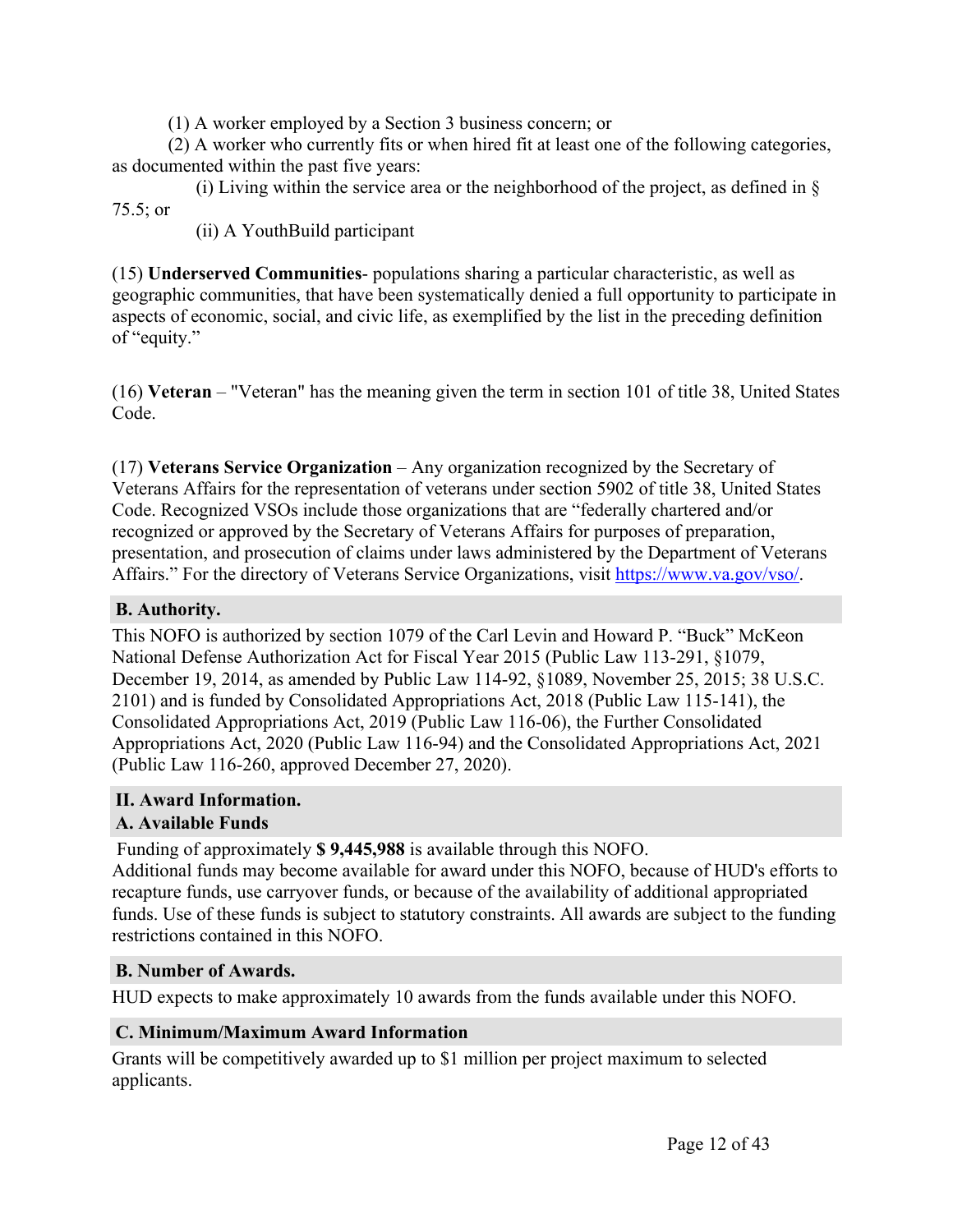Estimated Total Funding: \$ 9,445,988 Minimum Award Amount: \$ 700,000 Per Project Period

Maximum Award Amount: \$ 1,000,000 Per Project Period

#### <span id="page-13-0"></span>**D. Period of Performance**

Recipients will have 36 months from the date that HUD signs the grant agreement to complete all project activities.

Estimated Project Start Date: 02/01/2022 Estimated Project End Date: 02/01/2025 Length of Project Periods: **Other** 

Length of Periods Explanation of Other: The Period of Performance and Budget Period for each grant are 36 months.

#### <span id="page-13-1"></span>**E. Type of Funding Instrument.**

<span id="page-13-2"></span>Funding Instrument Type: G (Grant) **III. Eligibility Information.**

#### <span id="page-13-3"></span>**A. Eligible Applicants.**

25 (Others (see text field entitled "Additional Information on Eligibility" for clarification))

#### **Additional Information on Eligibility**

To be eligible for a VHRMP grant, each applicant must meet both of the following criteria: (1) The organization must be described in section  $501(c)(3)$  or  $501(c)(19)$  of the Internal Revenue Code of 1986 (26 U.S.C.  $501(c)(3)$  or  $501(c)(19)$ ) and be exempt from tax under section  $501(a)$ of such Code (26 U.S.C. 501(a)); and (2) The organization must provide nationwide or statewide programs that primarily serve veterans or low-income individuals.

#### <span id="page-13-4"></span>**B. Ineligible Applicants.**

Individuals, foreign entities, sole proprietorship organizations, and other entities that do not meet the criteria in Section III.A of this NOFO are *not* eligible to compete for, or receive, awards made under this announcement.

# <span id="page-13-5"></span>**C. Cost Sharing or Matching.**

This Program requires cost sharing or matching as described below.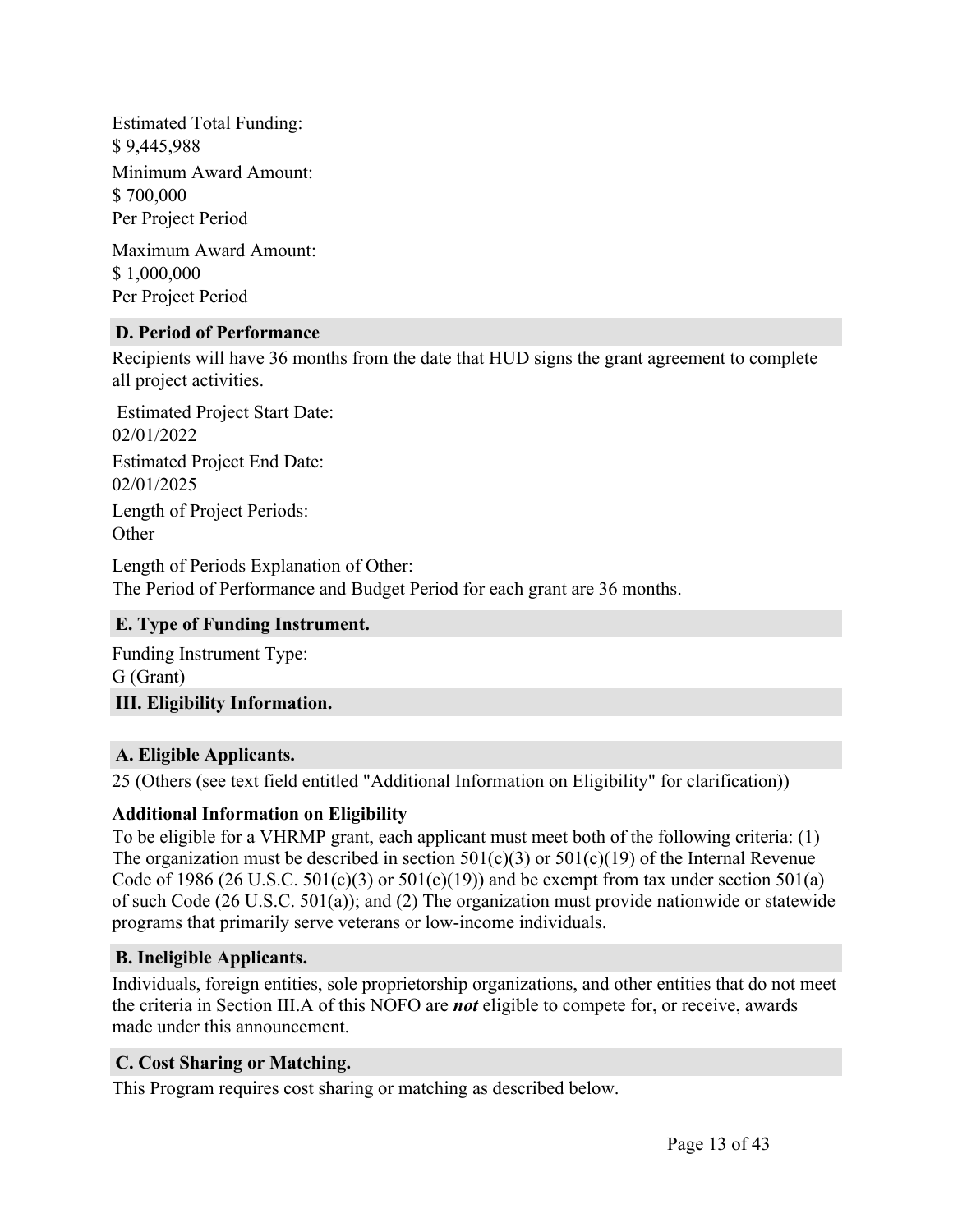Recipients will be required to provide matching contributions as provided under section 1079(b)(6) of the Carl Levin and Howard P. "Buck" McKeon National Defense Authorization Act for Fiscal Year 2015. Specifically, each recipient shall contribute towards the housing modification and rehabilitation services provided to eligible veterans an amount equal to not less than 50 percent of the grant award received. In order to meet the requirement, recipients may arrange for in-kind contributions. All matching contributions (including matching funds and inkind contributions) must meet the requirements of 2 CFR 200.306. Leveraged resources, as described in section V.A.1 of this NOFO, will not count as matching contributions.

# <span id="page-14-0"></span>**D. Threshold Eligibility Requirements.**

Applicants who fail to meet any of the following threshold eligibility requirements will be deemed ineligible. Applications from ineligible applicants will not be evaluated.

**1. Resolution of Civil Rights Matters.** Outstanding civil rights matters must be resolved before the application deadline. Applicants, who after review are confirmed to have civil rights matters unresolved at the application deadline, will be deemed ineligible. Their applications will receive no further review, will not be rated and ranked, and they will not receive funding.

- a. Applicants having any of the charges, cause determinations, lawsuits, or letters of findings referenced in subparagraphs  $(1) - (5)$  that have not been resolved to HUD's satisfaction before or on the application deadline date are ineligible for funding. Such matters include:
	- 1. Charges from HUD concerning a systemic violation of the Fair Housing Act or receipt of a cause determination from a substantially equivalent state or local fair housing agency concerning a systemic violation of a substantially equivalent state or local fair housing law proscribing discrimination because of race, color, religion, sex, national origin, disability or familial status;
	- 2. Status as a defendant in a Fair Housing Act lawsuit filed by the Department of Justice alleging a pattern or practice of discrimination or denial of rights to a group of persons raising an issue of general public importance under 42 U.S.C. 3614(a);
	- 3. Status as a defendant in any other lawsuit filed or joined by the Department of Justice, or in which the Department of Justice has intervened, or filed an amicus brief or statement of interest, alleging a pattern or practice or systemic violation of Title VI of the Civil Rights Act of 1964, Section 504 of the Rehabilitation Act of 1973, Section 109 of the Housing and Community Development Act of 1974, the Americans with Disabilities Act or a claim under the False Claims Act related to fair housing, non-discrimination, or civil rights generally including an alleged failure to affirmatively further fair housing;
	- 4. Receipt of a letter of findings identifying systemic non-compliance with Title VI of the Civil Rights Act of 1964, Section 504 of the Rehabilitation Act of 1973, Section 109 of the Housing and Community Development Act of 1974; or the Americans with Disabilities Act; or
	- 5. Receipt of a cause determination from a substantially equivalent state or local fair housing agency concerning a systemic violation of provisions of a state or local law prohibiting discrimination in housing based on sexual orientation, gender identity, or lawful source of income.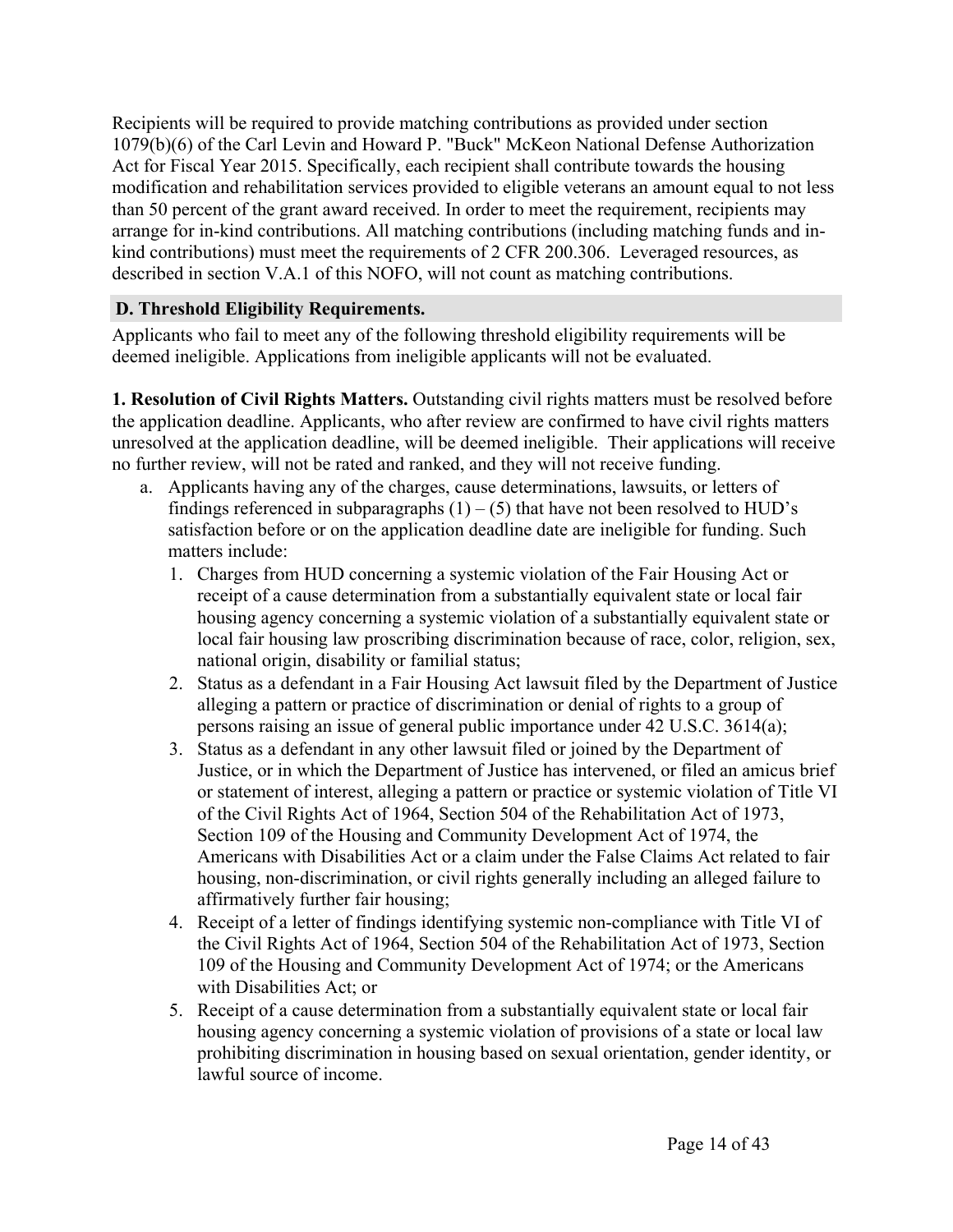- b. HUD will determine if actions to resolve the charge, cause determination, lawsuit, or letter of findings taken before the application deadline date will resolve the matter. Examples of actions that may be sufficient to resolve the matter include, but are not limited to:
	- 1. Current compliance with a voluntary compliance agreement signed by all the parties;
	- 2. Current compliance with a HUD-approved conciliation agreement signed by all the parties;
	- 3. Current compliance with a conciliation agreement signed by all the parties and approved by the state governmental or local administrative agency with jurisdiction over the matter;
	- 4. Current compliance with a consent order or consent decree;
	- 5. Current compliance with a final judicial ruling or administrative ruling or decision; or
	- 6. Dismissal of charges.

**2. Timely Submission of Applications.** Applications submitted after the deadline stated within this NOFO that do not meet the requirements of the grace period policy will be marked late. Late applications are ineligible and will not be considered for funding. See Section IV. D. Application Submission Dates and Times.

3. The application must receive a minimum rating score of 75 points to be considered for funding.

4. HUD will only fund eligible applicants as defined in this NOFO under Section III.A.

# <span id="page-15-0"></span>**E. Statutory and Regulatory Requirements Affecting Eligibility.**

# **Eligibility Requirements for Applicants of HUD's Grants Programs**

The following requirements affect applicant eligibility. Detailed information on each requirement is posted on HUD's Funding [Opportunities](https://www.hud.gov/program_offices/spm/gmomgmt/grantsinfo/fundingopps) Page.

- Active Prime and Sub Recipient registration with SAM.gov
- Outstanding Delinquent Federal Debts
- Debarments and/or Suspensions
- Pre-selection Review of Performance
- Sufficiency of Financial Management System
- False Statements
- Mandatory Disclosure Requirement
- Prohibition Against Lobbying Activities
- Equal Participation of Faith-Based Organizations in HUD Programs and Activities

# <span id="page-15-1"></span>**F. Program-Specific Requirements.**

 Each recipient under the VHRMP shall modify or rehabilitate the primary residence of an eligible veteran at no cost to such veteran (including application fees) or at a cost such that the eligible veteran pays no more than 30 percent of his or her income in housing costs during any month. "Housing costs" means the total of any mortgage loan principal and interest, real estate taxes, and insurance for the residence, plus any loan principal and interest or other costs the eligible veteran must pay for the modification and rehabilitation.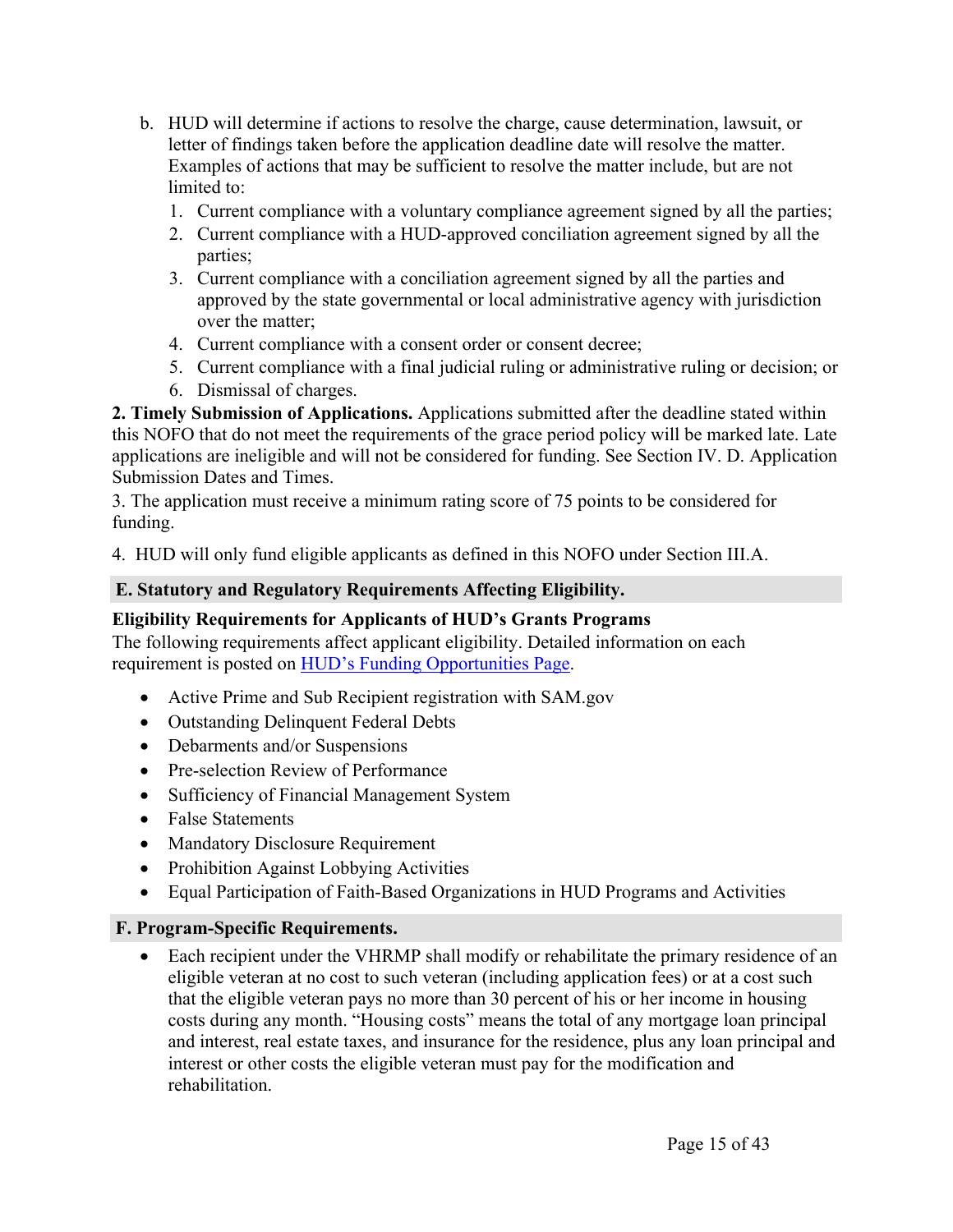- Each recipient must use one of the following income definitions for all income determinations under VHRMP: annual income as defined at 24 CFR 5.609; or adjusted gross income as defined for purposes of reporting under the IRS Form 1040 series for individual Federal annual income tax purposes.
- Grant awards under this NOFO will be subject to the Uniform Administrative Requirements, Cost Principles, and Audit Requirements for Federal Awards at 2 CFR Part 200, as may be amended from time to time.
- Only housing that is the primary residence of an eligible veteran may be modified or rehabilitated under this program, and the eligible veteran or his or her family member must certify in writing that the veteran intends the housing to continue to be his or her primary residence for at least five years after the modification or rehabilitation is completed.
- Each recipient must establish housing standards which require that all houses rehabilitated and/or modified under the VHRMP program meet all applicable State or local building codes, ordinances, and requirements or, in the absence of a State or local building code, the International Existing Building Code of the International Code Council.
- Accessibility features must comply with HUD's Physical Accessibility Requirements as explained in section VI.B of this NOFO.

# <span id="page-16-0"></span>**G. Criteria for Beneficiaries.**

This program serves veterans who are low-income and have disabilities as defined by 42 U.S.C. 12102. A veteran is defined at 38 U.S.C. 101. For the purposes of the VHRMP, low-income veterans are veterans whose income does not exceed 80 percent of the area median income, as determined by the Secretary. The veteran must intend to continue making the unit their primary residence for at least five years after the modification or rehabilitation is completed.

# <span id="page-16-1"></span>**IV. Application and Submission Information.**

# <span id="page-16-2"></span>**A. Obtaining an Application Package.**

# **Instructions for Applicants.**

You must download both the Application Instructions and the Application Package from Grants.gov. You must verify that the Assistance Listing Number and Assistance Listing Description on the first page of the Application Package, and the Funding Opportunity Title and the Funding Opportunity Number match the Program and NOFO to which you are applying.

The Application Package contains the portable document forms (PDFs) available on Grants.gov, such as the SF-424 Family. The Instruction Download contains official copies of the NOFO and forms necessary for a complete application. The Instruction Download may include Microsoft Word, Microsoft Excel and additional documents.

An applicant demonstrating good cause may request a waiver from the requirement for electronic submission, for example, a lack of available Internet access in the geographic area in which your business offices are located. Lack of SAM registration or valid DUNS Number is not good cause. If you cannot submit your application electronically, you must ask in writing for a waiver of the electronic grant submission requirements. HUD will not grant a waiver if HUD does not receive your written mailed, shipped, or emailed request at least 15 calendar days before the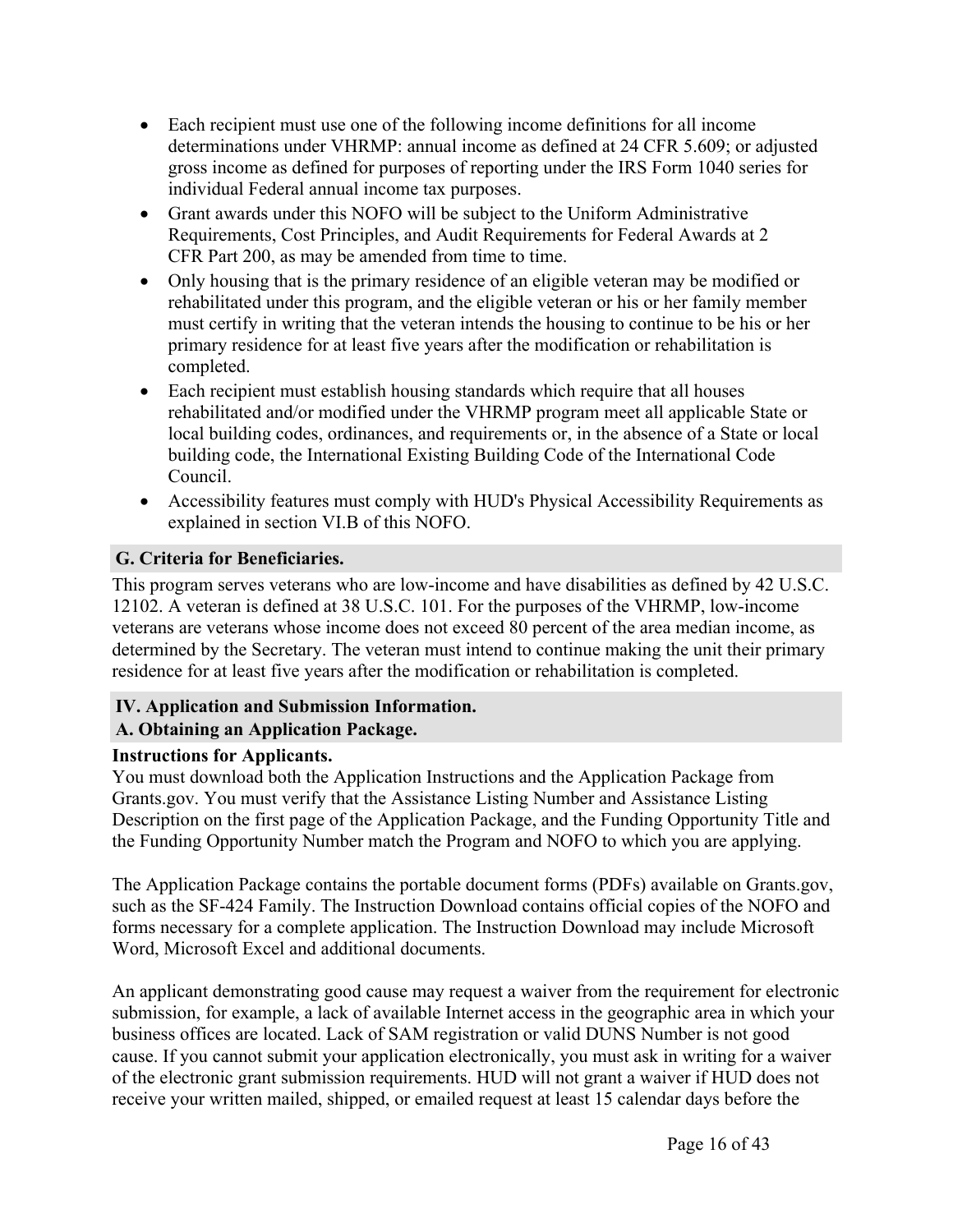application deadline and if you do not demonstrate good cause. If HUD waives the requirement, HUD must receive your paper application before the deadline of this NOFO. To request a waiver, you must contact:

Name: Jackie L. Williams Email: Jovette.G.Gadson@hud.gov HUD Organization: **ORHED** Street: 451 7th St. SW, Room 7240 City: Washington State: DC DISTRICT OF COLUMBIA Zip: 20410

**1.Contact for Further Questions.** For information concerning the VHRMP, contact Jovette Gadson, Senior Community Planning and Development Specialist, Office of Rural Housing and Economic Development, Office of Community Planning and Development, Department of Housing and Urban Development, 451 Seventh Street, SW, Room 7240, Washington, DC 20410-7000; telephone 1-877-787-2526 (this is a toll-free number) or (202) 708-2290 (this is not a toll-free number). Persons with speech or hearing impairments may access this number via TTY by calling the toll-free Federal Information Relay Service at 800-877-8339.

**2. Waiver of the Electronic Submission Requirement.** You must submit your application electronically via Grants.gov or request a waiver of the electronic application submission requirement from HUD. If HUD grants you a waiver, your paper application must be received at HUD Headquarters by the application deadline date. Refer to Section VI.A. of this NOFO. If HUD does not grant you a waiver, you must follow the instructions for electronic application submission. You must submit your waiver request, including your justification, in writing or using e-mail. You must submit your waiver request no later than 15 days prior to the application deadline date. Waiver requests must be submitted to: Veterans Housing Rehabilitation and Modification Program c/o Jackie Williams, Application Waiver Request, Office of Rural Housing and Economic Development by e-mail: jackie.williams@hud.gov. If HUD grants you a waiver, you must submit your paper application in accordance with the requirements stated in HUD's waiver approval.

**3. Paper Applications.** A paper application will not be accepted from an applicant that has not been granted a waiver of the electronic application submission requirement. If HUD has granted you a waiver, your paper application must be received by HUD on or before the application deadline date.

**4. Facsimiles and Videos.** HUD will not accept an application, third-party documents or other materials sent by facsimile (fax). Videos cannot be submitted via the Grants.gov system and will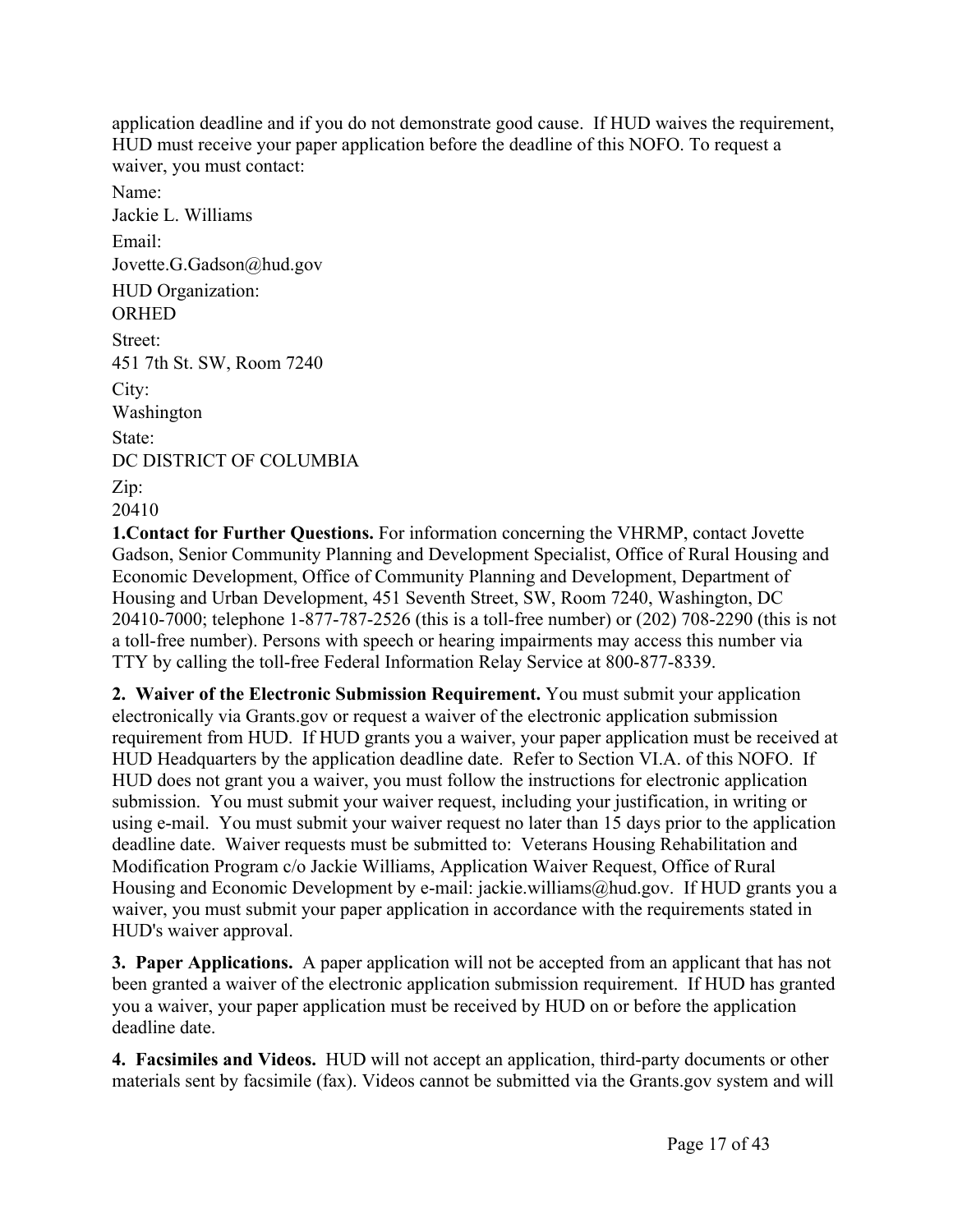not be accepted as a separate submission. Any video submitted as part of an application will not be reviewed.

#### <span id="page-18-0"></span>**B. Content and Form of Application Submission.**

You must verify that boxes 11, 12, and 13 on the SF-424 match the NOFO for which you are applying. If they do not match, you have downloaded the wrong Application Instruction and Application Package.

Submission of an application that is otherwise sufficient, under the wrong Assistance Listing and Funding Opportunity Number is non curable unless otherwise stated in Threshold requirements.

| <b>Forms/Assurances/Certifications</b>                         | <b>Submission</b><br>Requirement                                                          | <b>Notes/Description</b>                                                                                                                                                                                                                                                                                                                                                                                                                                                                                                                                                                                                                      |
|----------------------------------------------------------------|-------------------------------------------------------------------------------------------|-----------------------------------------------------------------------------------------------------------------------------------------------------------------------------------------------------------------------------------------------------------------------------------------------------------------------------------------------------------------------------------------------------------------------------------------------------------------------------------------------------------------------------------------------------------------------------------------------------------------------------------------------|
| <b>Application for Federal Assistance</b><br>(SF424)           | Submission is<br>required for all<br>applicants by the<br>application due date.           |                                                                                                                                                                                                                                                                                                                                                                                                                                                                                                                                                                                                                                               |
| Disclosure of Lobbying Activities<br>(SFLLL), if applicable    | HUD will provide<br>instructions to<br>grantees on how the<br>form is to be<br>submitted. | If any funds have been paid or<br>will be paid to any person for<br>influencing or attempting to<br>influence an officer or<br>employee of any agency, a<br>Member of Congress, an officer<br>or employee of Congress, or an<br>employee of a Member of<br>Congress in connection with<br>this commitment providing for<br>the United States to insure or<br>guarantee a loan, the applicant<br>shall complete and submit the<br>SF-LLL, "Disclosure Form to<br>Report Lobbying," in<br>accordance with its instructions.<br>Applicants must furnish an<br>executed copy of the<br><b>Certification Regarding</b><br>Lobbying prior to award. |
| <b>HUD Applicant Recipient</b><br>Disclosure Report (HUD) 2880 | HUD will provide<br>instructions to<br>grantees on how the                                | HUD instructions to grantees<br>are provided by webcast, To<br>view the webcast, click here.                                                                                                                                                                                                                                                                                                                                                                                                                                                                                                                                                  |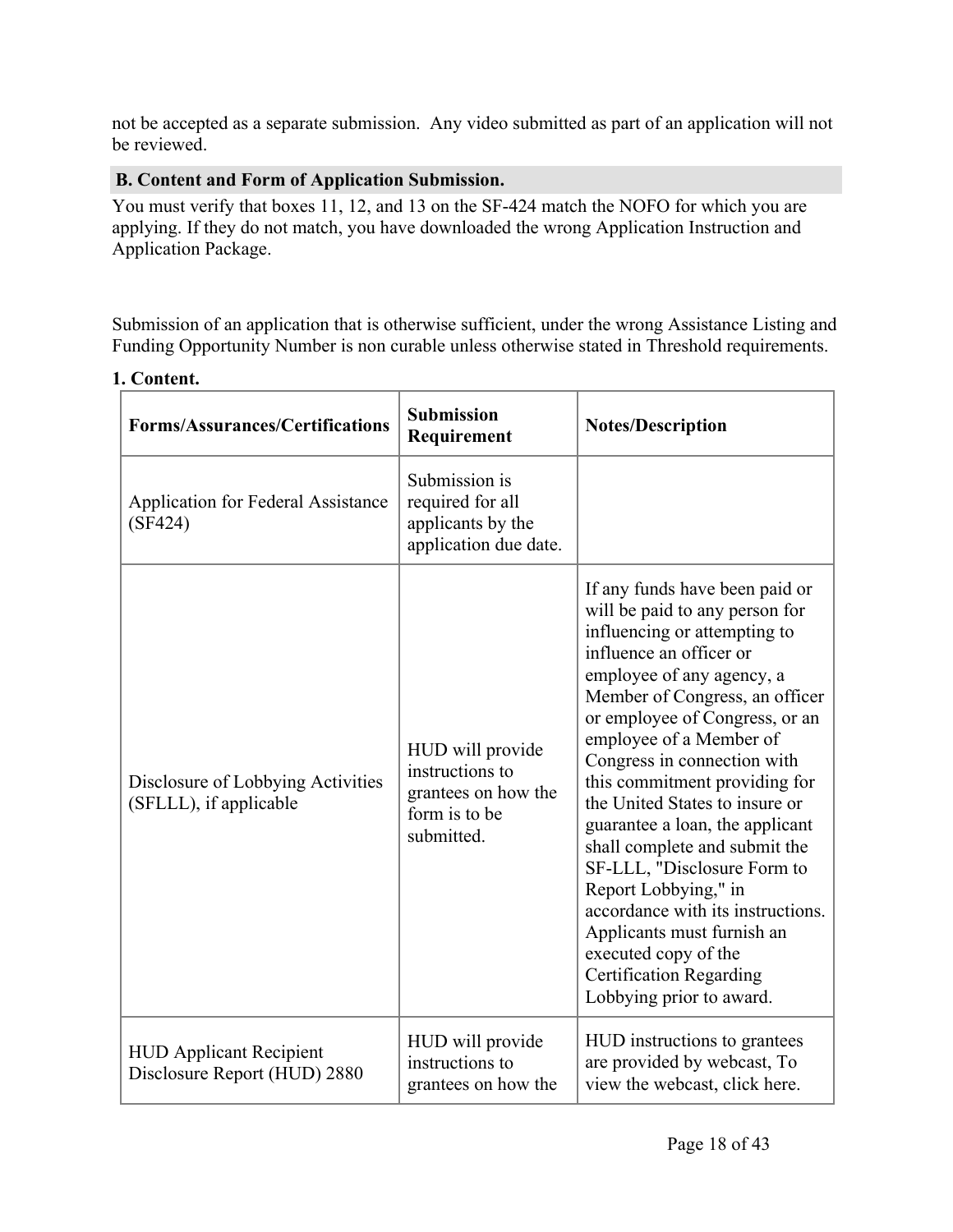| <b>Forms/Assurances/Certifications</b>                                     | <b>Submission</b><br>Requirement                                                                                                                                                                                                                                                                                                                                                                                                                                          | <b>Notes/Description</b>            |
|----------------------------------------------------------------------------|---------------------------------------------------------------------------------------------------------------------------------------------------------------------------------------------------------------------------------------------------------------------------------------------------------------------------------------------------------------------------------------------------------------------------------------------------------------------------|-------------------------------------|
| Applicant/Recipient<br>Disclosure/Update Report                            | form is to be<br>submitted.                                                                                                                                                                                                                                                                                                                                                                                                                                               |                                     |
| HUD Form 424-CB: Grant<br><b>Application Detailed Budget Form</b>          | The HUD Grant<br><b>Application Detailed</b><br><b>Budget Form is</b><br>designed so that an<br>application can be<br>made for any of<br>HUD's grant<br>programs.                                                                                                                                                                                                                                                                                                         |                                     |
| HUD Form 424-CBW: Grant<br><b>Application Detailed Budget</b><br>Worksheet | The HUD Grant<br><b>Application Detailed</b><br><b>Budget Worksheet is</b><br>designed so that an<br>application can be<br>made for any of<br>HUD's grant<br>programs. It is used<br>to provide detailed<br>budget information<br>regarding a proposed<br>program. If the<br>program requires for<br>providing program<br>activity information,<br>it is necessary to use<br>a separate HUD-424-<br>CBW to provide<br>information related<br>to each program<br>activity. |                                     |
| HUD-2996 Opportunity Zones                                                 | Preference Points                                                                                                                                                                                                                                                                                                                                                                                                                                                         | Available in Application<br>Package |

Additionally, your complete application must include the following narratives and non-form attachments.

• An abstract or summary with: (a) the dollar amount requested, matching contributions (including matching funds and/or in-kind contributions), and leveraging, if applicable; (b) information that classifies your organization as a nonprofit organization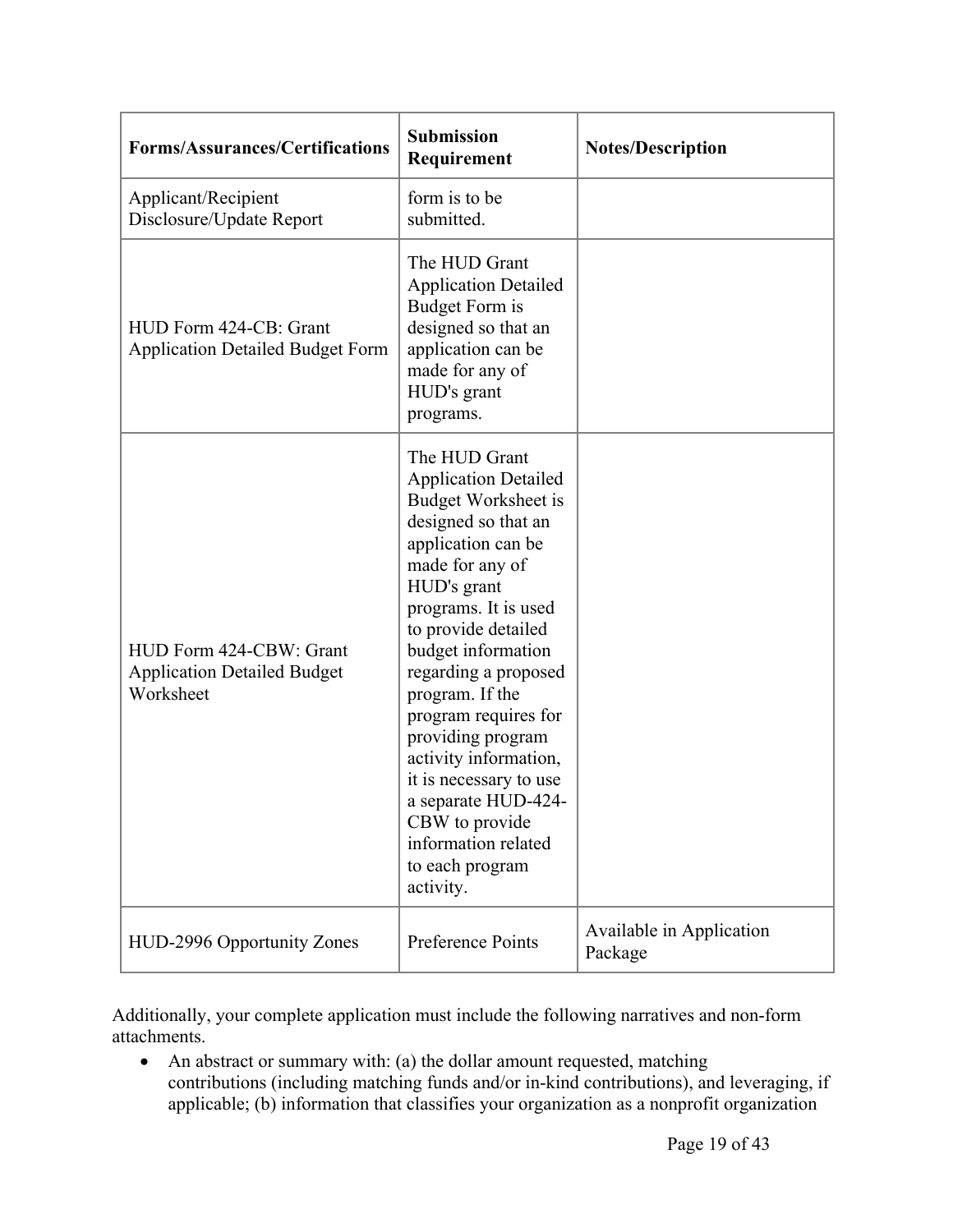that provides nationwide or statewide programs that primarily serve veterans or lowincome individuals; (c) the approximate number of veterans your organization intends to serve using grant funds; (d) a description of the type of work that will be conducted, such as interior home modifications, energy efficiency improvements, and other similar categories of work; (e) a plan for working with the Department of Veterans Affairs and veterans service organizations to identify veterans who are not eligible for programs under chapter 21 of title 38, United States Code, and meet their needs; and (f) a plan of action detailing outreach initiatives. Please note that the abstract or summary is not rated. The 15-page narrative is rated.

- Documentation of funds pledged in support of Rating Factor 4 "Leveraging Resources." This documentation, which will not be counted in the 15-page limitation, must be in the form of a "letter of firm commitment" as defined in Section I.A.3.b. (Program Definitions) of this NOFO.
- A copy of your organization's IRS ruling providing tax-exempt status under section 501 of the Internal Revenue Code of 1986, as amended.
- Fifteen-page Narrative response to Factors for Award as described in Section V. of this NOFO.
- Environmental Assurance Statement that states the following: (Applicant) agrees to assist HUD to comply with 24 CFR part 50 and that it shall: (1) supply HUD with all available, relevant information necessary for HUD to perform for each property any environmental review required by 24 CFR Part 50; (2) carry out mitigating measures required by HUD or select alternate eligible property; and (3) not modify or rehabilitate property, nor commit or expend HUD or local funds for these program activities with respect to any eligible property, until HUD approval of the property is received.

# **2. Format and Form.**

Narratives and other attachments to your application must follow the following format guidelines.

15 Pages maximum length of narratives

Double spaced 12-point (minimum) Times Roman font on letter sized paper (8 1/2 x 11 inches) with at least 1-inch margins on all sides

- 1. All pages of the application must be numbered sequentially.
- 2. The application must have a table of contents.
- 3. All applicants are required to respond to the following factors in their *15-page* narrative (see Section V. of this NOFA for further details.):
- Rating Factor 1 Relevant Organizational Experience;
- Rating Factor 2 Need and Extent of the Problem;
- Rating Factor 3 Soundness of Approach;
- Rating Factor 4 Leveraging Resources; and
- Rating Factor 5 Achieving Results and Program Evaluation.

Please note that although submitting pages in excess of the page limit will not disqualify your application. HUD will not consider or review the information on any excess pages, and if you place key information on those pages, you may fail to meet a threshold requirement.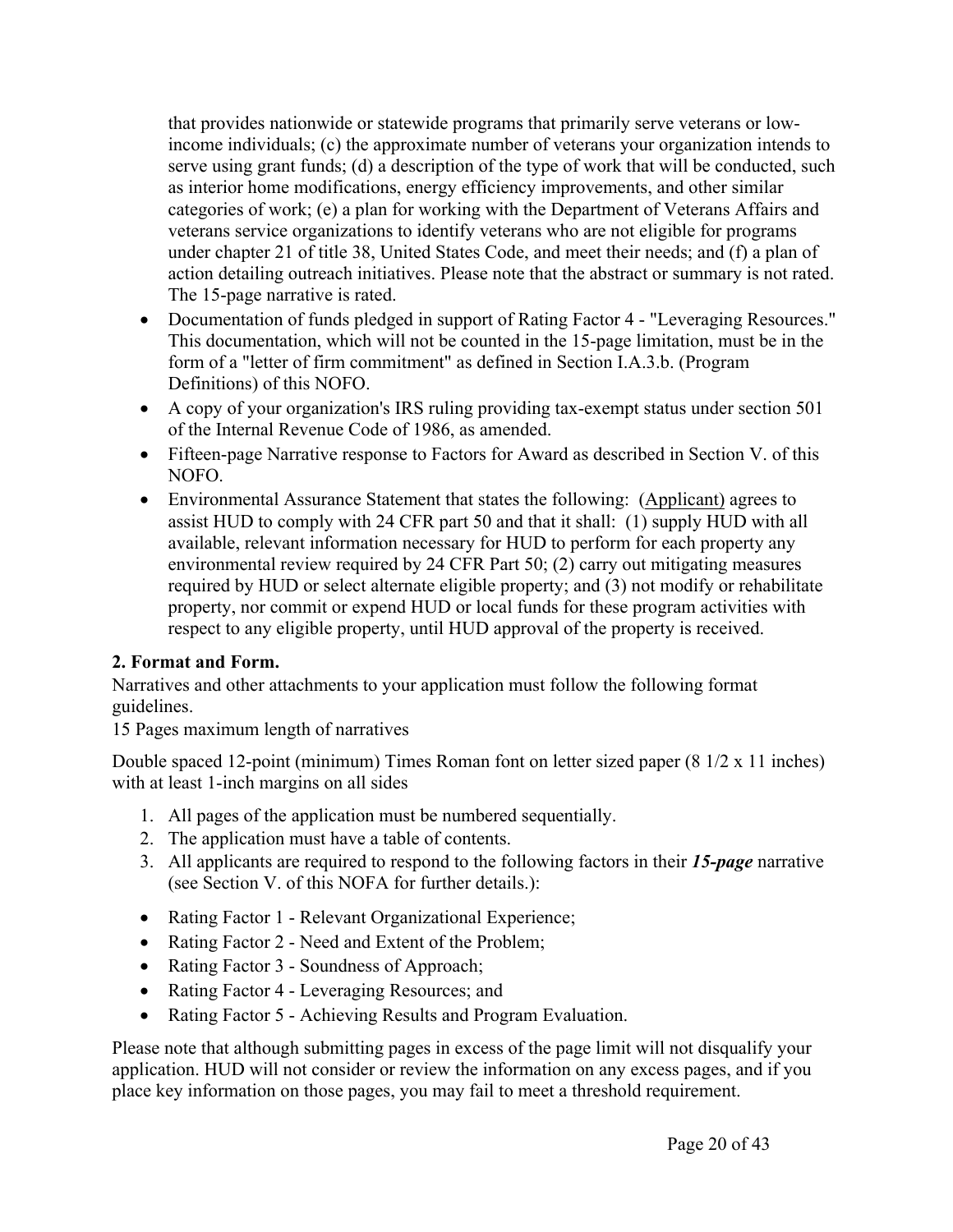#### <span id="page-21-0"></span>**C. System for Award Management (SAM) and Dun and Bradstreet Universal Numbering System (DUNS) Number.**

#### **1. SAM Registration Requirement.**

Applicants must be registered with https:[//www.sam.gov/](http://www.sam.gov/) before submitting their application. Applicants must maintain current information in SAM on immediate and highest-level owner and subsidiaries, as well as on all predecessors that have been awarded a Federal contract or grant within the last three years, if applicable. Information in SAM must be current for all times during which the applicant has an active Federal award or an application or plan under consideration by HUD.

#### **2. DUNS Number Requirement.**

Applicants must provide a valid DUNS number, registered and active at https://www.sam.gov/ in the application. DUNS numbers may be obtained for free from Dun & Bradstreet.

#### **3. Requirement to Register with Grants.gov.**

Anyone planning to submit applications on behalf of an organization must register at grants.gov and be approved by the E-Biz POC in SAM to submit applications for the organization. Registration for SAM and grants.gov is a multi-step process and can take four (4) weeks or longer to complete if data issues arise. Applicants without a valid registration cannot apply through grants.gov. Complete registration instructions and guidance are provided on grants.gov.

#### <span id="page-21-1"></span>**D. Application Submission Dates and Times.**

#### **Application Due Date Explanation**

The application deadline is 11:59:59 PM Eastern Standard time on

#### 07/30/2021

Applications must be received no later than the deadline, or, if HUD has issued you a waiver allowing you to submit your application in paper form, by HUD no later than the deadline.

Submit your application to Grants.gov unless a waiver has been issued allowing you to submit your application in paper form. Instructions for submitting your paper application will be contained in the waiver of electronic submission.

"Received by Grants.gov" means the applicant received a confirmation of receipt and an application tracking number from Grants.gov. Grants.gov then assigns an application tracking number and date-and timestamps each application upon successful receipt by the Grants.gov system. A submission attempt not resulting in confirmation of receipt and an application tracking number is not considered received by Grants.gov.

Applications received by Grants.gov must be validated by Grants.gov to be received by HUD.

"Validated by Grants.gov" means the application has been accepted and was not rejected with errors. You can track the status of your application by logging into Grants.gov, selecting "Applicants" from the top navigation, and selecting "Track my application" from the dropdown list. If the application status is "rejected with errors," you must correct the error(s) and resubmit the application before the 24-hour grace period ends. Applications in "rejected with errors" status after the 24-hour grace period expires will not be received by HUD. Visit Grants.gov for a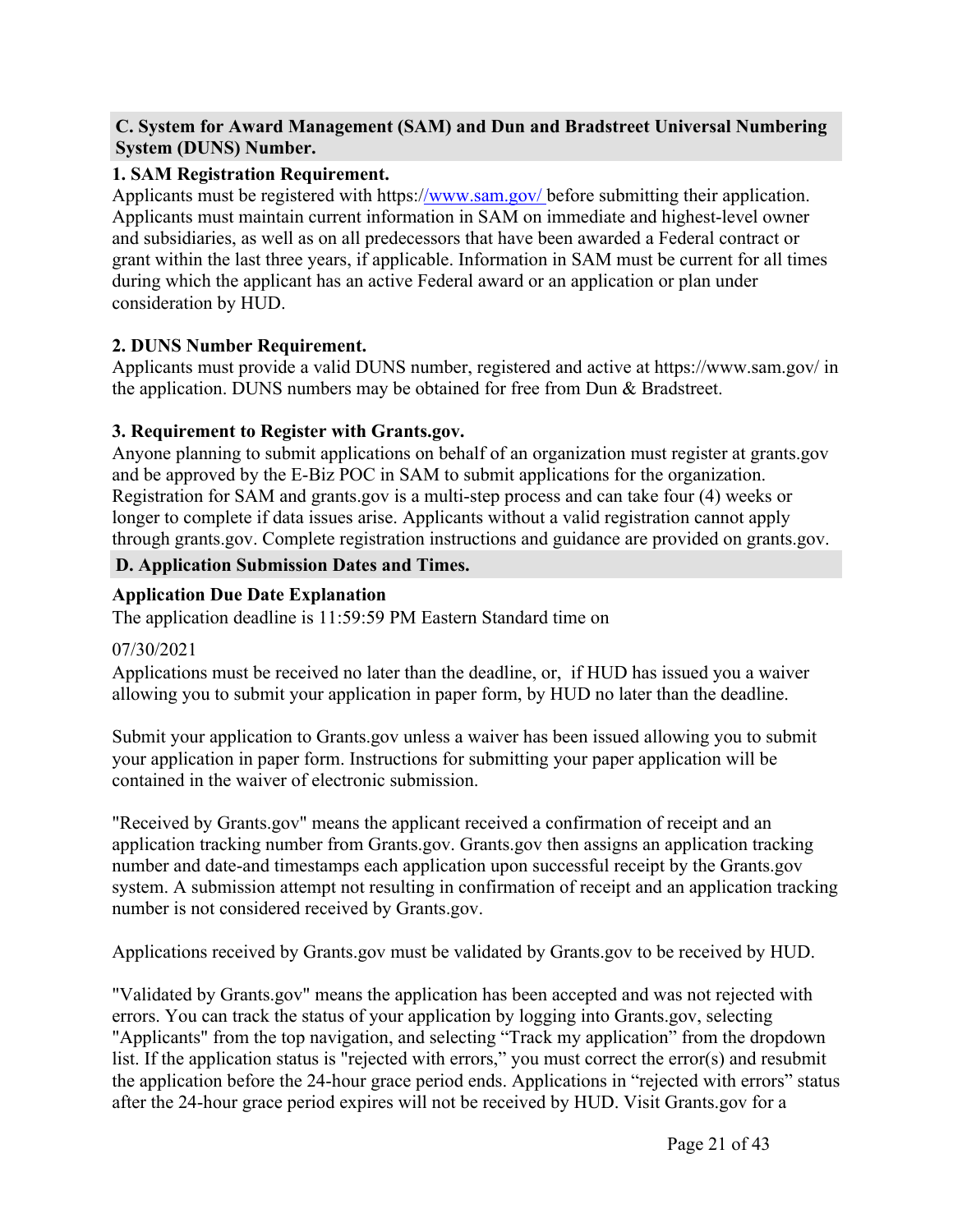complete description of processing steps after applying.

HUD strongly recommends you submit your applications at least **48 hours before the deadline** and during regular business hours to allow enough time to correct errors or overcome other problems.

**Grants.gov Customer Support.** Grants.gov provides customer support information on its website at <https://www.grants.gov/web/grants/support.html> . Applicants having difficulty accessing the application and instructions or having technical problems can receive customer support from Grants.gov by calling (800) 518-GRANTS (this is a toll-free number) or by sending an email to  $\frac{\text{support}(a)}{\text{grants.gov}}$ . The customer support center is open 24 hours a day, seven days per week, except Federal holidays. The phone number above may also be reached by individuals who are deaf or hard of hearing, or who have speech disabilities, through the Federal Relay Service's teletype service at 800-877-8339.

You can verify the contents of your submitted application to confirm Grants.gov received everything you intended to submit. To verify the contents of your submitted application:

- Log in to Grants.gov.
- Click the Check Application Status link, which appears under the Grant Applications heading in the Applicant Center page. This will take you to the Check Application Status page.
- Enter search criteria and a date range to narrow your search results.
- Click the Search button. To review your search results in Microsoft Excel, click the Export Data button.
- Review the Status column, to view more detailed submission information, click the Details link in the Actions column.
- To download the submitted application, click the Download link in the Actions column.

Please make note of the Grants.gov tracking number as it will be needed by the Grants.gov Help Desk if you seek their assistance.

HUD may extend the application deadline for any program if Grants.gov is offline or not available to applicants for at least 24 hours immediately prior to the deadline date, or the system is down for 24 hours or longer and impacts the ability of applicants to cure a submission deficiency within the grace period.

HUD may also extend the application deadline upon request if there is a presidentially declared disaster in the applicant's area.

If these events occur, HUD will post a notice on its website establishing the new, extended deadline for the affected applicants. HUD will also include the fact of the extension in the program's Notice of Funding Awards required to be published in the Federal Register.

In determining whether to grant a request for an extension based on a presidentially-declared disaster, HUD will consider the totality of the circumstances including the date of an applicant's extension request (how closely it followed the basis for the extension), whether other applicants in the geographic area are similarly affected by the disaster, and how quickly power or services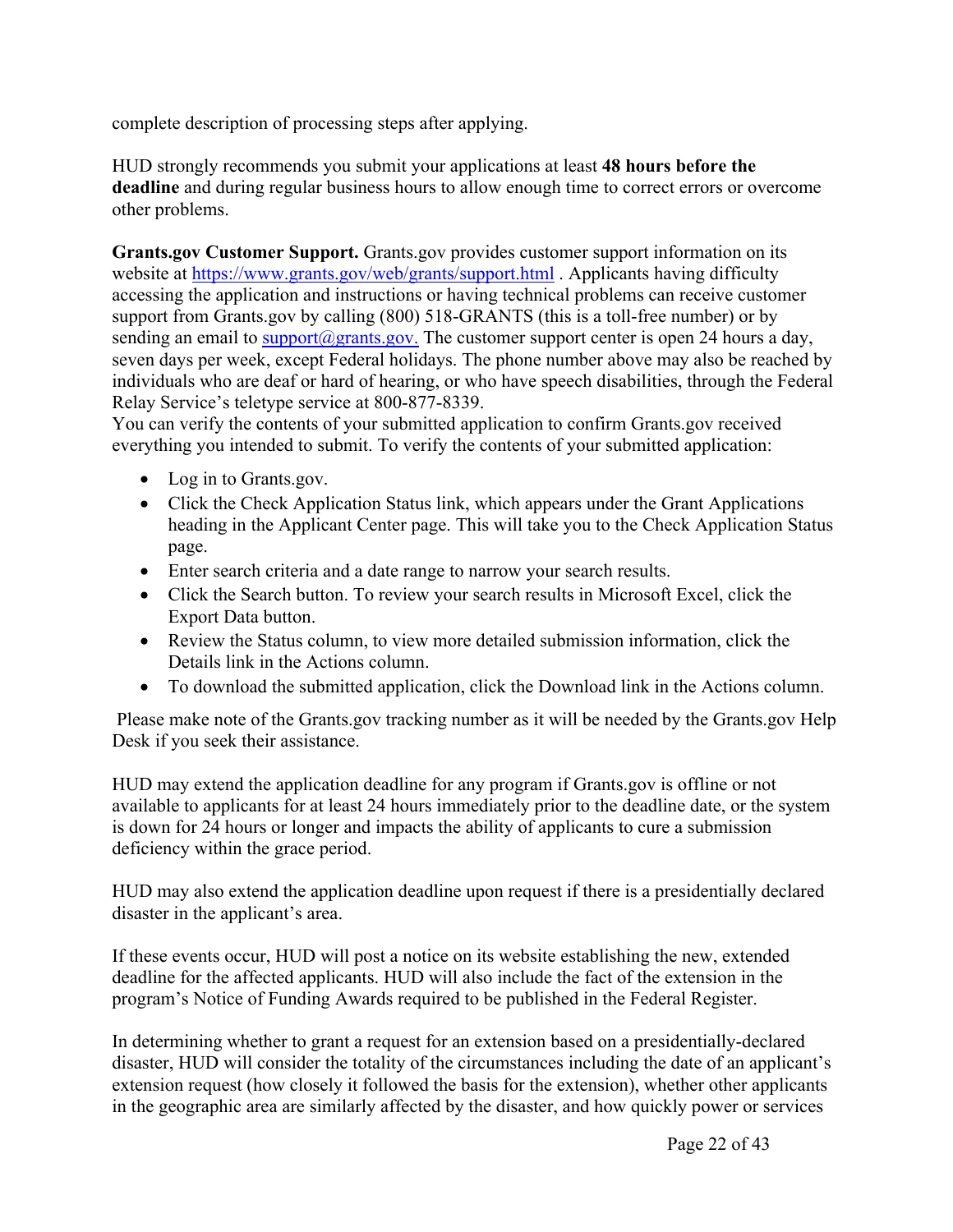are restored to enable the applicant to submit its application.

**PLEASE NOTE:** Busy servers, slow processing, large file sizes, improper registration or password issues are not valid circumstances to extend the deadline dates or the grace period.

# **1. Amending or Resubmitting an Application.**

Before the submission deadline, you may amend a validated application through Grants.gov by resubmitting a revised application containing the new or changed material. The resubmitted application must be received and validated by Grants.gov by the applicable deadline.

If HUD receives an original and a revised application for a single proposal, HUD will evaluate only the last submission received by Grants.gov before the deadline.

# **2. Grace Period for Grants.gov Submissions.**

If your application is received by Grants.gov before the deadline, but is rejected with errors, you have a grace period of 24 hours after the application deadline to submit a corrected, received, and validated application through Grants.gov. The date and time stamp on the Grants.gov system determines the application receipt time. Any application submitted during the grace period not received and validated by Grants.gov will not be considered for funding. There is no grace period for paper applications.

# **3. Late Applications.**

An application received after the NOFO deadline date that does not meet the Grace Period requirements will be marked late and will not be received by HUD for funding consideration. Improper or expired registration and password issues are not causes that allow HUD to accept applications after the deadline.

# **4. Corrections to Deficient Applications.**

HUD will not consider information from applicants after the application deadline.

HUD will uniformly notify applicants of each curable deficiency. See curable deficiency in the definitions section (Section I.A.3). Examples of curable (correctable) deficiencies include inconsistencies in the funding request and failure to submit required certifications. These examples are non-exhaustive.

When HUD identifies a curable deficiency, HUD will notify the authorized organization representative identified on the SF 424 Application for Federal Assistance via email. This email is the official notification of a curable deficiency.

Applicants must email corrections of curable deficiencies to applicationsupport $\omega$ hud.gov within the time limits specified in the notification. The time allowed to correct deficiencies will be no less than 48 hours and no more than 14 calendar days from the date of the email notification. The start of the cure period will be the date stamp on the email sent from HUD. If the deficiency cure deadline date falls on a Saturday, Sunday, Federal holiday, or on a day when HUD's Headquarters are closed, then the applicant's correction must be received on the next business day HUD Headquarters offices in Washington, DC are open.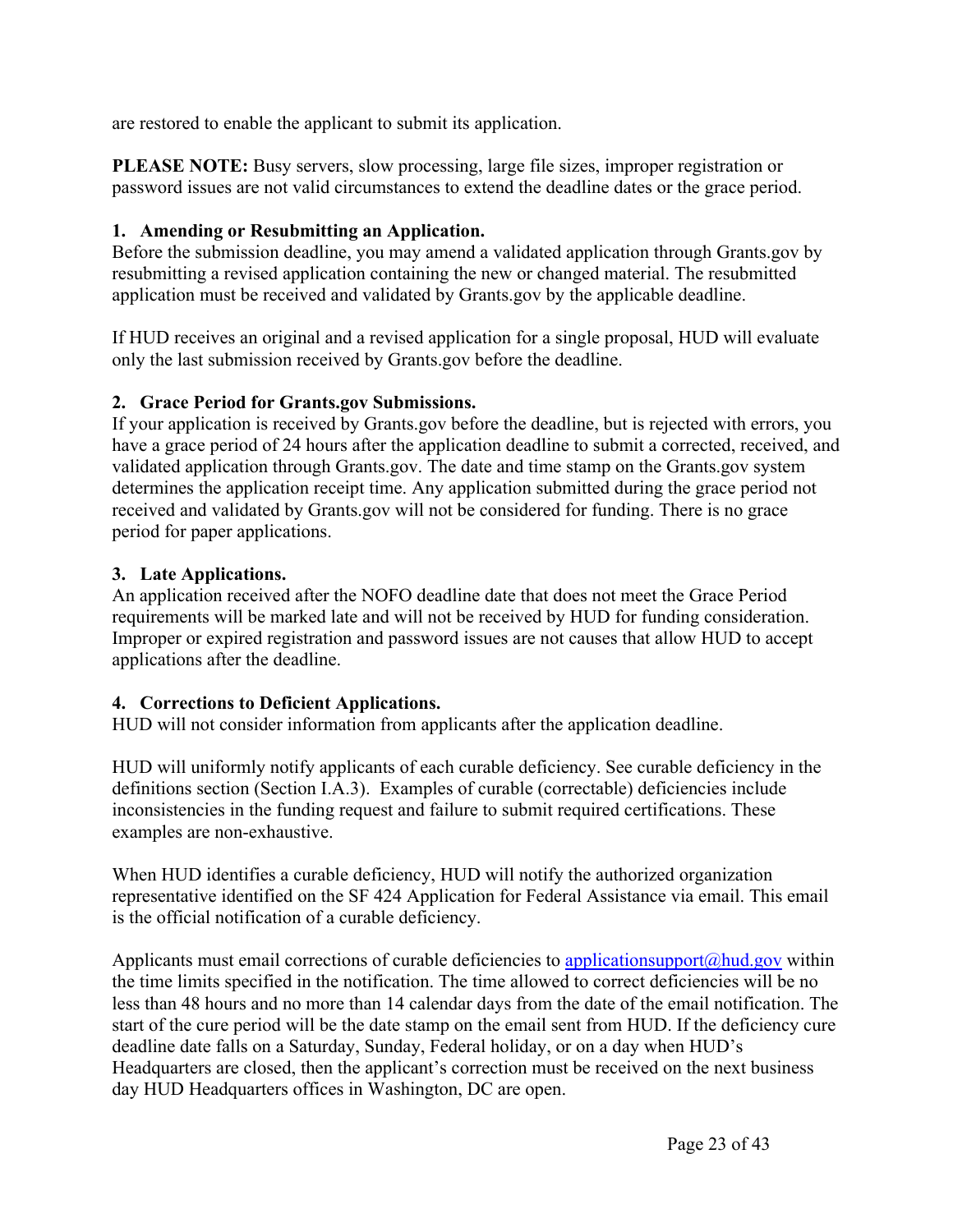The subject line of the email sent to [applicationsupport@hud.gov](mailto:applicationsupport@hud.gov) must state: Technical Cure and include the Grants.gov application tracking number or the GrantSolutions application number (e.g., Subject: Technical Cure - GRANT123456 or Technical Cure - XXXXXXXXXXX). If this information is not included, HUD cannot match the response with the application under review and the application may be rejected due to the deficiency.

Corrections to a paper application must be sent in accordance with and to the address indicated in the notification of deficiency. HUD will treat a paper application submitted in accordance with a waiver of electronic application containing the wrong DUNS number as having a curable deficiency. Failure to correct the deficiency and meet the requirement to have a DUNS number and active registration in SAM will render the application ineligible for funding.

**5. Authoritative Versions of HUD NOFOs.** The version of these NOFOs as posted on Grants.gov are the official documents HUD uses to solicit applications.

**6. Exemptions.** Parties that believe the requirements of the NOFO would impose a substantial burden on the exercise of their religion should seek an exemption under the Religious Freedom Restoration Act (RFRA).

#### <span id="page-24-0"></span>**E. Intergovernmental Review.**

This program is not subject to Executive Order 12372, Intergovernmental Review of Federal Programs.

#### <span id="page-24-1"></span>**F. Funding Restrictions.**

Funding awarded under this NOFO may only be used for the costs of carrying out activities in paragraphs 1, 2, and 3 below. Matching contributions may only be used for activities in paragraph 1. Leveraged resources, as described in section V.A.1 of this NOFO, may only be used for activities in paragraphs 1 and 2.

1. Modification and rehabilitation of the primary residence of an eligible veteran, which may include:

A. making physical modifications, such as installing wheelchair ramps, widening exterior and interior doors, reconfiguring and re-equipping bathrooms (which includes installing new fixtures and grab bars), removing doorway thresholds, installing special lighting, adding additional electrical outlets and electrical service, installing appropriate floor coverings, lowering countertops and cabinets, or taking other measures to:

i. accommodate the functional limitations that result from having a disability, including not only motor impairment but also visual and hearing disabilities, and cognitive or psychological disabilities such as Traumatic Brain Injury or Post-Traumatic Stress; or

ii. if the residence does not have modifications necessary to reduce the chances that an elderly person will fall in his or her home, reduce the risks of an elderly person from falling;

B. making physical modifications, such as adding a bedroom or bathroom, to allow the veteran's caregiver(s), which may include the parent(s) or other family member(s) of the veteran, to live with the veteran, if the veteran's disability prevents the veteran from living independently;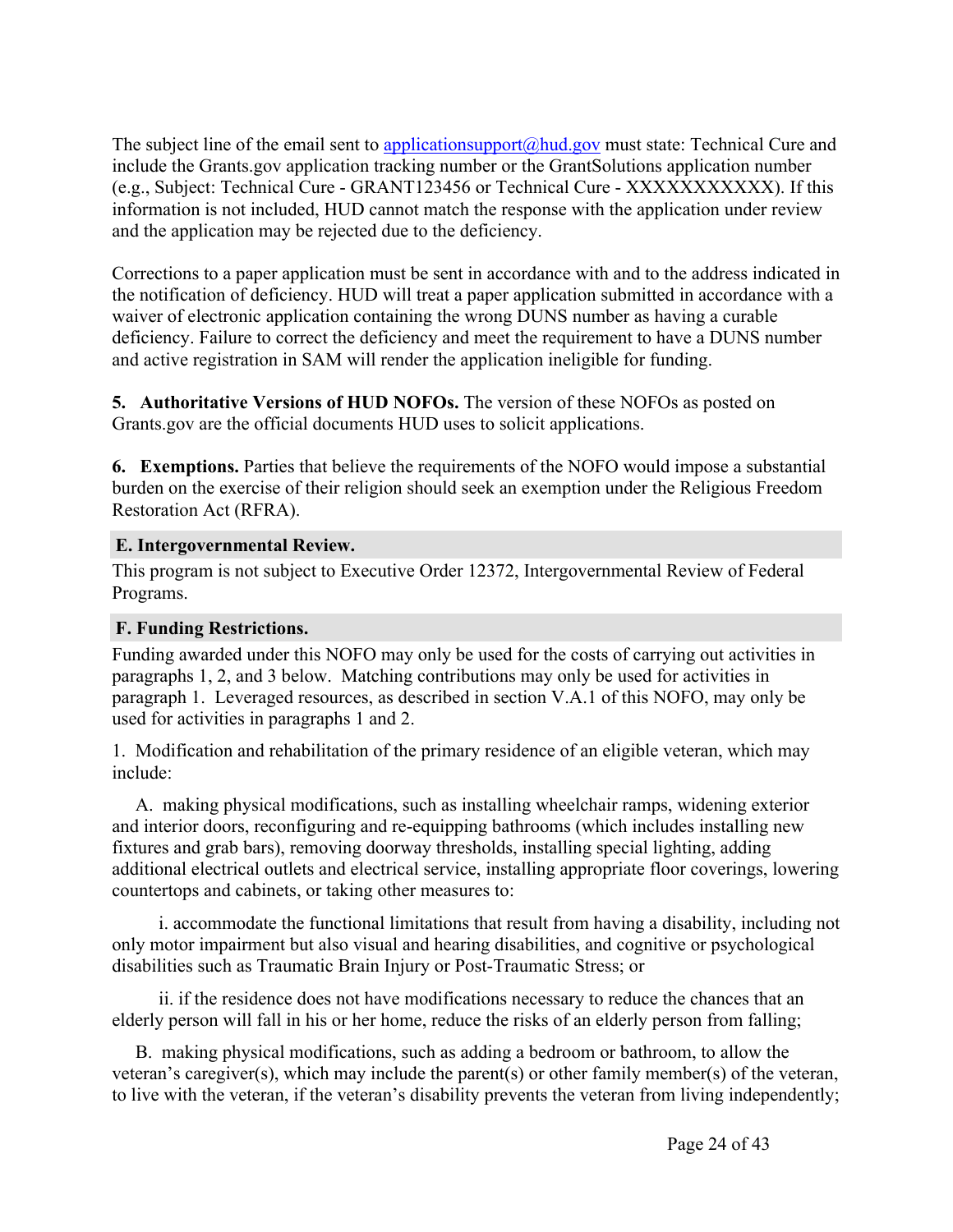C. rehabilitating the residence that is in a state of interior or exterior disrepair, including remedying identified safety hazards or ensuring adequate safety features (such as fire prevention, carbon monoxide alarm, etc.);

D. installing energy efficient features or equipment (i.e., features or equipment that help reduce the amount of electricity used to heat, cool, or ventilate the residence, including insulation, weather-stripping, air sealing, heating system repairs, duct sealing, Energy Star appliances, or other measures) if

i. the veteran's monthly utility costs for the residence is more than five percent of the veteran's monthly income: and

ii. an energy audit of the residence indicates that the installation of energy efficient features or equipment will reduce the costs by 10 percent or more;

E. carrying out other modification and rehabilitation activities to address the adaptive housing needs of the veteran, if adequately justified and approved by HUD; and

F. relocating owner- or tenant-occupants of the eligible veteran's primary residence (including paying moving costs and increased housing costs during the relocation) if relocation of the occupants is necessary to complete the eligible modification or rehabilitation activities described above.

2. Provision of technical, administrative, and training support to an affiliate of the Recipient in connection with the modification and rehabilitation of eligible veterans' primary residences.

3. Reasonable administrative activities, not to exceed 10% of the grant amount, including required VHRMP reporting and monitoring.

#### **Indirect Cost Rate.**

Normal indirect cost rules under 2 CFR part 200, subpart E apply. If you intend to charge indirect costs to your award, your application must clearly state the rate and distribution base you intend to use. If you have a Federally negotiated indirect cost rate, your application must also include a letter or other documentation from the cognizant agency showing the approved rate. Successful applicants whose rate changes after the application deadline must submit new rate and documentation.

Applicants other than state and local governments. If you have a Federally negotiated indirect cost rate, your application must clearly state the approved rate and distribution base and must include a letter or other documentation from the cognizant agency showing the approved rate. If your agency does not have a current negotiated rate (including provisional) rate and elects to use the de minimis rate, your application must clearly state you intend to use the de minimis rate of 10% of Modified Total Direct Costs (MTDC). As described in 2 CFR 200.403, costs must be consistently charged as either indirect or direct costs but may not be double charged or inconsistently charged as both. Once elected, the de minimis rate must be applied consistently for all Federal awards until you choose to negotiate for a rate, which you may apply to do at any time. Documentation of the decision to use the de minimis rate must be retained on file for audit.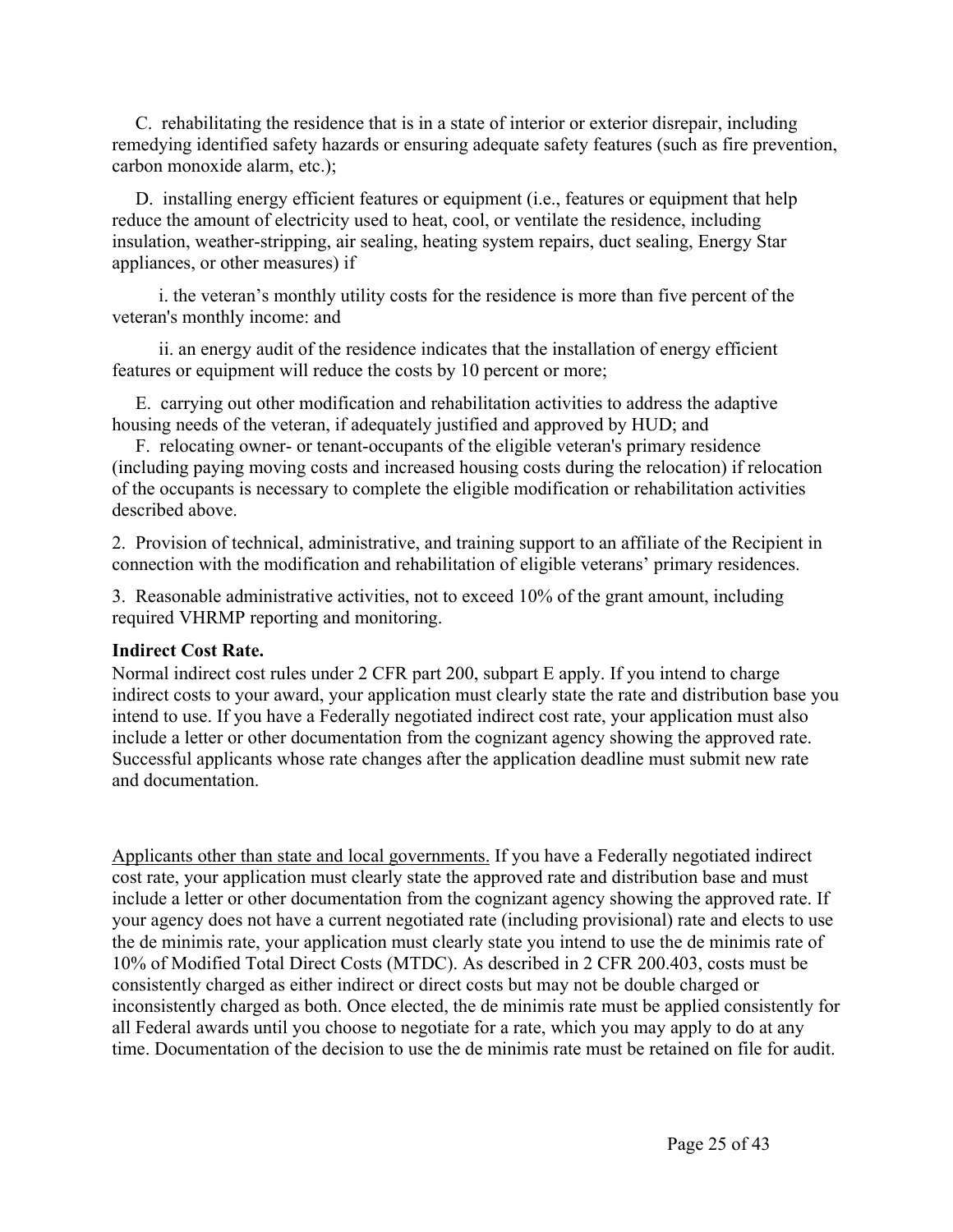#### <span id="page-26-0"></span>**G. Other Submission Requirements.**

#### **1. Application, Assurances and Certifications.**

Standard Form 424 (SF-424) Application for Federal Assistance Programs is the governmentwide form required to apply for Application for Federal Assistance Programs, discretionary Federal grants and other forms of financial assistance programs. Applicants for this Federal assistance program must submit all required forms in the SF-424 Family of forms, including SF-424B (Assurances of Non construction Programs) or SF424D (Assurances for Construction Programs).Applications receiving funds for both non-construction programs and construction programs must submit both the SF-424B and SF-424D.

By signing the forms in the SF-424 either through electronic submission or in paper copy submission (for those granted a waiver), the applicant and the signing authorized organization representative affirm that they have reviewed the certifications and assurances associated with the application for Federal assistance and (1) are aware the submission of the SF-424 is an assertion that the relevant certifications and assurances are established and (2) acknowledge that the truthfulness of the certifications and assurances are material representations upon which HUD will rely when making an award to the applicant. If it is later determined the signing authorized organization representative to the application made a false certification or assurance, caused the submission of a false certification or assurance, or did not have the authority to make a legally binding commitment for the applicant, the applicant and the individual who signed the application may be subject to administrative, civil, or criminal action. Additionally, HUD may terminate the award to the applicant organization or pursue other available remedies. Each applicant is responsible for including the correct certifications and assurances with its application submission, including those applicable to all applicants, those applicable only to Federally recognized Indian tribes, or Alaska native villages and those applicable to applicants other than federally recognized Indian tribes or Alaska native villages.

**Assurances.** By submitting your application, you provide assurances that, if selected to receive an award, you will comply with U.S. statutory and public policy requirements, including, but not limited to civil rights requirements. Applicants and recipients are required to submit assurances of compliance with federal civil rights requirements. *See, e.g.,* Title VI of the Civil Rights Act of 1964, Title IX of the Education Amendments Act of 1972, Section 504 of the Rehabilitation Act of 1973, and the Age Discrimination Act of 1975; *see also* 24 C.F.R. §§ 1.5; 3.115; 8.50; and 146.25. HUD accepts these assurances in the form of the SF-424B and SF-424D, which also require compliance with all general federal nondiscrimination requirements in the administration of the grant.

<span id="page-26-2"></span><span id="page-26-1"></span>**V. Application Review Information. A. Review Criteria.**

# **1. Rating Factors. Rating Factors Score Summary Chart:**

| <b>FY2021 VHRMP Score Summary Chart by Point Value</b> |                                                                        |                  |
|--------------------------------------------------------|------------------------------------------------------------------------|------------------|
| <b>Rating Factor 1</b>                                 | $\vert$ Capacity of the Applicant & Relevant Organizational Experience |                  |
|                                                        | a. Organizational Structure                                            | $15 \text{ max}$ |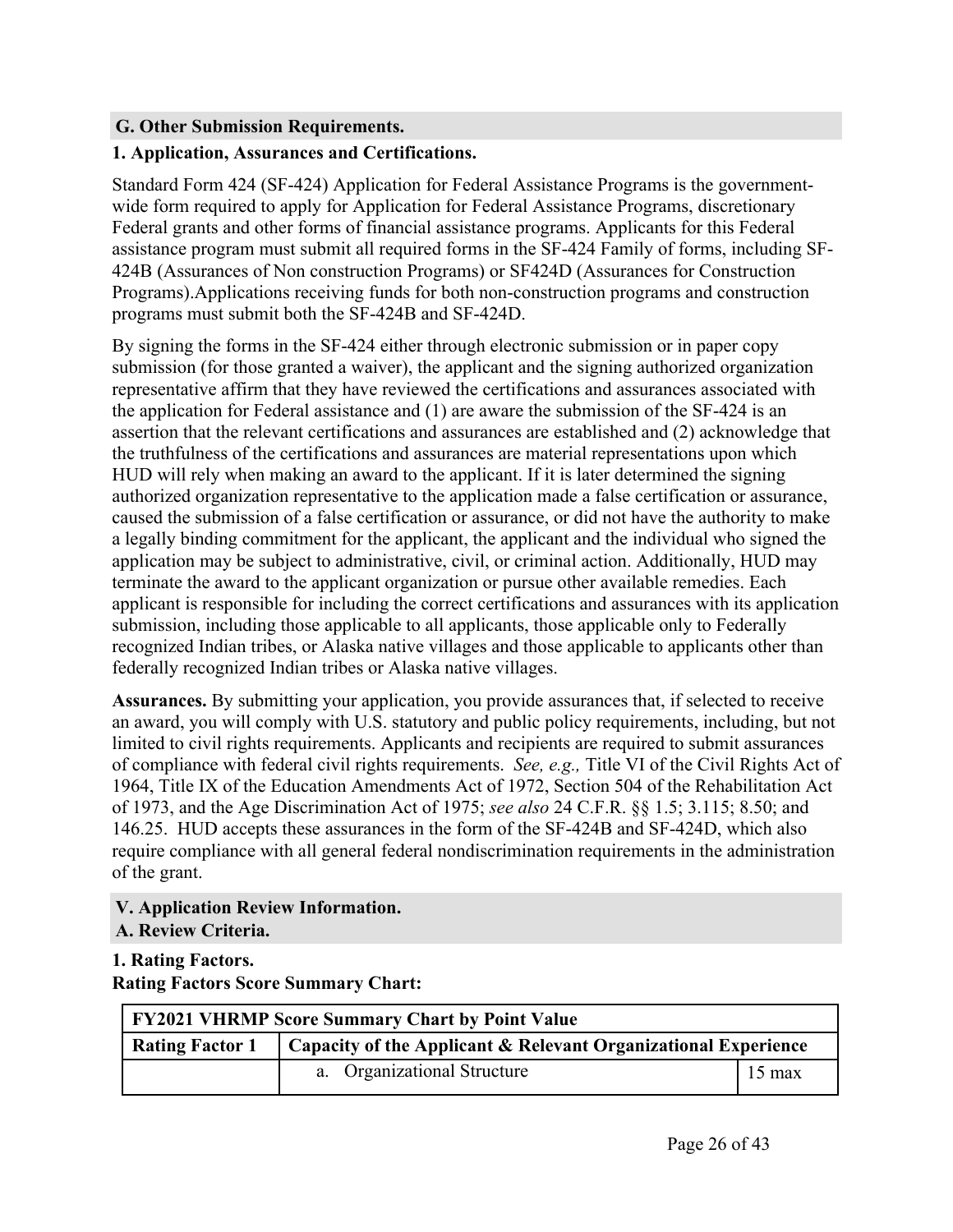|                                            | b. Relevant Partnership Capacity and/or Past                              | $15$ max         |
|--------------------------------------------|---------------------------------------------------------------------------|------------------|
|                                            | Performance Capacity                                                      |                  |
|                                            | <b>Subtotal</b>                                                           | 30               |
|                                            |                                                                           |                  |
| <b>Rating Factor 2</b>                     | <b>Need/Extent of the Problem</b>                                         |                  |
|                                            | Significant Need Among Eligible Veterans<br>a.<br>Populations             | 6 max            |
|                                            | b. Plan to Address a Need Not Already Addressed by<br>an Existing Program | 5 max            |
|                                            | c. Proposal Consistent with Plan in Section IV of the<br>Work Plan        | $2$ max          |
|                                            | d. Plan to Maximize Coordination with Existing<br>Programs                | $2$ max          |
|                                            | <b>Subtotal</b>                                                           | 15               |
|                                            |                                                                           |                  |
| <b>Rating Factor 3</b>                     | <b>Soundness of Approach</b>                                              |                  |
|                                            | Work Plan<br>a.                                                           | $15$ max         |
|                                            | Timetable<br>$\mathbf{b}$ .                                               | 5 max            |
|                                            | Outreach<br>$\mathbf{c}$ .                                                | $10 \text{ max}$ |
|                                            | d. Section 3 Compliance                                                   | 5 max            |
|                                            | <b>Subtotal</b>                                                           | 35               |
|                                            |                                                                           |                  |
| <b>Rating Factor 4</b>                     | <b>Leveraging Resources</b>                                               |                  |
|                                            | a. Leveraged Resources Strategy                                           | $10$ max         |
|                                            | <b>Subtotal</b>                                                           | 10               |
|                                            |                                                                           |                  |
| <b>Rating Factor 5</b>                     | <b>Achieving Results &amp; Program Evaluation</b>                         |                  |
|                                            | a. Evaluation Plan Procedures/Methodology                                 | 5 max            |
|                                            | b. VHRMP Goals                                                            | 5 max            |
|                                            | <b>Subtotal</b>                                                           | 10               |
| <b>Factors 1-5</b>                         | <b>Total</b>                                                              | 100 points       |
|                                            |                                                                           |                  |
| <b>NOFA</b><br>Preference<br><b>Points</b> |                                                                           |                  |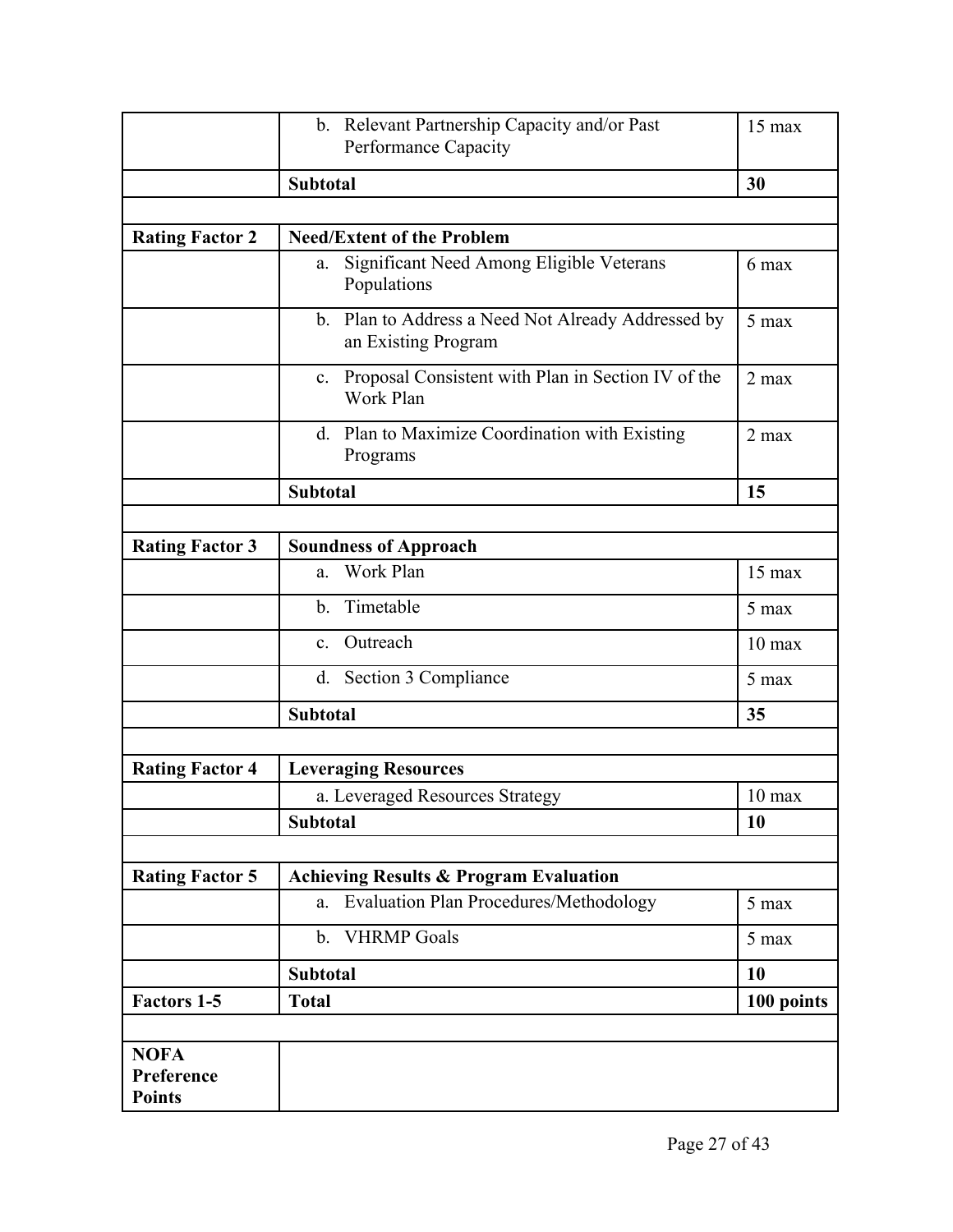| a. Opportunity Zones                            | $2$ max (or)   |
|-------------------------------------------------|----------------|
| b. Historically Black Colleges and Universities | $2$ max<br>or) |
| c. Promise Zones                                | $2$ max        |
| <b>Subtotal</b>                                 |                |
|                                                 |                |
| <b>Total Points Possible</b>                    | 102 points     |
|                                                 | max            |

#### **Rating Factor 1 - Capacity of the Applicant and Relevant Organizational Experience (30 points)**

This rating factor addresses the extent to which you have the organizational resources necessary to successfully implement your proposed work plan, as further described in Rating Factor 3, within the 36-month award period.

#### **a. Organizational structure, management capacity, and relevant staff experience (15 points).** HUD will evaluate the experience of your project director, core staff, and any outside consultant, construction contractor, sub-recipient, or project partner as it relates to addressing the housing needs of veterans who are low-income and have disabilities and implementing the activities in your work plan. Specifically, HUD will evaluate your program management structure; the extent to which you can demonstrate your organization's ability to manage the proposed workforce; the specific roles and responsibilities of each program management staff

member; the number of years the project director and any other program-relevant senior staff have worked for the organization; experience managing federal awards and compliance requirements; and any program management staffing or skills gaps that exist within your program management structure and your plan to address them.

When responding, provide the dates, job titles, and relevancy of the past experience to the work to be undertaken by the employee or contractor under your proposed VHRMP award. The more recent, relevant, and successful the experience of your team members in relationship to the work plan activities, the greater the number of points you will receive. *Please do not include Social Security Numbers (SSNs)or any other personally identifiable information (as defined in 2 CFR 200.1) besides full name and email address for staff members.*

# **b. Relevant partnership capacity and/or experience, and past performance (15 points).**

HUD will evaluate your ability to work with veterans service organizations in resolving issues related to rehabilitation and/or modification of a veteran's primary residence. In evaluating this sub-factor, HUD will take into account your experience in working with veterans service organizations to design and implement programs that address housing and accessibility needs for veterans who are low-income and have disabilities. The more recent, relevant, and successful the experience of your organization and any participating entity, the greater the number of points you will receive.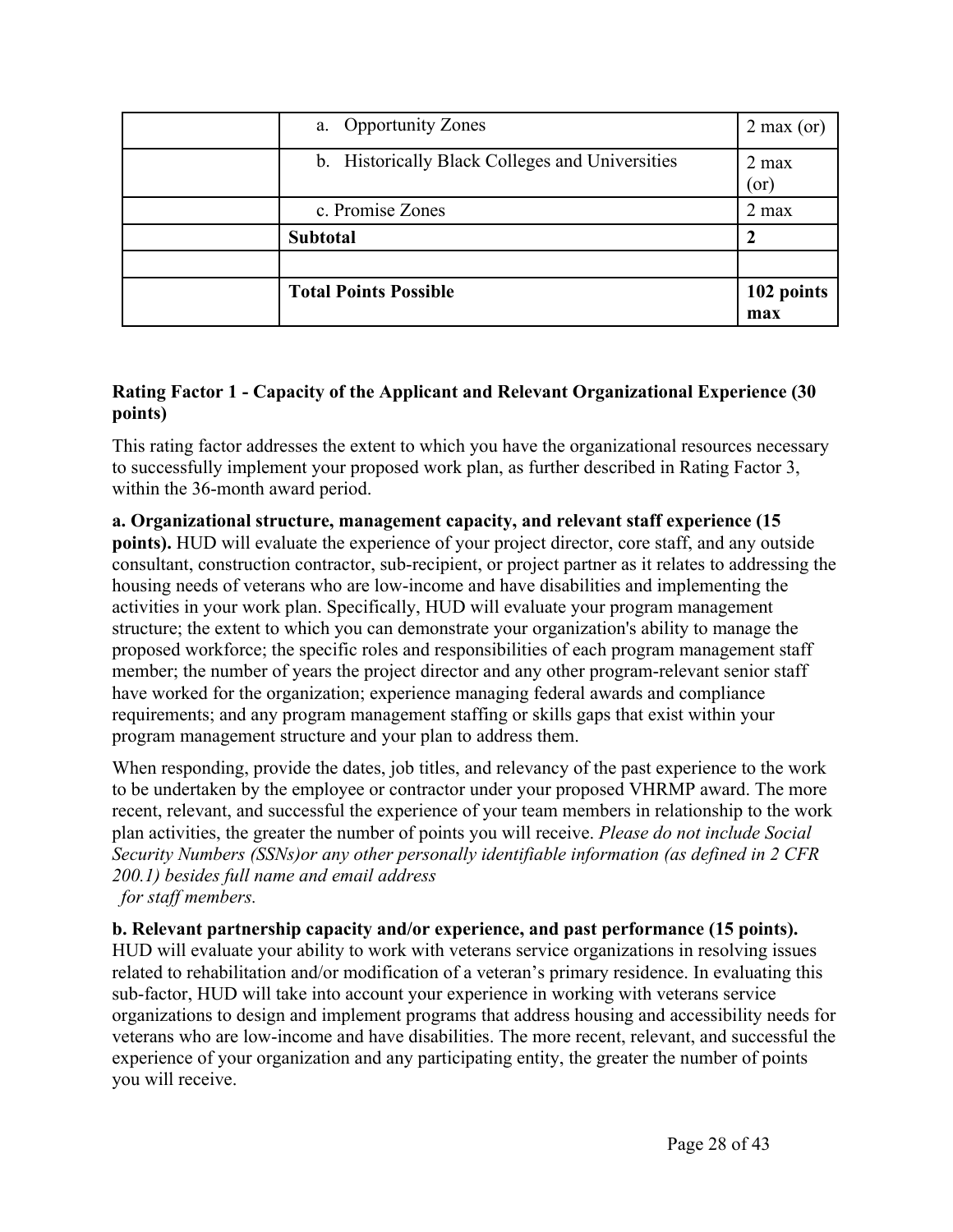HUD will evaluate your performance in any previous grant program undertaken with HUD funds or other federal, state, local, or nonprofit or for-profit organization funds. *(Note: Previous HUD performance-based experience may be verified through HUD's field offices as needed. Other relevant past performance information should be included as part of the application.)* HUD reserves the right to take into account your past performance in meeting performance and reporting goals for any previous HUD award, in particular whether the program achieved its outcomes.

HUD reserves the right to give zero points for Rating Factor 1 if the applicant has been determined to have a pattern or practice of any or all of the following activities related to the management and operation of previous grant awards: (1) mismanagement of funds, including the inability to account for funds appropriately; (2) untimely use of funds received either from HUD or other federal, state, or local programs; and (3) significant and consistent failure to measure performance outcomes.

# **Rating Factor 2 - Need and Extent of the Problem (15 points)**

This factor addresses the extent to which there is a demonstrable need for funding the proposed activities based on the approximate number of veterans being served and the type of work that will be conducted as provided in Section IV.F. of this NOFO. In this section, applicants should describe the geographic areas that they intend to cover. Applicant proposals will be evaluated on the following:

- a. Significant Need Among Eligible Veterans Populations (6 points max)
- b. Plan to Address a Need Not Already Addressed by Existing Program (5 points max)
- c. Proposal Consistent with Plan in Section IV of the Work Plan (2 points max)
- d. Plan to Maximize Coordination with Existing Programs (2 points max)

In responding to this factor, applications will be evaluated on the level of need for the proposed activity and the justification in meeting the need. HUD will award higher points for this factor to applicants who convincingly demonstrate how their proposed approach addresses a significant need among the eligible veteran populations. Applicants should specifically discuss how they plan to target assistance among eligible veterans as well as the approach to prioritizing projects and beneficiaries when the needs are greater than resources, given the flexible criteria. Any approach to targeting assistance among eligible veterans must be administered in a nondiscriminatory manner, consistent with federal nondiscrimination requirements at 24 CFR 5.105.

Applicants should specifically address how their proposal addresses a need that is not already met by existing programs for veterans, both those operated by the Department of Veterans Affairs and by other entities. The proposal should be consistent with the Work Plan described in Rating Factor 3(a)(iv) and describe how the applicant will avoid duplication or overlap while maximizing coordination with other existing programs (to the extent that such coordination would be beneficial to the implementing organizations and participants being served).

# **Rating Factor 3 - Soundness of Approach (35 points)**

This factor addresses the overall quality of your proposed work plan, taking into account the eligible activities proposed to be undertaken; the cost-effectiveness of your proposed program;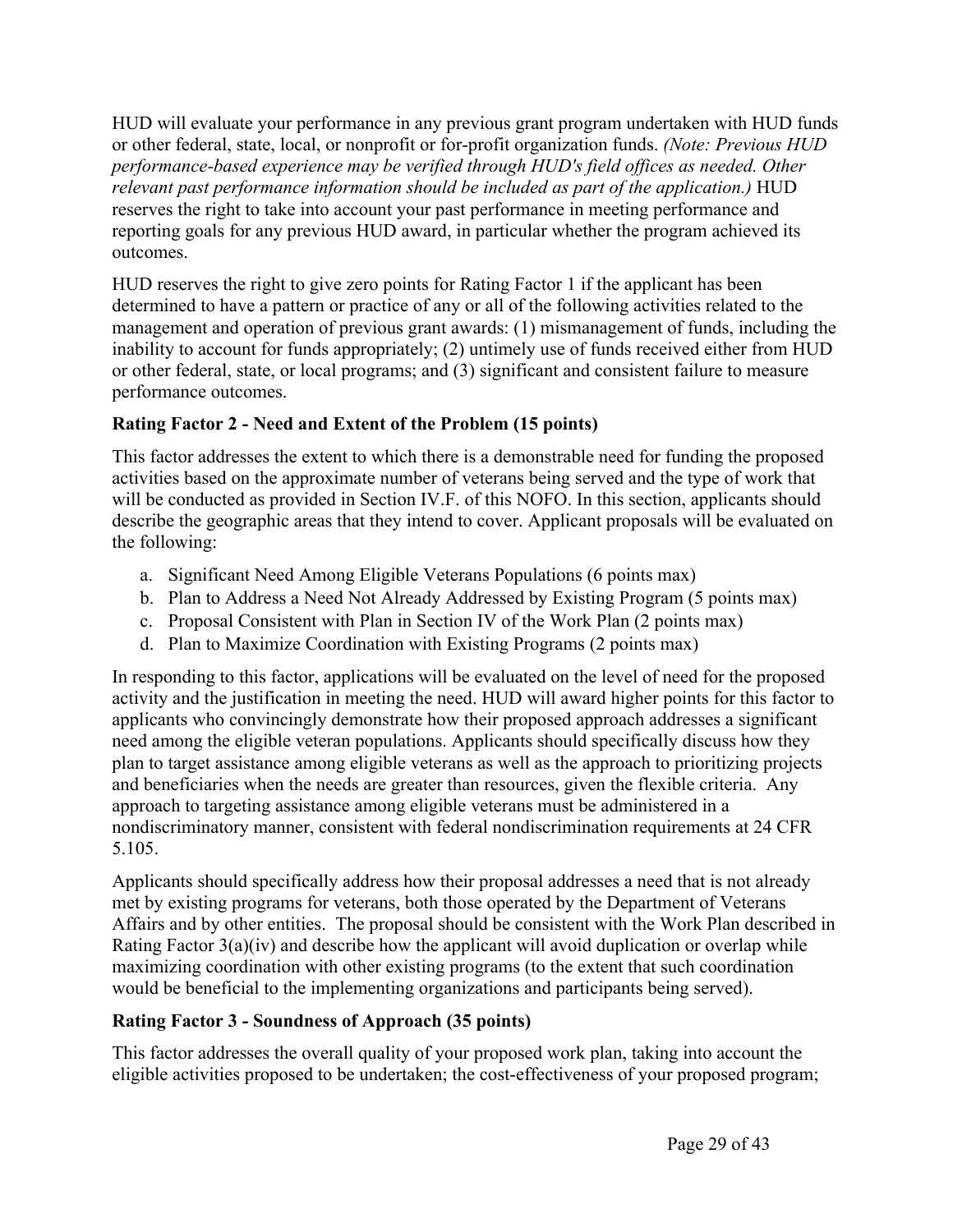and the linkages between identified needs, the purposes of this program, and your proposed activities and tasks.

**a. Work Plan (15 points).** A clearly defined work plan must be submitted that describes each of the projects and activities you will carry out to further the objectives of this program and address the need identified in Factor 2. Each application submitted must include:

(i) a plan of action detailing outreach initiatives (see factor  $3(c)$  below);

(ii) the approximate number of veterans the applicant intends to serve using grant funds;

(iii) specific descriptions of the type of work that will be conducted, such as interior home modifications, major home repairs, energy efficiency improvements, and other similar categories of work. Modifications and/rehabilitation activities may include alterations to make a residence accessible and include enhanced accessibility features. Incorporating enhanced accessibility that are unique to the needs of the veteran may enable a veteran with disabilities to better utilize his or her housing and remain in one's home for a longer period of time. Examples include no step-entrances, power operated or proximity-based entry resident entrances into buildings, wider doorways and hallways, installing levers instead of doorknobs, open concept floor plans while still allowing spaces to be closed off for privacy, additional clearance space throughout units, accessible bathrooms on the first floor of multilevel units, bathtub/shower grab bars in all bathrooms, adjustable height shelves and pull-out pantry storage in kitchens; adjustable height closet rods and shelves in closets; and appropriately placed motion activated or "rocker-pad" light switches, or a combination of the two;

(iv) a plan for working with the Department of Veterans Affairs and [veterans](https://www.va.gov/vso/VSO-Directory.pdf) service [organizations](https://www.va.gov/vso/VSO-Directory.pdf) to identify veterans who are not eligible for programs under chapter 21 of title 38, United States Code, and meet their needs; and

(v) the budget for your program, broken out by line item. Written projected cost estimates from outside sources are also required.

Applicants must submit their work plan on a spreadsheet showing each type of project to be undertaken and the tasks required to implement the project (to the extent necessary or appropriate), with your associated budget estimate for each activity/task. Your work plan must provide the rationale for your proposed activities and assumptions used in determining your project timetable and budget estimates. Failure to provide your rationale may result in your application receiving fewer points for lack of clarity in the proposed work plan.

**b. Timetable (5 points).** Your timetable must address the measurable short-term and long-term goals and objectives to be achieved through the proposed activities based on annual benchmarks; the method you will use for evaluating and monitoring program progress with respect to those activities; and the method you will use to ensure that the activities will be completed on time and within your proposed budget estimates.

**c. Outreach (10 points).** Your outreach strategy must include a plan of action detailing outreach initiatives to (i) identify eligible veterans; (ii) engage eligible veterans and Veterans Affairs recognized-Veteran Service Organizations (as described in I. Funding Opportunity Description, Section 4. Program Definitions, pages 9-10) in projects utilizing grant funds. Grantees must include at least one recognized VSO in their outreach strategy; and (iii) reach underserved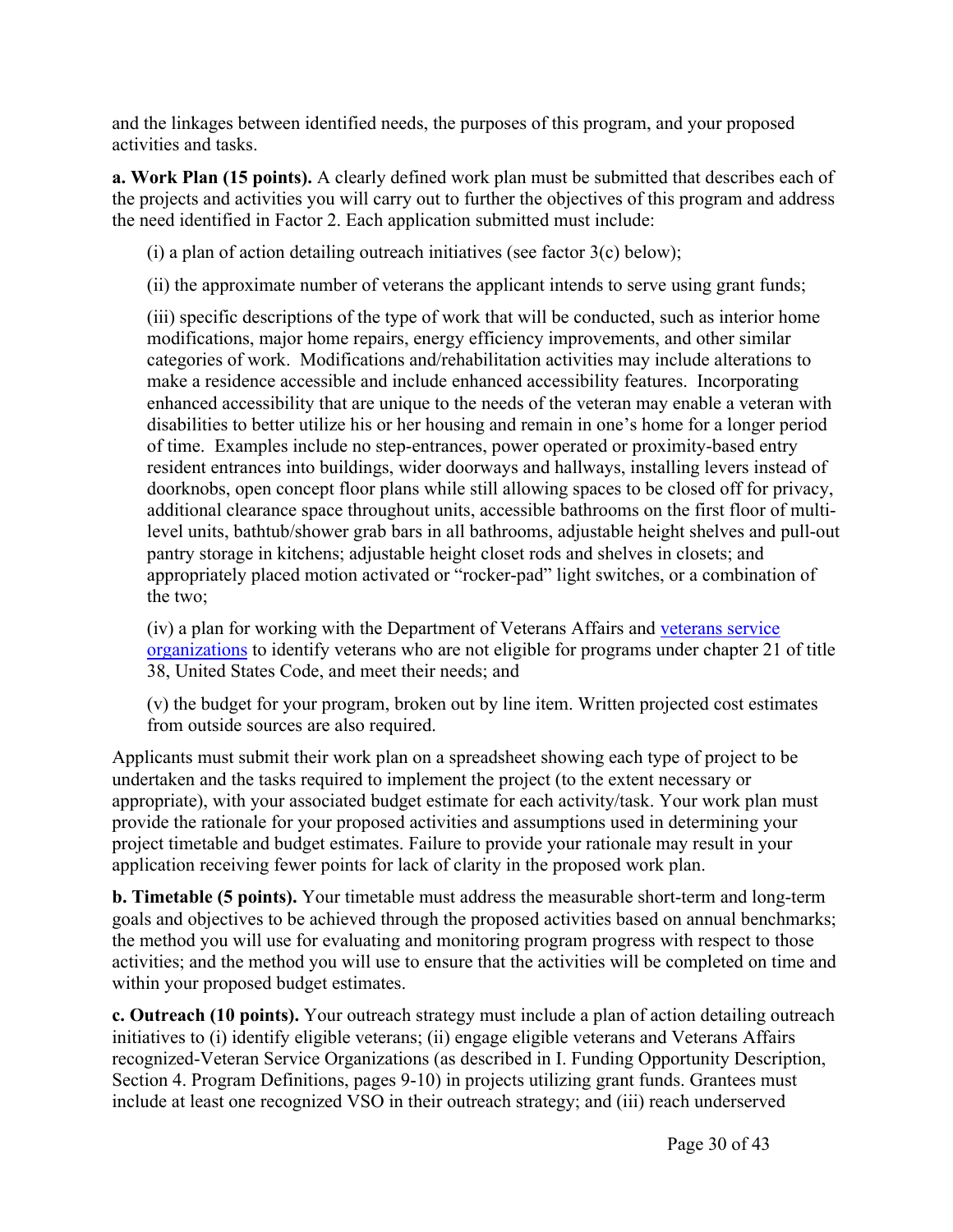communities in an effort to promote equity, consistent with Executive Order 13985 on equity.

HUD will evaluate the outreach plan to assess your ability to meet VHRMP outcome and output measures consistent with Rating Factor 5 and the reporting requirements in section VI.C. Grantees must ensure effective communication with individuals with disabilities in all outreach activities, including through the use of appropriate auxiliary aids and services, which includes ensuring that information is provided in accessible formats as needed, *e.g.*, Braille, audio, large type, assistive listening devices, and sign language interpreters, accessible websites and other accessible electronic communications.

**d. Section 3 Compliance (5 points)**. Your work plan must describe your strategy for providing employment and training opportunities arising in connection with Section 3 projects to Section 3 workers within the metropolitan area (or nonmetropolitan county) in which the project is located. Your work plan must also describe your strategy for awarding contracts arising in connection with Section 3 projects to Section 3 business concerns, YouthBuild programs, or business concerns that provide economic opportunities to Section 3 workers residing within the metropolitan area (or nonmetropolitan county) in which the project is located. In accordance with HUD's Section 3 regulations at 24 CFR 75.7, your application will receive up to 5 points based your response to the following inquiries:

- types and amounts of employment and training generated for Section 3 workers and contracting opportunities to be generated for business concerns that provide economic opportunities to Section 3 workers residing within the metropolitan area (or nonmetropolitan county) in which the project is located as a result of proposed grant activities;
- specific actions to be taken to give Targeted Section 3 workers and Section 3 business concerns priority consideration for employment, training, contracting, and other economic opportunities as a result of proposed grant activities;
- written criteria to be used for determining the respective eligibility of individuals and businesses as Section 3 workers, Targeted Section 3 workers, and Section 3 business concerns in accordance with requirements found at 24 CFR 75.31;
- written procedures to be used for notifying Section 3 workers, Targeted Section 3 workers, and Section 3 business concerns about the availability of training, employment, and contracting opportunities;
- methodology to be used for monitoring subrecipients, contractors, and subcontractors to assure compliance with Section 3 requirements;
- strategies for meeting or exceeding the Section 3 benchmarks that HUD established pursuant to 24 CFR 75.23; and
- contact information and qualifications for staff persons who will be responsible for the day-to-day implementation of Section 3.

*\*Note: You may only receive up to 5 points for Section 3 Compliance. This information is reiterated under "Other Factors, Section 3" later in this NOFO.*

# **Rating Factor 4 - Leveraging Resources (10 points)**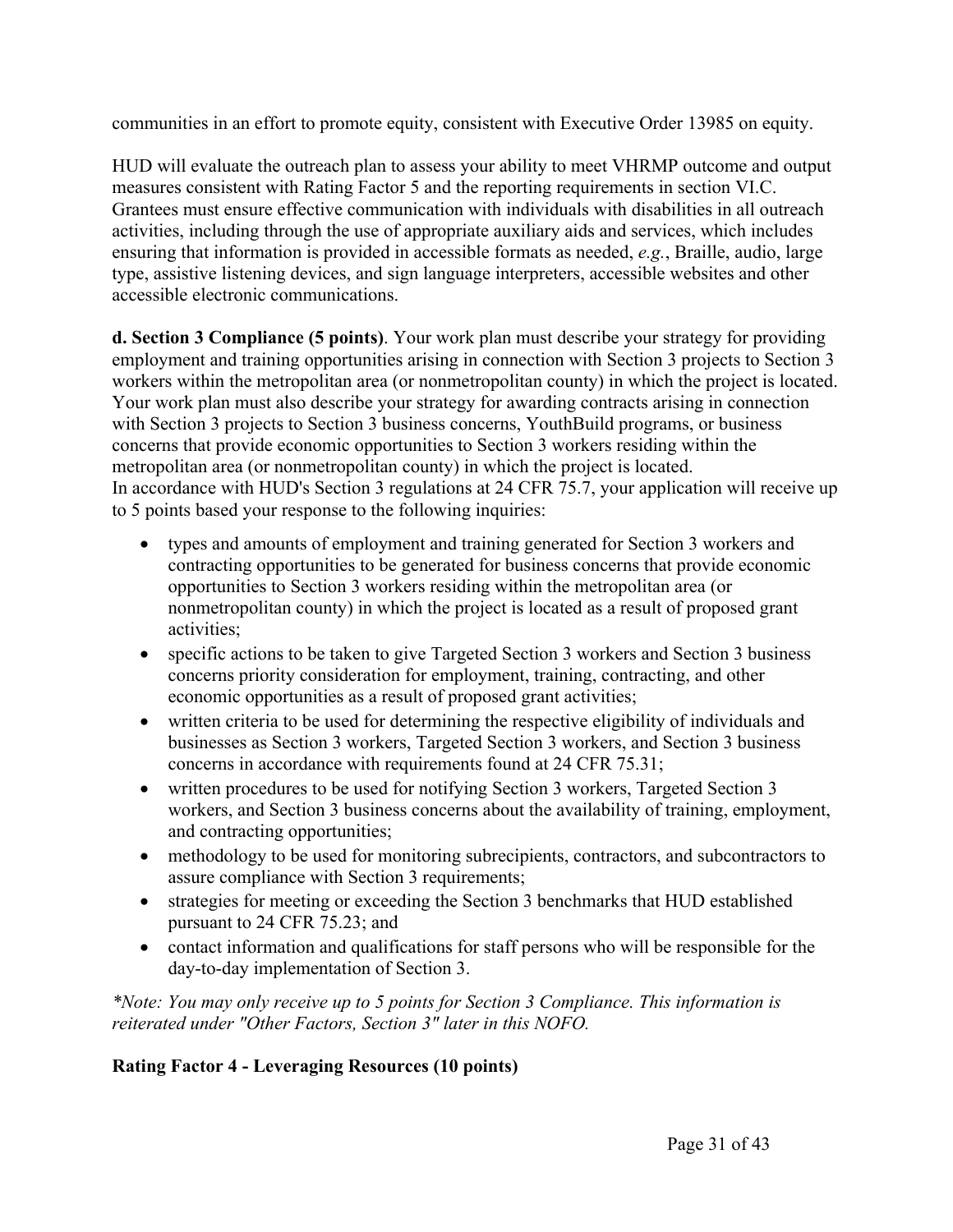This factor addresses the extent to which applicants have obtained letters of firm commitment of financial or in-kind resources from other federal, state, local, and private sources. This factor is not a substitution for the matching requirement as provided in Section III.C.

For every VHRMP dollar anticipated, you should provide the specific number of dollars leveraged. In assigning points for this criterion, HUD will consider the level of outside resources obtained in the form of cash or in-kind goods or services that support activities proposed in your application. HUD will award a greater number of points based on a comparison of the extent of the organization's leveraged funds. The level of outside resources for which commitments are obtained will be evaluated based on their importance to the total program.

Your application must provide evidence of leveraging in the form of letters of firm commitment. Each commitment described in the narrative of this factor must be in accordance with the definition of "letters of firm commitment" in Section I.A.4 of this NOFO. The letter of firm commitment must be on letterhead of the organization committing the financial or in-kind resources, must be signed by an official of the organization legally able to make commitments on behalf of the organization, and must not be dated earlier than the date this NOFO is published.

#### *Points for this factor will be awarded based on the satisfactory provision of evidence of leveraging and financial sustainability, as described above, and the ratio of leveraged funds to requested VHRMP funds as follows:*

- 1. Leveraged funds equal 50 percent or more of requested VHRMP funds = 10 points;
- 2. 40-49 percent  $=$  4 points;
- 3. 30-39 percent  $=$  3 points;
- 4. 20-29 percent  $= 2$  points;
- 5. 9-19 percent  $= 1$  point;
- 6. Less than 9 percent  $= 0$  points

See the Section IV. D4 of this NOFO for instructions for submitting third-party letters and other documents with your electronic application.

# **Rating Factor 5 - Achieving Results and Program Evaluation (10 points)**

This factor evaluates whether you have an effective plan for managing and evaluating the timeliness, compliance, efficiency and effectiveness of your VHRMP program, considering the program goals and performance indicators described in sections I.A. and VI.C of this NOFO. You must clearly identify the outcomes and outputs to be achieved and measured as well as performance measures with timelines. The plan should indicate how the applicant will compare actual achievements with anticipated achievements and make improvements during program implementation, as needed.

Evaluation plan requirements:

a. Evaluation Plan Procedures/Methodology (up to 5 points)

You must describe your procedures for evaluating your VHRMP program, including the frequency and methods you will use to collect data. You must identify the quantifiable output and outcome indicators or measures you will use to evaluate whether your VHRMP program is achieving your goals and addressing the needs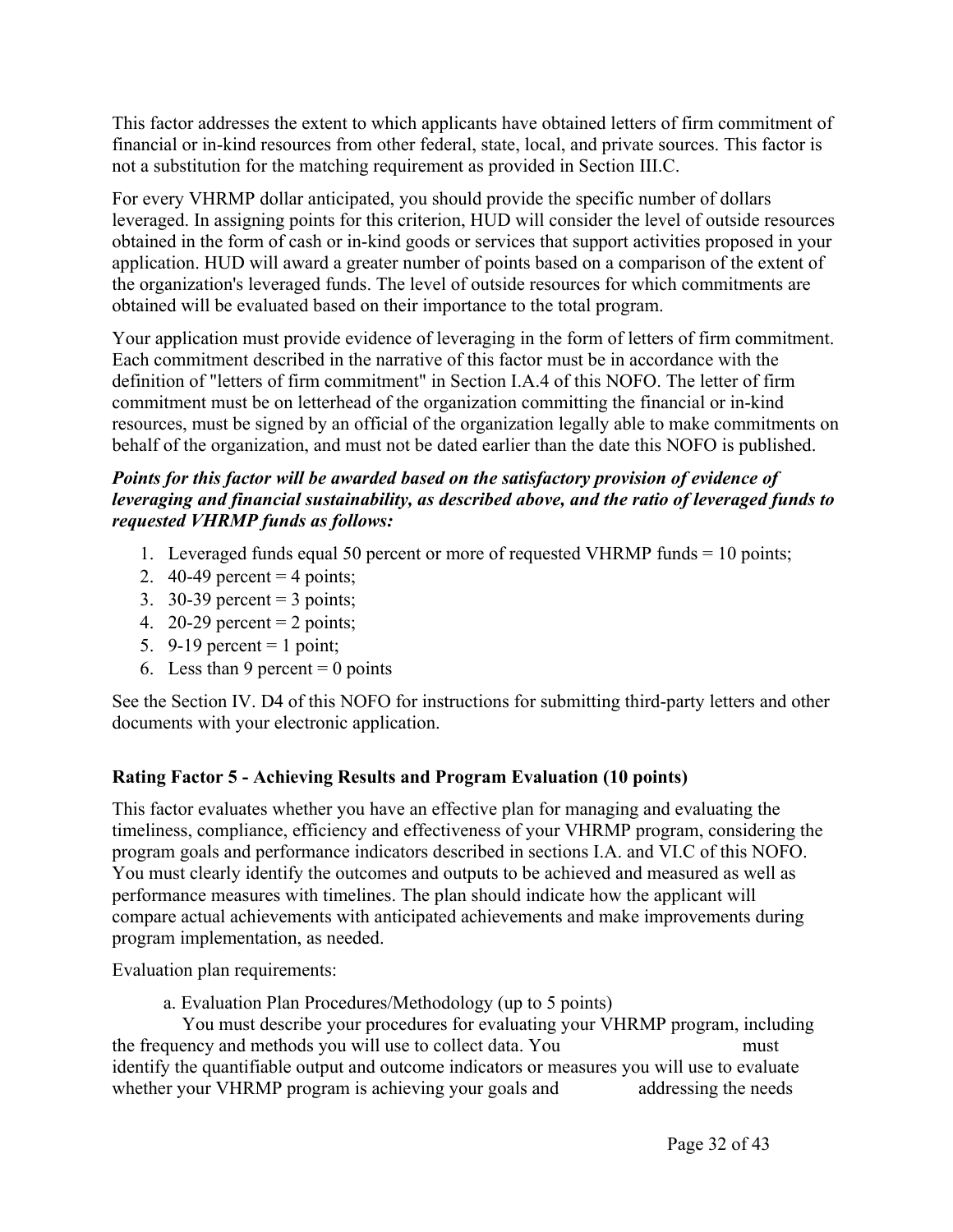identified in your VHRMP application.

b. VHRMP Program Goals (up to 5 points)

You must identify both your primary and secondary VHRMP goals. You must describe how your goals are related to each of the specific needs you identified in Rating Factor 2 "Need/Extent of Problem."

HUD will consider the quality of your performance evaluation plan, compliance and procedures, your process for corrective actions, the relationship of your goals to the needs that you identify, and how you will use your evaluation results to provide measurable outcomes and outputs as required for reporting by HUD in Section VI.C of this NOFO. HUD will also require VHRMP grantees to submit periodic reports on their program achievements and program evaluation results.

HUD will evaluate how well an applicant's monitoring and evaluation plan is designed to provide clear and measurable goals and indicators to implement the VHRMP program. *Under this rating factor, applicants will receive a maximum of 10 points*.

#### **Maximum Points:** 102

# **2. Other Factors.**

#### **Section 3.**

In accordance with HUD's Section 3 regulations at 24 CFR 75.7, your application will receive up to 5 points based the quality of Section 3 plans.\*

\* The inclusion of points or bonus points will be determined "as appropriate for the specific NOFO." HUD anticipates that program offices/areas will include scoring for Section 3 plans where relevant and exclude Section 3 scoring where the nature of the grant being awarded is incompatible with Section 3 endeavors. If points or bonus points are included, the applicable program office/area will be responsible for determining how the "quality of Section 3 plans" will be evaluated.

# **Preference Points**

HUD encourages activities in support of the Secretary's Initiatives. HUD may award no more than two (2) points for any of the three (3) preferences (OZ, PZ or HBCU). Each preference is worth two points and only one preference can apply to any situation, meaning that applicants will ONLY be awarded 2 points for being within an OZ, PZ or involving HBCUs.

# **Opportunity Zones.**

**Opportunity Zone (OZ) Certification**: HUD encourages activities in Opportunity Zones. To receive two (2) points for this preference, applicants proposing projects in an Opportunity Zone community must submit the Certification for Opportunity Zone Preference Points (HUD-2996) that identifies the state, county and census tract(s) of the opportunity zone(s) in which the activity will be carried out. To view the list of designated Opportunity Zones, please see the following link on the U.S. Department of the Treasury website: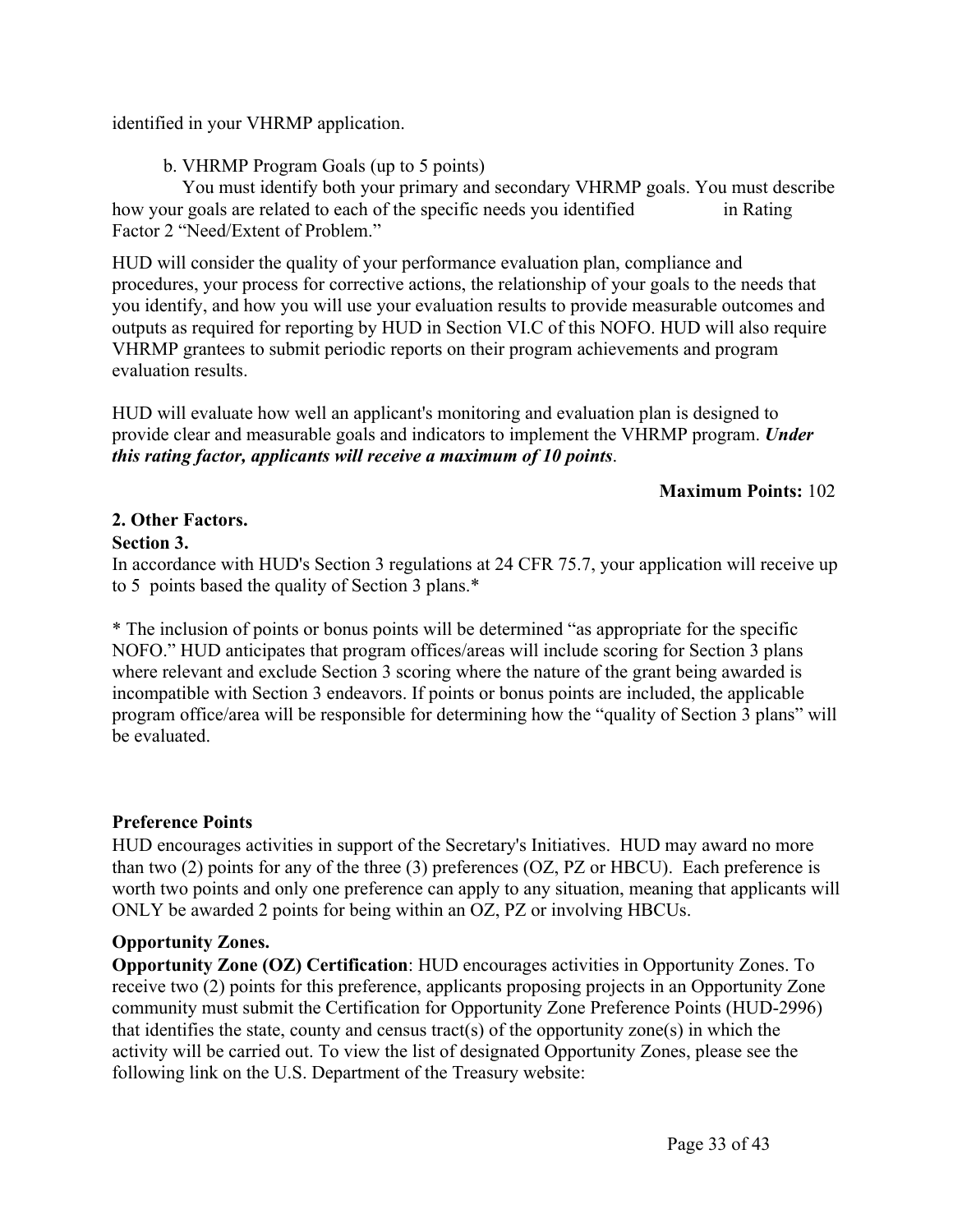Applicants who do not complete this form and submit it along with the rest of their application package will not be eligible to receive the points. Additionally, applicants who do complete and submit this form, but indicate they intend to use less than 50% of the award within Opportunity Zone tracts, will also be ineligible to receive preference points, unless: a.) the applicant can show why they are unable to expend at least 50% of the grant award within Opportunity Zone designated tracts, or b.) the applicant is able to make a compelling case for why the amount that will be expended will have a significant impact within Opportunity Zone designated tracts. [Click](https://opportunityzones.hud.gov/) here to view HUD's [Opportunity](https://opportunityzones.hud.gov/) Zones webpage.

Applicants must specify the impact that they intend to have in an Opportunity Zone. For example, "The proposed physical rehabilitation and modifications will be done in an Opportunity Zone. This includes installing wheelchair ramps; interior or exterior work to alleviate critical health, life and safety issues; reconfiguration of space; extension of plumbing, mechanical, or electrical systems on an existing structure; and other physical, accessibility, or energy-efficiency modifications."

#### **HBCU.**

An applicant partnering with a Historically Black College or University (HBCU) will receive up to two (2) Preference Points when the application includes a Letter of Commitment certifying that an HBCU Partnership is in place and signed by an authorizing official of the HBCU and documentation of the college or university's status as an HBCU. [Click](https://sites.ed.gov/whhbcu/one-hundred-and-five-historically-black-colleges-and-universities/) here to view the list of [accredited](https://sites.ed.gov/whhbcu/one-hundred-and-five-historically-black-colleges-and-universities/) HBCU's

#### **Promise Zones**

HUD encourages activities in Promise Zones (PZ). To receive Promise Zones Preference Points, applicants must submit form HUD-50153, "Certification of Consistency with Promise Zone Goals and Implementation," signed by the Promise Zone Official authorized to certify the project meets the criteria to receive preference points. To view the list of designated Promise Zones and persons authorized to certify, please see the [Promise](https://www.hudexchange.info/programs/promise-zones/) Zone pages on HUD's website.

#### <span id="page-34-0"></span>**B. Review and Selection Process.**

#### **1. Past Performance**

In evaluating applications for funding, HUD will consider an applicant's past performance in managing funds. Items HUD will consider include, but are not limited to:

The ability to account for funds in compliance with applicable reporting and recordkeeping requirements;

Timely use of funds received from HUD;

Timely submission and quality of reports submitted to HUD;

Meeting program requirements;

Meeting performance targets as established in the grant agreement;

The applicant's organizational capacity, including staffing structures and capabilities;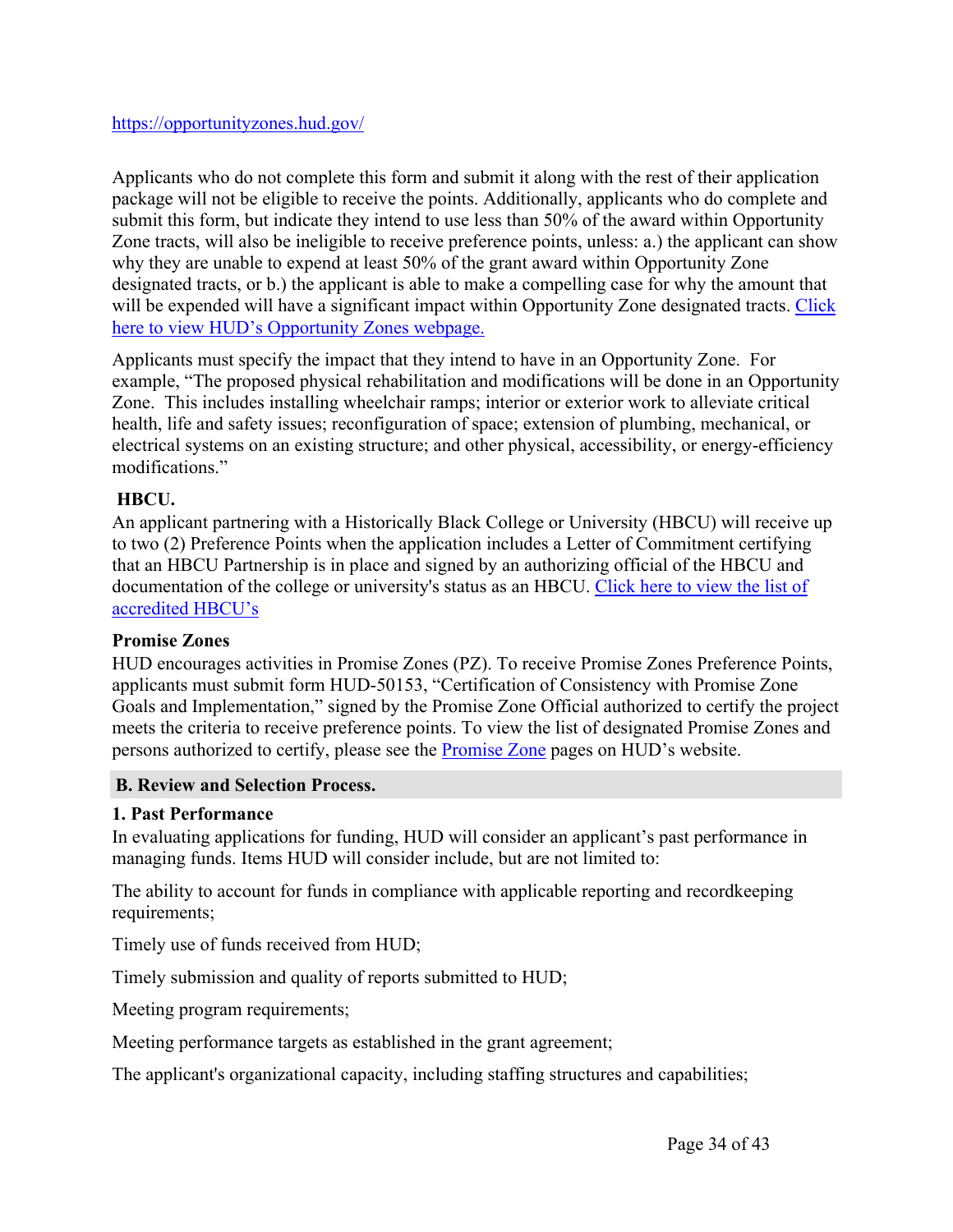Timely completion of activities and receipt and expenditure of promised matching or leveraged funds;

Producing positive outcomes and results.

Promoting self-sufficiency and economic independence

Encouraging participation of and coordination with faith-based entities.

The number of persons served or targeted for assistance;

HUD may reduce scores based on the past performance review, as specified under V.A. Review Criteria. Whenever possible, HUD will obtain past performance information. If this review results in an adverse finding related to integrity of performance, HUD reserves the right to take any of the remedies provided in Section III E., Statutory and Regulatory Requirements Affecting Eligibility, "Pre-selection Review of Performance" document link above.

# **2. Assessing Applicant Risk.**

In evaluating risks posed by applicants, HUD may use a risk-based approach and may consider any items such as the following:

- Financial stability;
- Quality of management systems and ability to meet the management standards prescribed in this part;
- History of performance. The applicant's record in managing Federal awards, if it is a prior recipient of Federal awards, including timeliness of compliance with applicable reporting requirements, failing to make significant progress in a timely manner, failing to meet planned activities in a timely manner, conformance to the terms and conditions of previous Federal awards, and if applicable, the extent to which any previously awarded amounts will be expended prior to future awards;
- Reports and findings from audits performed under Subpart F—Audit Requirements of this part or the reports and findings of any other available audits; and
- The applicant's ability to effectively implement statutory, regulatory, or other requirements imposed on non-Federal entities.

# **3. Rating and Ranking.**

1. **Technical Deficiencies.** After the VHRMP application deadline date and consistent with regulations in 24 CFR part 4, subpart B, HUD will not consider any unsolicited information you may provide. However, HUD may contact you to clarify an item in your application or to correct a curable technical deficiency. In order not to unreasonably exclude applications from being rated and ranked, HUD may also contact applicants to ensure proper completion of the application. HUD will do so on a uniform basis for all applicants. HUD will not seek clarification of items or responses that improve the substantive quality of your response to any Rating Factor. Examples of curable (correctable) technical deficiencies include inconsistencies in the funding request or a failure to submit certifications. In each case, HUD will notify you in writing by email in accordance with the instructions found in the Section VI.B of this NOFO. HUD will describe the clarification or technical deficiency and provide instructions for submitting corrections. The time allowed to correct deficiencies will not exceed 14 calendar days or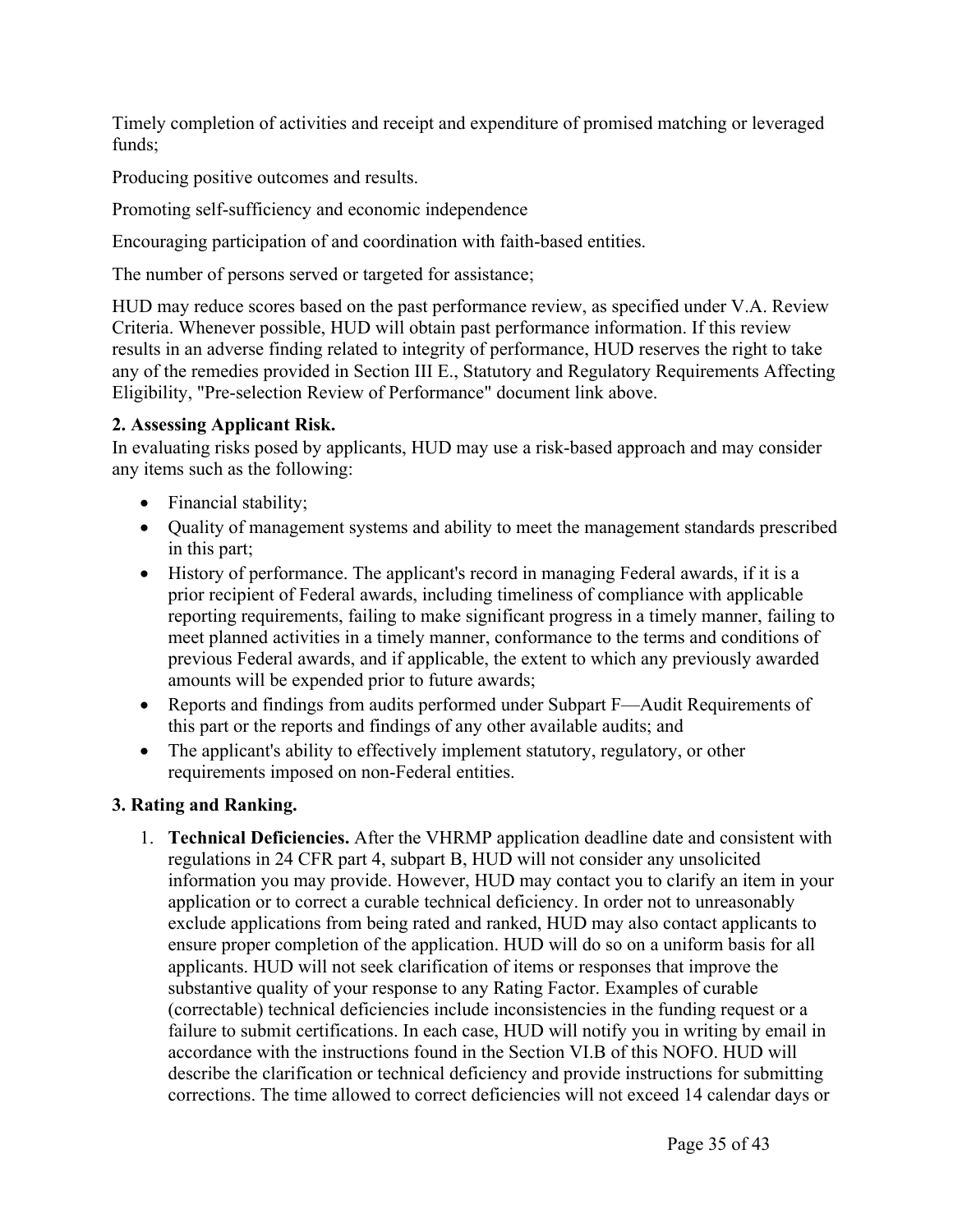be less than 48 hours from the date of the email notification. Refer to Section VI.B. of this NOFO for more specific guidance and instructions. HUD will rate all eligible applications that meet the threshold requirements against the criteria in Rating Factors 1 through 5. HUD will assign a point score for each Rating Factor. Points will be deducted for incomplete or inadequate responses.

- 2. **Threshold Review.** HUD will screen each application to determine if it meets the threshold criteria listed in Section III of this NOFO; and whether it is deficient and subject to corrections of technical deficiencies as described above.
- 3. **Applications that will not be Funded.** HUD will not rate and rank applications that fail to cure technical deficiencies within the time frame provided by HUD. Further, HUD will not rate, rank or fund applications that fail any of the threshold requirements contained in Section III of this program NOFO.
- 4. **Rating.** HUD will rate each eligible application that meets the threshold criteria based on the applicant's response to the Rating Factors. HUD will assign a score for each Rating Factor and a total score for each eligible application.
- 5. **Minimum Rating Score.** Applicants must score a minimum of 10 points under Rating Factor 1(a) and 10 points under Rating Factor 1(b) of this NOFO, "Capacity of the Applicant and Relevant Organizational Experience." Applicants must receive a total score of 75 points or more for Rating Factors 1 through 5. HUD will reject any application that does not meet these minimum rating score requirements.
- 6. **Ranking.** All eligible applicants will be placed in rank order based on the total application score.
- 7. **Tie Scores.** If two or more applications have the same score, the applicant with the highest score for Rating Factor 1 ("Capacity of the Applicant and Relevant Organizational Experience") will be ranked higher. If a tie remains, the applicant with the highest score for Rating Factor 3 ("Soundness of Approach"), will be ranked higher.

Experience with performance-based funding requirements. HUD will evaluate your performance in any previous grant program undertaken with HUD funds or other federal, state, local, or nonprofit or for-profit organization funds. **(Note:** Previous HUD performance-based experience may be verified through HUD's field offices as needed. Other relevant past performance information should be included as part of the application.) HUD reserves the right to give zero points for Rating Factor 1, if the applicant has been determined to have a pattern or practice of any or all of the following activities related to the management and operation of previous grant awards: (1) mismanagement of funds, including the inability to account for funds appropriately; (2) untimely use of funds received either from HUD or other federal, state, or local programs; and (3) significant and consistent failure to measure performance outcomes.

# <span id="page-36-0"></span>**VI. Award Administration Information.**

# <span id="page-36-1"></span>**A. Award Notices.**

Following the evaluation process, HUD will notify successful applicants of their selection for funding. HUD will also notify other applicants, whose applications were received by the deadline, but have not been chosen for award. Notifications will be sent by email to the person listed as the AOR in item 21 of the SF424.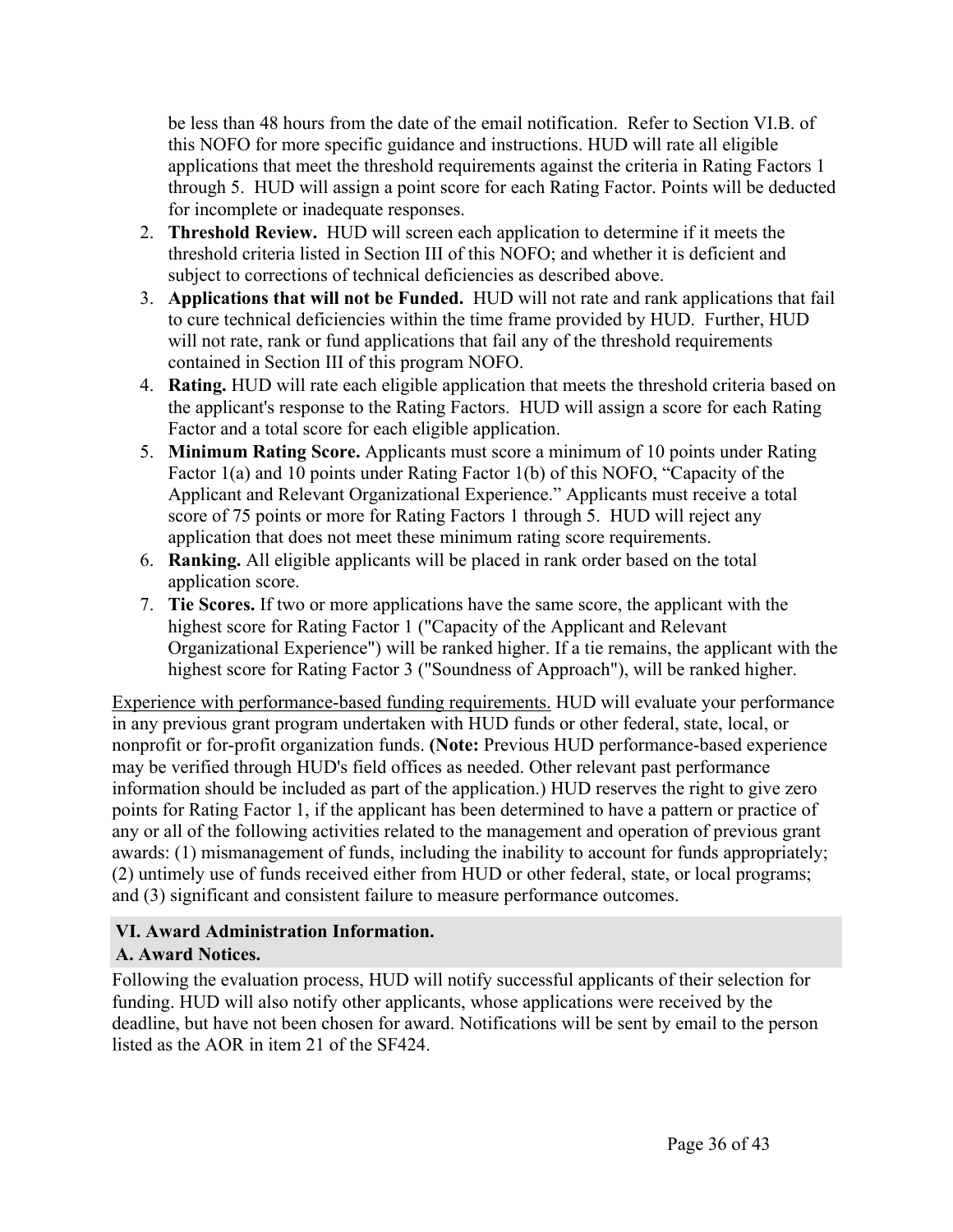**Negotiation.** After HUD has made selections, HUD will negotiate specific terms of the funding agreement and budget with selected applicants. If HUD and a selected applicant do not successfully conclude negotiations in a timely manner, or a selected applicant fails to provide requested information, an award will not be made to that applicant. In this case, HUD may select another eligible applicant.

HUD may impose special conditions on an award as provided under 2 CFR 200.208:

• Based on HUD's review of the applicant's risk under 2 CFR 200.206;

• When the applicant or recipient has a history of failure to comply with the general or specific terms and conditions of a Federal award;

• When the applicant or recipient fails to meet expected performance goals contained in a Federal award; or

• When the applicant or recipient is not otherwise responsible.

**Adjustments to Funding.** To ensure the fair distribution of funds and enable the purposes or requirements of a specific program to be met, HUD reserves the right to fund less than the amount requested in an application.

a. HUD will fund no portion of an application that:

(1) Is not eligible for funding under applicable statutory or regulatory requirements;

(2) Does not meet the requirements of this notice; or

(3) Duplicates other funded programs or activities from prior year awards or other selected applicants.

b.If funds are available after funding the highest-ranking application, HUD may fund all or part of another eligible fundable application. If an applicant turns down an award offer, or if HUD and an applicant do not successfully complete grant negotiations, HUD may withdraw the award offer and make an offer of funding to another eligible application.

c. If funds remain after all selections have been made, remaining funds may be made available within the current FY for other competitions within the program area, or be held for future competitions, or be used as otherwise provided by authorizing statute or appropriation.

d. If, after announcement of awards made under the current NOFO, additional funds become available either through the current appropriations, a supplemental appropriation, other appropriations or recapture of funds, HUD may use the additional funds to provide additional funding to an applicant awarded less than the requested amount of funds to make the full award, and/or to fund additional applicants that were eligible to receive an award but for which there were no funds available.

**Funding Errors.** If HUD commits an error that when corrected would cause selection of an applicant during the funding round of a Program NOFO, HUD may select that applicant for funding, subject to the availability of funds. If funding is not available to award in the current fiscal year, HUD may make an award to this applicant during the next fiscal year, if funding is available then.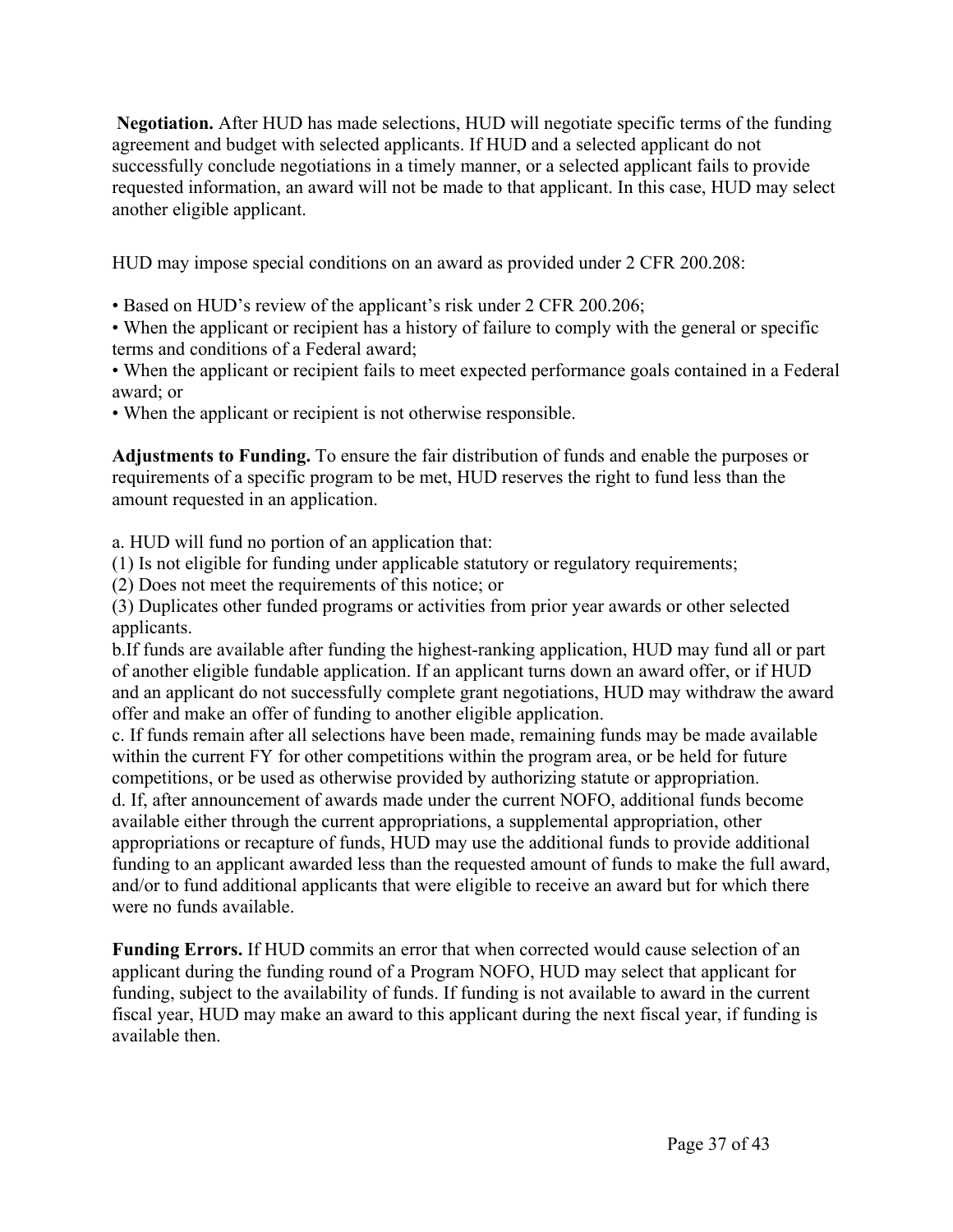#### <span id="page-38-0"></span>**B. Statutory and Administrative, National and Department Requirements for HUD Recipients**

For this NOFO, the following [Administrative,](https://www.hud.gov/sites/dfiles/CFO/images/General%20Administration%20Requirements%20and%20Terms%20for%20HUD%20Assistance%20Awards.docx) National and Department Policy Requirements and Terms for HUD Financial [Assistance](https://www.hud.gov/sites/dfiles/CFO/images/General%20Administration%20Requirements%20and%20Terms%20for%20HUD%20Assistance%20Awards.docx) Awards apply. (Please select the linked text to read the detailed description of each applicable requirement).

1. Unless otherwise specified, these non-discrimination and equal opportunity authorities and other requirements apply to all NOFOs. Please read the following requirements carefully as the requirements are different among HUD's programs.

• Compliance with Fair Housing and Civil Rights Laws, Which Encompass the Fair Housing Act and Related Authorities (cf. 24 CFR 5.105(a)).

• Affirmatively Furthering Fair Housing.

• Economic Opportunities for Low-and Very Low-income Persons (Section 3). See 24 CFR part 75.

• Improving Access to Services for Persons with Limited English Proficiency (LEP) See https://www.hud.gov/program\_offices/fair\_housing\_equal\_opp/limited\_english\_proficiency.

• Accessible Technology. See

https://www.hud.gov/sites/dfiles/OCIO/documents/s508103017.pdf

2. Equal Access Requirements. See 24 CFR 5.105(a)(2)

3. Ensuring the Participation of Small Disadvantaged Business, and Women-Owned Business.

4. Equal Participation of Faith-Based Organizations in HUD Programs and Activities.

5. Uniform Relocation Act – Real Property Acquisition and Relocation Requirements. See 49 CFR part 24.

6. Participation in HUD-Sponsored Program Evaluation.

7. Uniform Administrative Requirements, Cost Principles, and Audit Requirements for Federal Awards.

8. Drug-Free Workplace.

9. Safeguarding Resident/Client Files.

10. Compliance with the Federal Funding Accountability and Transparency Act of 2006 (Pub.

L.109-282) (Transparency Act), as amended.

11. Eminent Domain.

12. Accessibility for Persons with Disabilities. See

https://www.hud.gov/program\_offices/fair\_housing\_equal\_opp/disability\_overview

13. Conducting Business in Accordance with Ethical Standards/Code of Conduct.

14. Environmental Requirements, which include compliance with environmental justice requirements under Executive Order 12898.

Compliance with 24 CFR part 50 or 58 procedures is explained below:

Grantees must comply with HUD environmental review requirements. All VHRMP assistance is subject to the National Environmental Policy Act of 1969 and related Federal environmental authorities and regulations at 24 CFR part 50. Following a recipient's selection for funding, the recipient must notify HUD of each property it proposes to rehabilitate or modify, and HUD will perform an environmental review of each proposed property in accordance with 24 CFR part 50. The results of the environmental review may require that proposed activities be modified or that proposed sites be rejected. Grantees and their contractors must not undertake any project or activity or commit Federal or non-Federal funds or assistance to a project or activity that could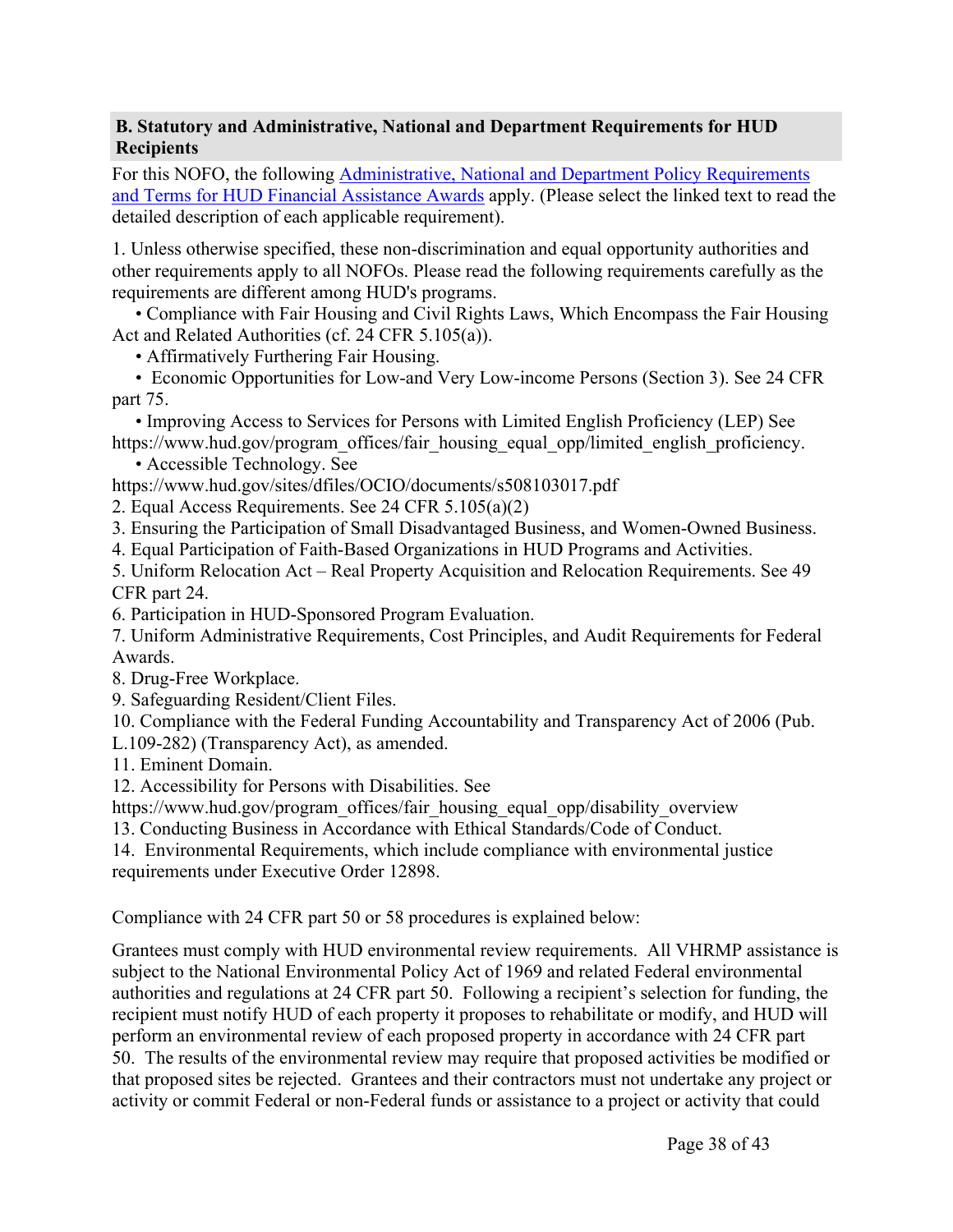limit reasonable choices or could produce an adverse environmental impact, including modification or rehabilitation of a property, until all required HUD environmental reviews for the property have been completed, and you receive HUD's approval under 24 CFR part 50. The performance of energy audits and the provision of technical assistance and training are excluded from environmental review requirements in accordance with 24 CFR 50.19(b)(1) and (9).

Compliance with HUD's Physical Accessibility Requirements is explained below.

Awardees must ensure that all programs and activities undertaken as eligible activities comply with Section 504 of the Rehabilitation Act of 1973, the Fair Housing Act, and their implementing regulations at 24 CFR parts 8 and 100, respectively. The home modifications shall be made accessible upon request of the beneficiary. If the accessibility features selected are covered by HUD's Section 504 accessibility standards, those features shall comply with the applicable Section 504 standards, although departures are permitted in order to accommodate a beneficiary's specific disability. HUD's Section 504 accessibility standards are the Uniform Federal Accessibility Standards (UFAS), and HUD's Deeming Notice available at [https://www.gpo.gov/fdsys/pkg/FR-2014-05-23/pdf/2014-11844.pdf.](https://foa.grantsolutions.gov/"	As%20applicable, awardees must ensure that all programs and activities undertaken as eligible activities comply with the Fair Housing Act, Section 504 of the Rehabilitation Act of 1973, and the Americans with Disabilities Act of 1990, and their implementing regulations. Further, the appropriate federal accessibility requirements including the Uniform Federal Accessibility Standards (UFAS), Fair Housing Act Accessibility Guidelines, 2010 ADA Accessibility Standards, and HUD)

Compliance with Uniform Relocation Assistance and Real Property Acquisition Act of 1970 (URA) requirements is explained below.

While the relocation of owner occupants for a project receiving funds pursuant to this NOFO generally do not trigger the applicability of the URA, tenant-occupants who must be temporarily relocated may be entitled to URA benefits and assistance. These benefits and assistance include moving costs and increased housing costs during the relocation. Costs associated with temporary relocations may be provided using VHRMP funds. Moreover, if a tenant-occupant is permanently displaced from the home, as that term is defined by 49 CFR 24.2, then the tenantoccupant may be eligible for permanent relocation assistance.

2 CFR 200.216 *Prohibition on Certain Telecommunication and Video Surveillance Services or Equipment*

# **Lead Based Paint Requirements.**

When providing housing assistance funding for purchase, lease, support services, operation, or work that may be disturb painted surfaces, of pre-1978 housing, you must comply with the leadbased paint evaluation and hazard reduction requirements of HUD's lead-based paint rules (Lead Disclosure; and Lead Safe Housing (24 CFR part 35)), and EPA's lead-based paint rules (e.g., Repair, Renovation and Painting; Pre-Renovation Education; and Lead Training and Certification (40 CFR part 745)).

#### <span id="page-39-0"></span>**C. Reporting.**

HUD requires recipients to submit performance and financial reports under OMB guidance and program instructions.

**1. Recipient Integrity and Performance Matters.** Applicants should be aware that if the total Federal share of your Federal award includes more than \$ 500,000 over the period of performance, you may be subject to post award reporting requirements reflected in Appendix XII to Part 200-Award Term and Condition for Recipient Integrity and Performance Matters.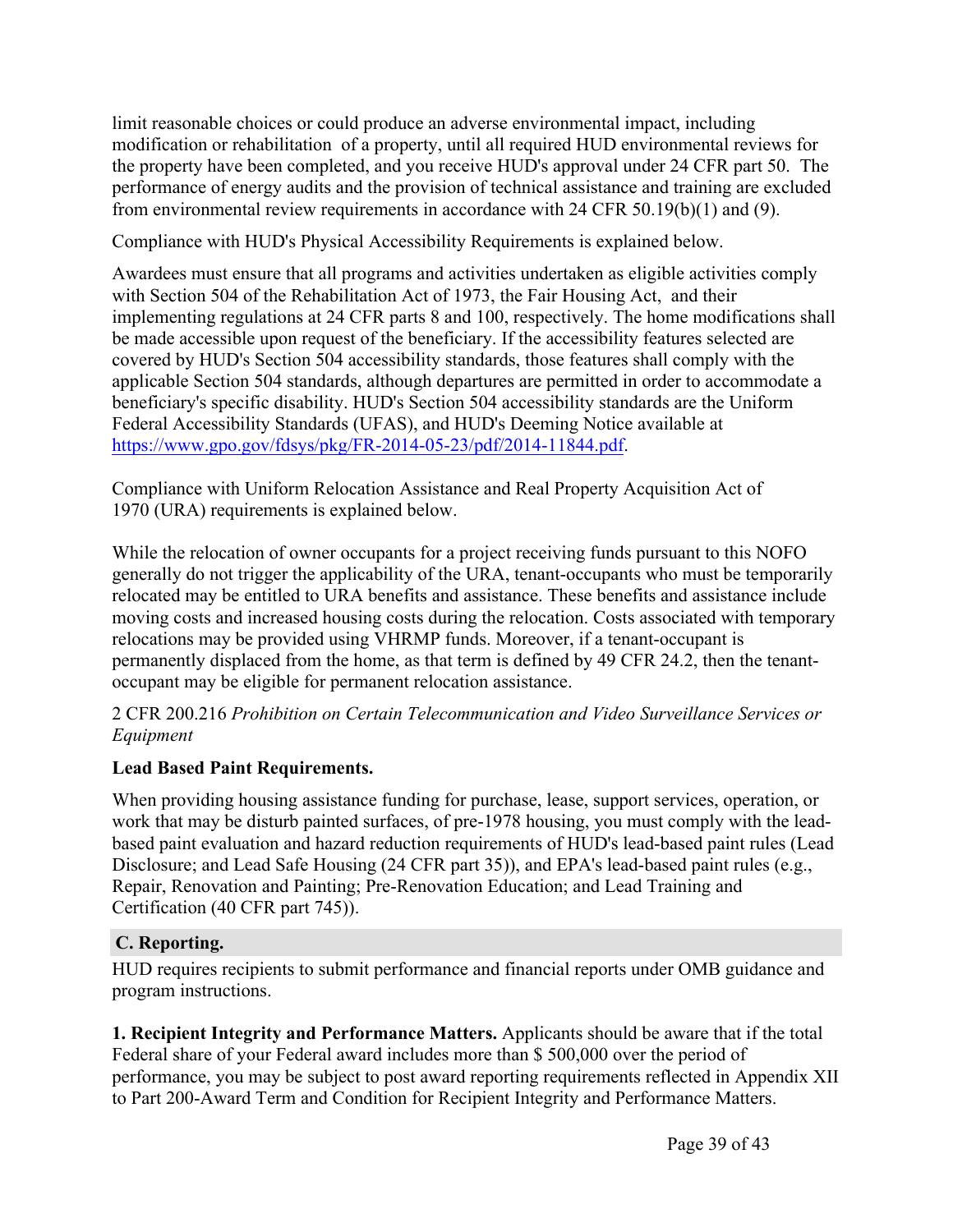Reporting documents apply to the award, acceptance, and use of assistance under the VHRMP and to the remedies for non-compliance, except when inconsistent with HUD's Appropriation Act or other federal statutes or the provisions of this NOFO.

#### **2. Race, Ethnicity and Other Data Reporting.** HUD requires recipients that provide HUDfunded program benefits to individuals or families to report data on the race, color, religion, sex, national origin, age, disability, and family characteristics of persons and households who are applicants for, participants in, or beneficiaries or potential beneficiaries of HUD programs in order to carry out the Department's responsibilities under the Fair Housing Act, Executive Order 11063, Title VI of the Civil Rights Act of 1964, and Section 562 of the Housing and Community Development Act of 1987.

**4. Compliance with the Federal Funding Accountability and Transparency Act of 2006 (Pub. L. 109-282) as amended (FFATA).** FFATA requires information on Federal awards be made available to the public via a single, searchable website, which is [www.USASpending.gov.](http://www.USASpending.gov/) Accordingly, each award HUD makes under this NOFO will be subject to the requirements provided by the Award Term in Appendix A to 2 CFR Part 170, "REPORTING SUBAWARD AND EXECUTIVE COMPENSATION INFORMATION," unless the Federal funding for the award (including funding that may be added through amendments) is not expected to equal or exceed \$30,000. Requirements under this Award Term include filing subaward information in the Federal Funding Accountability and Transparency Act (FFATA) Sub-award Reporting System (FSRS.gov) by the end of the month following the month in which the recipient awards any sub-grant equal to or greater than \$30,000. Each applicant under this NOFO must have the necessary processes and systems in place to comply with this Award Term, in the event that they receive an award, unless an exception applies under 2 CFR 170.110.

# **5. Program-Specific Reporting Requirements**

**Performance Reporting**. All HUD-funded programs, including this program, require recipients to submit, not less than annually, a report documenting achievement of outcomes under the purpose of the program and the work plan in the award agreement. The Disaster Relief Grant Reporting System (DRGR) will be used to collect this information.

- 1. For each quarter of the Federal fiscal year calendar during the Period of Performance, the Recipient must submit a performance report in DRGR and must include a completed Federal financial report as an attachment to each performance report. During the Period of Performance, the Recipient must submit these reports within 30 days following the end of each quarter of the Federal fiscal year calendar. The Recipient must submit its final performance report and final financial report within 90 days after the Period of Performance. If HUD determines more frequent reporting is necessary for the effective monitoring of the Recipient's performance or use of funds under this Grant Agreement, HUD may require the Recipient to submit its performance and financial reports on a monthly basis.
- 2. The performance report must contain the information required under 2 CFR  $200.329(c)(2)$ , including a comparison of actual accomplishment to the objectives indicated in the approved application, the reasons why established goals were not met, if appropriate, and additional pertinent information including, when appropriate, analysis and explanation of cost overruns or high unit costs.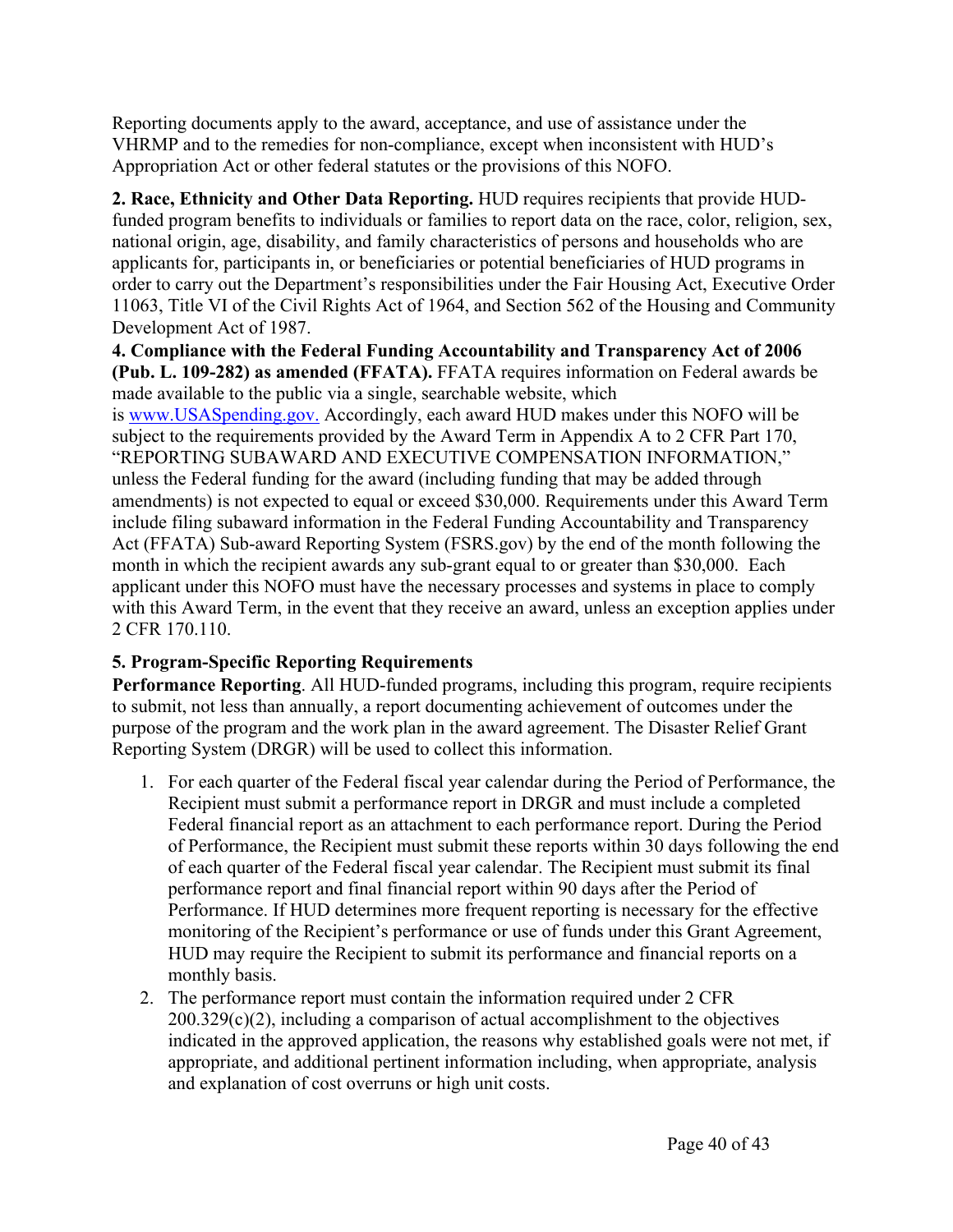3. Consistent with the output and outcome measures described below, the performance report must show VHRMP outputs and outcomes the Recipient achieved, compared to the goals stated in the Recipient's application.

# **Output Measures.** Output Measures are quantifiable. VHRMP output measures must include:

- 1. a quantitative measure of outreach activities, e.g., number of eligible (or likely eligible) veterans or their family members who were personally reached; estimated reach of advertising or other mass communications; number of attendees for educational activities such as trainings; level of participation from veteran service organizations; etc.;
- 2. the number of eligible veterans who were provided assistance;
- 3. the socioeconomic characteristics of such veterans, including their gender, age, race, and ethnicity;
- 4. the total number of modifications/rehabilitations provided, categorized by type of modification/rehabilitation (i.e. accessibility, safety features, major home repair, energy efficiency, etc.);
- 5. the average cost per project (i.e., per home) and per modification/rehabilitation type as listed in paragraph (4) above;
- 6. the total number, types, and locations of entities contracted under the program to administer the grant funding; and
- 7. the amount of matching contributions (including matching funds and in-kind contributions) raised with each grant.

**Outcome Measures** are benefits accruing to the program participants and/or communities during or after participation in VHRMP. Quantitative measures are encouraged to the extent available. VHRMP outcome measures must include:

- 1. a description of the cost savings and other impacts on participants from housing rehabilitation and modification services provided, such as reported time savings, health and safety outcomes, mental wellness or stress levels, ability to engage in previously inaccessible activities, etc. (note: this can be itemized as multiple measures);
- 2. a description of the outreach initiatives instituted by the Recipient to (i) identify and (ii) engage eligible veterans and their families, and veteran service organizations, in projects utilizing grant funds; for instance, by noting how outreach activities related to ultimate participation levels or other program outcomes;
- 3. a description of the impact and efficacy of the outreach initiatives; and
- 4. a description of any other actions taken under the program.

Financial reports must be submitted using the Federal Financial Report (SF-425), or such future collections HUD may require and as approved by OMB and listed on the OMB Web site at [https://www.whitehouse.gov/omb/.](https://www.whitehouse.gov/omb/)

The performance and financial reports will undergo review and approval by HUD. If a report submission is insufficient, HUD will reject the report in DRGR and identify the corrections the Recipient must make.

No drawdown of funds will be allowed through DRGR while the Recipient has an overdue performance or financial report.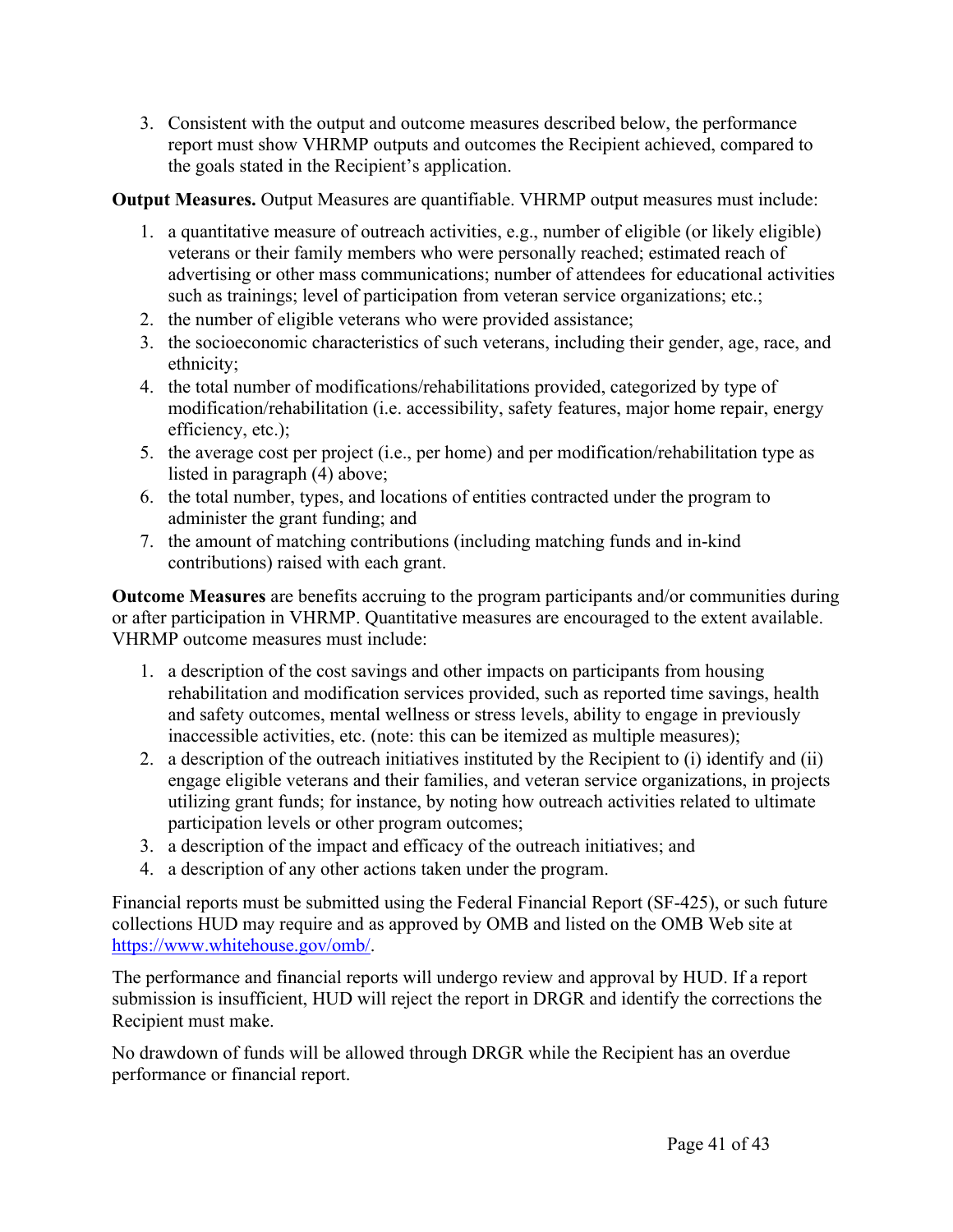Section 3 Reporting. Recipients are required to report on their Section 3 activities per 24 CFR 75.25.

# <span id="page-42-0"></span>**D. Debriefing.**

For a period of at least 120 days, beginning 30 days after the public announcement of awards under this NOFO, HUD will provide a debriefing related to their application to requesting applicants. A request for debriefing must be made in writing or by email by the authorized organization representative whose signature appears on the SF-424 or by his or her successor in office and be submitted to the POC in Section VII Agency Contact(s), below. Information provided during a debriefing may include the final score the applicant received for each rating factor, final evaluator comments for each rating factor, and the final assessment indicating the basis upon which funding was approved or denied.

#### <span id="page-42-1"></span>**VII. Agency Contact(s).**

HUD staff will be available to provide clarification on the content of this NOFO. Questions regarding specific program requirements for this NOFO should be directed to the POC listed below.

Name: Jovette Gadson Phone: 877-787-2526 Email: Jovette.G.Gadson@hud.gov

Persons with hearing or speech impairments may access this number via TTY by calling the tollfree Federal Relay Service at 800-877-8339. Please note that HUD staff cannot assist applicants in preparing their applications.

#### <span id="page-42-2"></span>**VIII. Other Information.**

#### **1. National Environmental Policy Act.**

A Finding of No Significant Impact (FONSI) with respect to the environment has been made for this NOFO in accordance with HUD regulations at 24 CFR part 50, which implement section 102(2)(C) of the National Environmental Policy Act of 1969 (42 U.S.C. 4332(2)(C)).

The FONSI is available for inspection at HUD's Funding [Opportunities](https://www.hud.gov/program_offices/spm/gmomgmt/grantsinfo/fundingopps) web page.

The FONSI is also available for public inspection between 8 a.m. and 5 p.m. weekdays in the Regulations Division, Office of General Counsel, Department of Housing and Urban Development, 451 Seventh Street, SW, Room 10276, Washington, DC 20410-0500. Due to security measures at the HUD Headquarters building, an advance appointment to review the FONSI must be scheduled by calling the Regulations Division at (202) 708-3055 (this is not a toll-free number).

#### **2. Web Resources.**

- **[Affirmatively](https://www.hud.gov/program_offices/fair_housing_equal_opp/fair_housing_rights_and_obligations) Furthering Fair Housing**
- **Code of [Conduct](https://www.hud.gov/program_offices/spm/gmomgmt/grantsinfo/conductgrants) list**